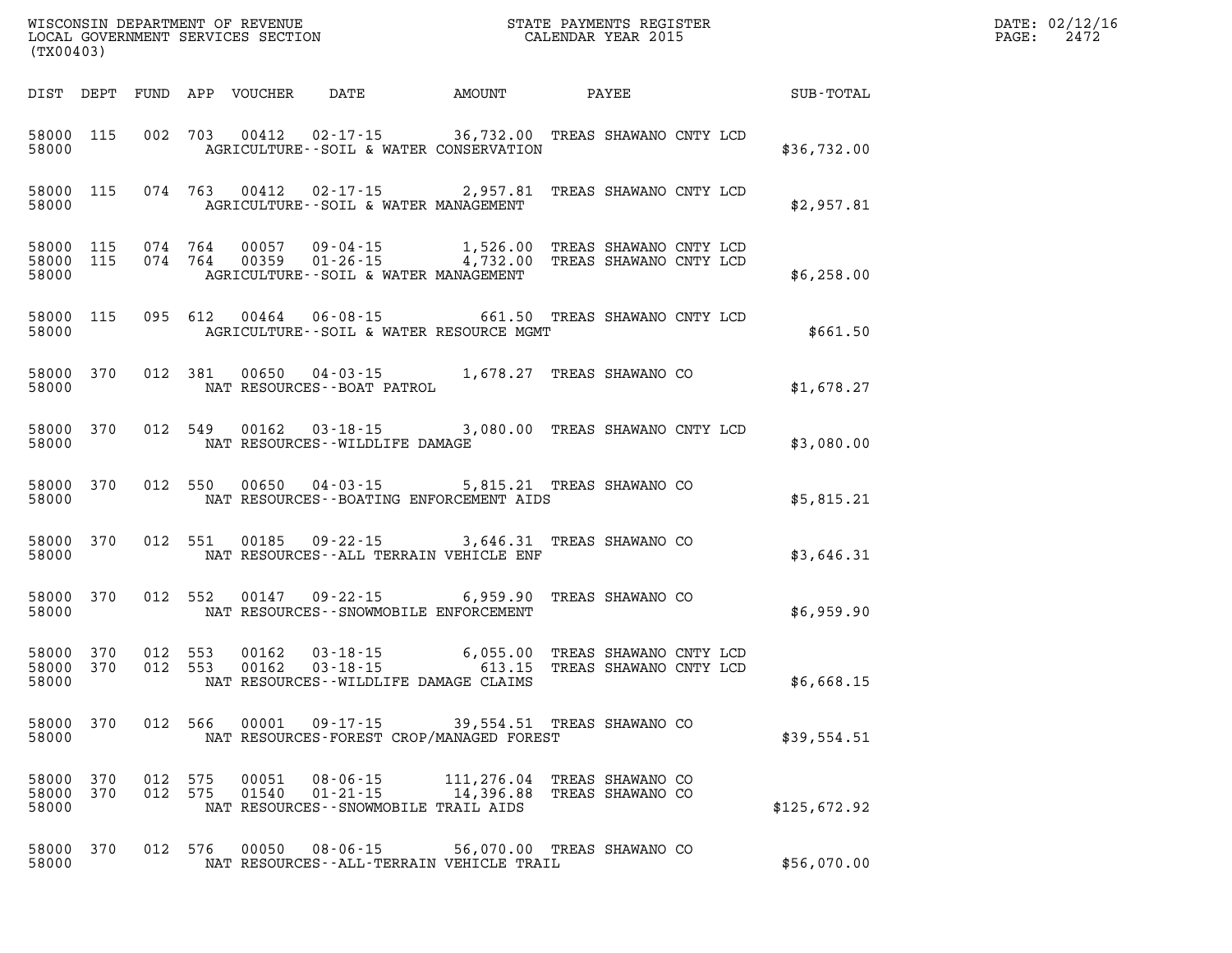| WISCONSIN DEPARTMENT OF REVENUE<br>LOCAL GOVERNMENT SERVICES SECTION<br>(TWO0403)<br>(TX00403)                                                                          |                                                                                                                                         |                                                                           |                                                                                                                                                                                                               |                                                                                                                                                                         |                                                                                                                                                                                                    |                                                                                                                                                                | STATE PAYMENTS REGISTER<br>CALENDAR YEAR 2015                                                                                                          |                  | DATE: 02/12/1<br>PAGE:<br>2473 |
|-------------------------------------------------------------------------------------------------------------------------------------------------------------------------|-----------------------------------------------------------------------------------------------------------------------------------------|---------------------------------------------------------------------------|---------------------------------------------------------------------------------------------------------------------------------------------------------------------------------------------------------------|-------------------------------------------------------------------------------------------------------------------------------------------------------------------------|----------------------------------------------------------------------------------------------------------------------------------------------------------------------------------------------------|----------------------------------------------------------------------------------------------------------------------------------------------------------------|--------------------------------------------------------------------------------------------------------------------------------------------------------|------------------|--------------------------------|
|                                                                                                                                                                         |                                                                                                                                         |                                                                           |                                                                                                                                                                                                               | DIST DEPT FUND APP VOUCHER                                                                                                                                              | <b>DATE</b>                                                                                                                                                                                        | AMOUNT                                                                                                                                                         | PAYEE                                                                                                                                                  | <b>SUB-TOTAL</b> |                                |
| 58000<br>58000<br>58000                                                                                                                                                 | 370<br>370<br>58000 370                                                                                                                 |                                                                           | 095 517<br>095 517                                                                                                                                                                                            | 01818<br>01818<br>095 517 01836                                                                                                                                         | NAT RESOURCES - - POLLUTION CONTROL                                                                                                                                                                |                                                                                                                                                                | 02-18-15 74,626.65 TREAS SHAWANO CNTY LCD<br>02-18-15 6,758.50 TREAS SHAWANO CNTY LCD<br>02-19-15 150,000.00 TREAS SHAWANO CNTY LCD                    | \$231,385.15     |                                |
| 58000                                                                                                                                                                   | 58000 395                                                                                                                               |                                                                           |                                                                                                                                                                                                               | 011 168 50058                                                                                                                                                           | TRANSPORTATION -- ELDERLY & DISABLED                                                                                                                                                               |                                                                                                                                                                | 06-09-15 109,634.00 COUNTY OF SHAWANO                                                                                                                  | \$109,634.00     |                                |
| 58000<br>58000<br>58000<br>58000<br>58000<br>58000<br>58000<br>58000<br>58000<br>58000<br>58000<br>58000<br>58000<br>58000<br>58000<br>58000<br>58000<br>58000<br>58000 | 395<br>395<br>395<br>395<br>395<br>395<br>395<br>395<br>395<br>395<br>395<br>395<br>395<br>395<br>395<br>395<br>395<br>395<br>58000 395 |                                                                           | 011 185<br>011 185<br>011 185<br>011 185<br>011 185<br>011 185<br>011 185<br>011 185<br>011 185<br>011 185<br>011 185<br>011 185<br>011 185<br>011 185<br>011 185<br>011 185<br>011 185<br>011 185<br>011 185 | 36702<br>39860<br>42324<br>45808<br>47757<br>47757<br>47757<br>50311<br>50592<br>53290<br>53290<br>53632<br>56713<br>56713<br>57640<br>60088<br>60088<br>60088<br>62748 | $10 - 14 - 15$                                                                                                                                                                                     | TRANSPORTATION - - HIGHWAY SAFETY - FEDERAL                                                                                                                    |                                                                                                                                                        | \$39,765.33      |                                |
| 58000<br>58000<br>58000<br>58000                                                                                                                                        | 395<br>395<br>395                                                                                                                       |                                                                           | 011 190<br>011 190<br>011 190                                                                                                                                                                                 | 36058<br>52058<br>64058                                                                                                                                                 |                                                                                                                                                                                                    | TRANSPORTATION - - GENERAL TRANSP AIDS - GTA                                                                                                                   | 01-05-15 319,265.34 COUNTY OF SHAWANO<br>07-06-15 638,530.68 COUNTY OF SHAWANO<br>10-05-15 319,265.36 COUNTY OF SHAWANO                                | \$1,277,061.38   |                                |
| 58000<br>58000                                                                                                                                                          | 395                                                                                                                                     |                                                                           |                                                                                                                                                                                                               |                                                                                                                                                                         | 011 278 68920 12-14-15                                                                                                                                                                             | TRANSPORTATION--LRIP/TRIP/MSIP GRANTS                                                                                                                          | 5,401.46 TREAS SHAWANO CO                                                                                                                              | \$5,401.46       |                                |
| 58000<br>58000<br>58000<br>58000<br>58000<br>58000<br>58000<br>58000<br>58000<br>58000<br>58000                                                                         | 435<br>435<br>435<br>435<br>435<br>435<br>435<br>435<br>435<br>435<br>435                                                               | 005<br>005<br>005<br>005<br>005<br>005<br>005<br>005<br>005<br>005<br>005 | 000<br>000<br>000<br>000<br>000<br>000<br>000<br>000<br>000<br>000<br>000                                                                                                                                     | 90511<br>90514<br>90515<br>90517<br>90518<br>90519<br>90521<br>90600<br>90601<br>90604<br>90607                                                                         | $01 - 01 - 15$<br>$02 - 01 - 15$<br>$03 - 01 - 15$<br>$04 - 01 - 15$<br>$05 - 01 - 15$<br>$06 - 01 - 15$<br>$06 - 29 - 15$<br>$07 - 01 - 15$<br>$08 - 01 - 15$<br>$09 - 01 - 15$<br>$10 - 01 - 15$ | 1,005,884.00<br>739,613.00<br>915,146.00<br>51,858.00<br>825,735.00<br>701,525.00<br>22,361.00<br>1, 113, 549.00<br>848,857.00<br>1,320,263.00<br>1,345,310.00 | SHAWANO CO<br>SHAWANO CO<br>SHAWANO CO<br>SHAWANO CO<br>SHAWANO CO<br>SHAWANO CO<br>SHAWANO CO<br>SHAWANO CO<br>SHAWANO CO<br>SHAWANO CO<br>SHAWANO CO |                  |                                |

**DATE: 02/12/16<br>PAGE: 2473**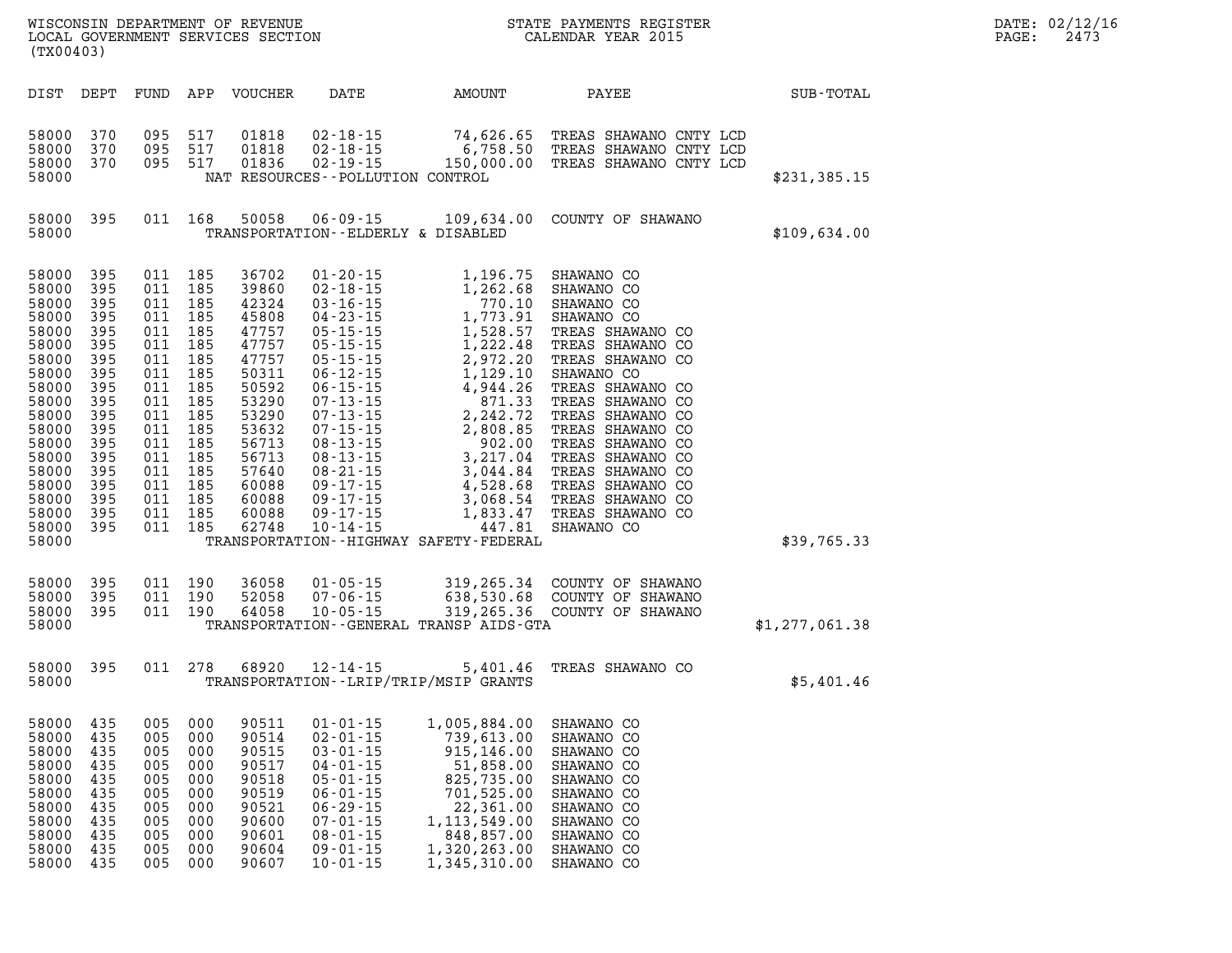| $\mathtt{DATE}$ : | 02/12/16 |
|-------------------|----------|
| PAGE:             | 2474     |

| (TX00403)                                                                                                                                                               |                                                                                                                            |                                                                                                                            |                                                                                                                            |                                                                                                                                                                |                                                                                                                                                                                                                                                                                                                                  |                                                                                                                                                                                                                                                                                |                                                                                                                                                                                                                                                                                                                                  |                                                                                                                                                                                                        |
|-------------------------------------------------------------------------------------------------------------------------------------------------------------------------|----------------------------------------------------------------------------------------------------------------------------|----------------------------------------------------------------------------------------------------------------------------|----------------------------------------------------------------------------------------------------------------------------|----------------------------------------------------------------------------------------------------------------------------------------------------------------|----------------------------------------------------------------------------------------------------------------------------------------------------------------------------------------------------------------------------------------------------------------------------------------------------------------------------------|--------------------------------------------------------------------------------------------------------------------------------------------------------------------------------------------------------------------------------------------------------------------------------|----------------------------------------------------------------------------------------------------------------------------------------------------------------------------------------------------------------------------------------------------------------------------------------------------------------------------------|--------------------------------------------------------------------------------------------------------------------------------------------------------------------------------------------------------|
| DIST                                                                                                                                                                    | DEPT                                                                                                                       | FUND                                                                                                                       | APP                                                                                                                        | <b>VOUCHER</b>                                                                                                                                                 | DATE                                                                                                                                                                                                                                                                                                                             | AMOUNT                                                                                                                                                                                                                                                                         | PAYEE                                                                                                                                                                                                                                                                                                                            | SUB-TOTAL                                                                                                                                                                                              |
| 58000<br>58000<br>58000                                                                                                                                                 | 435<br>435                                                                                                                 | 005<br>005                                                                                                                 | 000<br>000                                                                                                                 | 90609<br>90611                                                                                                                                                 | $11 - 02 - 15$<br>$12 - 01 - 15$<br>HEALTH SERVICES - - STATE/FED AIDS                                                                                                                                                                                                                                                           | 630,658.00<br>833,508.00                                                                                                                                                                                                                                                       | SHAWANO CO<br>SHAWANO CO                                                                                                                                                                                                                                                                                                         | \$10,354,267.00                                                                                                                                                                                        |
| 58000<br>58000<br>58000<br>58000<br>58000<br>58000<br>58000<br>58000<br>58000<br>58000<br>58000<br>58000<br>58000<br>58000<br>58000<br>58000<br>58000<br>58000<br>58000 | 437<br>437<br>437<br>437<br>437<br>437<br>437<br>437<br>437<br>437<br>437<br>437<br>437<br>437<br>437<br>437<br>437<br>437 | 005<br>005<br>005<br>005<br>005<br>005<br>005<br>005<br>005<br>005<br>005<br>005<br>005<br>005<br>005<br>005<br>005<br>005 | 000<br>000<br>000<br>000<br>000<br>000<br>000<br>000<br>000<br>000<br>000<br>000<br>000<br>000<br>000<br>000<br>000<br>000 | 00000<br>00000<br>00000<br>00000<br>00000<br>00000<br>00000<br>00000<br>00000<br>00000<br>00000<br>00000<br>00000<br>00000<br>00000<br>00000<br>00000<br>00000 | $01 - 05 - 15$<br>$01 - 30 - 15$<br>$02 - 05 - 15$<br>$03 - 05 - 15$<br>$04 - 06 - 15$<br>$04 - 07 - 15$<br>$04 - 17 - 15$<br>$04 - 30 - 15$<br>$05 - 05 - 15$<br>$06 - 05 - 15$<br>$06 - 26 - 15$<br>$07 - 06 - 15$<br>$07 - 30 - 15$<br>$08 - 05 - 15$<br>$08 - 21 - 15$<br>$09 - 08 - 15$<br>$09 - 14 - 15$<br>$10 - 05 - 15$ | 14,150.82<br>74,945.87<br>87.45<br>84,924.22<br>93,751.04<br>1,365.64<br>3,686.72<br>80,208.20<br>59,837.82<br>22,450.21<br>10,744.48<br>14,504.02<br>96,981.59<br>10,072.76<br>1,877.00<br>21,448.39<br>282,113.08<br>75,432.27<br>CHILDREN & FAMILIES - - STATE/FEDERAL AIDS | SHAWANO<br>SHAWANO CHILD SUPPORT<br><b>SHAWANO</b><br><b>SHAWANO</b><br><b>SHAWANO</b><br>SHAWANO CHILD SUPPORT<br><b>SHAWANO</b><br>SHAWANO CHILD SUPPORT<br>SHAWANO<br>SHAWANO<br><b>SHAWANO</b><br>SHAWANO<br>SHAWANO CHILD SUPPORT<br><b>SHAWANO</b><br>SHAWANO CHILD SUPPORT<br>SHAWANO<br><b>SHAWANO</b><br><b>SHAWANO</b> | $\star$<br>*<br>*<br>$\star$<br>$\star$<br>$\star$<br>$\star$<br>$\star$<br>$\star$<br>$\star$<br>$\star$<br>$\star$<br>$\star$<br>$\star$<br>$\star$<br>$\star$<br>$\star$<br>$\star$<br>\$948,581.58 |
| 58000<br>58000                                                                                                                                                          | 455                                                                                                                        | 002                                                                                                                        | 221                                                                                                                        | 14                                                                                                                                                             | $07 - 21 - 15$<br>JUSTICE -- LAW ENFORCEMENT SERVICES AID                                                                                                                                                                                                                                                                        | 1,170.00                                                                                                                                                                                                                                                                       | TREAS SHAWANO CNTY                                                                                                                                                                                                                                                                                                               | \$1,170.00                                                                                                                                                                                             |
| 58000<br>58000                                                                                                                                                          | 455                                                                                                                        | 002                                                                                                                        | 226                                                                                                                        | 03706                                                                                                                                                          | $01 - 15 - 15$<br>JUSTICE - - LAW ENFORCEMENT SERVICES                                                                                                                                                                                                                                                                           | 30,058.00                                                                                                                                                                                                                                                                      | TREAS SHAWANO CO                                                                                                                                                                                                                                                                                                                 | \$30,058.00                                                                                                                                                                                            |
| 58000<br>58000                                                                                                                                                          | 455                                                                                                                        | 002                                                                                                                        | 231                                                                                                                        | 20                                                                                                                                                             | $04 - 27 - 15$<br>JUSTICE - - LAW ENFORCEMENT TRAINING                                                                                                                                                                                                                                                                           | 11,520.00                                                                                                                                                                                                                                                                      | TREAS SHAWANO CNTY                                                                                                                                                                                                                                                                                                               | \$11,520.00                                                                                                                                                                                            |
| 58000<br>58000<br>58000                                                                                                                                                 | 455<br>455                                                                                                                 | 002<br>002                                                                                                                 | 263<br>263                                                                                                                 | 03683<br>03684                                                                                                                                                 | $01 - 15 - 15$<br>$01 - 15 - 15$<br>JUSTICE - TRIBAL LAW ENFORCEMENT                                                                                                                                                                                                                                                             | 36,602.00                                                                                                                                                                                                                                                                      | 16,432.00 TREAS SHAWANO CO<br>TREAS SHAWANO CO                                                                                                                                                                                                                                                                                   | \$53,034.00                                                                                                                                                                                            |
| 58000<br>58000<br>58000                                                                                                                                                 | 455<br>455                                                                                                                 | 002<br>002                                                                                                                 | 532<br>532                                                                                                                 | 04<br>12                                                                                                                                                       | $03 - 09 - 15$<br>$07 - 27 - 15$                                                                                                                                                                                                                                                                                                 | 33,989.48<br>30,764.68<br>JUSTICE -- VICTIM/WITNESS ASSISTANCE SERV                                                                                                                                                                                                            | TREAS SHAWANO CO<br>TREAS SHAWANO CO                                                                                                                                                                                                                                                                                             | \$64,754.16                                                                                                                                                                                            |
| 58000<br>58000                                                                                                                                                          | 465                                                                                                                        | 002                                                                                                                        | 337                                                                                                                        | 01376                                                                                                                                                          | $06 - 24 - 15$                                                                                                                                                                                                                                                                                                                   | 5,922.00<br>MILITARY AFFAIRS-EMERGENCY MGMT PLANNING                                                                                                                                                                                                                           | TREAS SHAWANO CO                                                                                                                                                                                                                                                                                                                 | \$5,922.00                                                                                                                                                                                             |

WISCONSIN DEPARTMENT OF REVENUE STATE STATE PAYMENTS REGISTER LOCAL GOVERNMENT SERVICES SECTION

LOCAL GOVERNMENT SERVICES SECTION

**58000 465 002 342 00222 09-22-15 14,832.29 TREAS SHAWANO CO**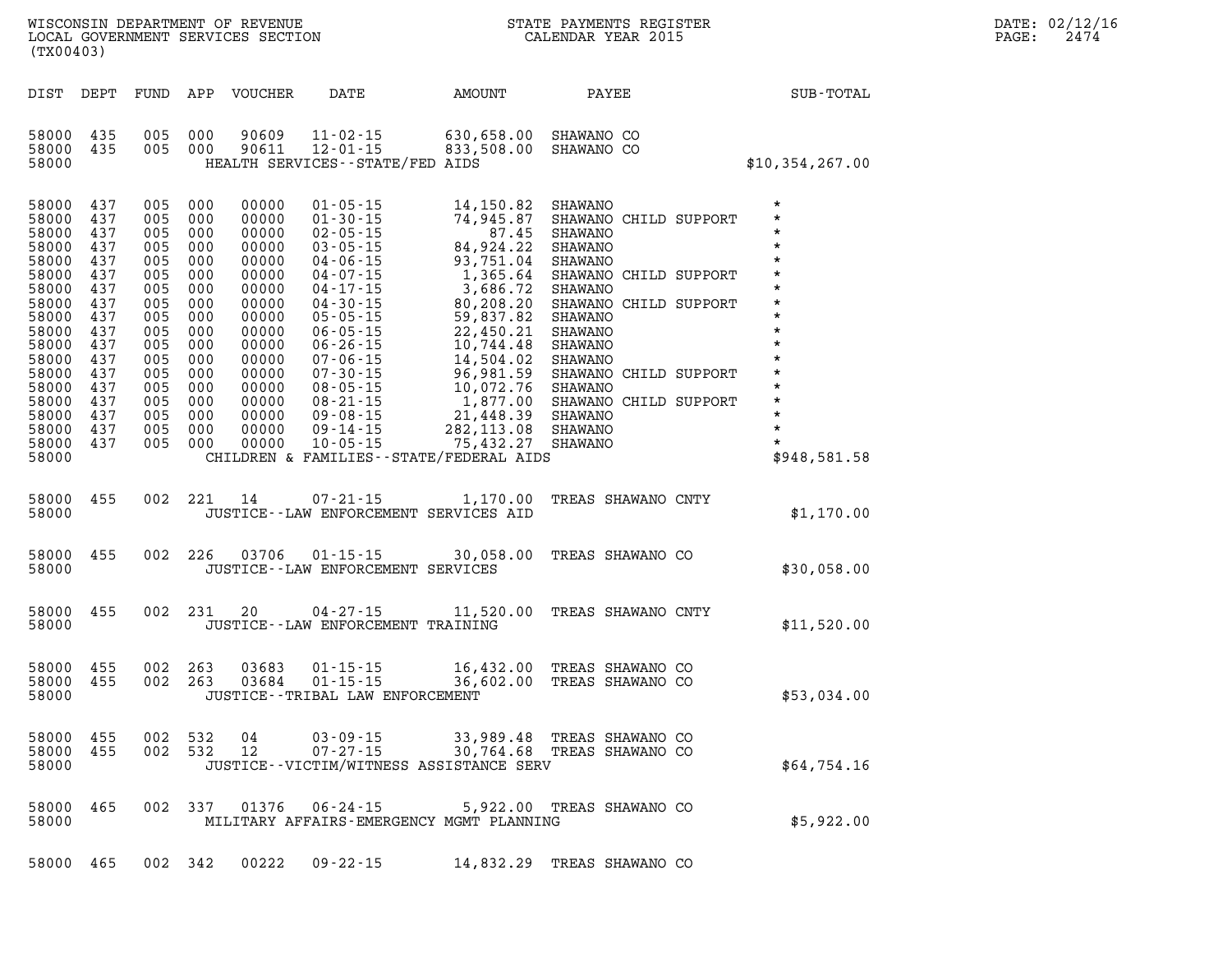| (TX00403)                                                                                                                                             |                                                                                                              |                                                                                                              |                                                                                                              | WISCONSIN DEPARTMENT OF REVENUE<br>LOCAL GOVERNMENT SERVICES SECTION                                                                         | $\mathbf{I}$                                                                                                                                                                                                                                                                                                                     |                                                                                                                                                                                    | STATE PAYMENTS REGISTER<br>CALENDAR YEAR 2015                                                                                                                                                                                                                                                                                |                  |
|-------------------------------------------------------------------------------------------------------------------------------------------------------|--------------------------------------------------------------------------------------------------------------|--------------------------------------------------------------------------------------------------------------|--------------------------------------------------------------------------------------------------------------|----------------------------------------------------------------------------------------------------------------------------------------------|----------------------------------------------------------------------------------------------------------------------------------------------------------------------------------------------------------------------------------------------------------------------------------------------------------------------------------|------------------------------------------------------------------------------------------------------------------------------------------------------------------------------------|------------------------------------------------------------------------------------------------------------------------------------------------------------------------------------------------------------------------------------------------------------------------------------------------------------------------------|------------------|
| DIST                                                                                                                                                  | DEPT                                                                                                         | FUND                                                                                                         | APP                                                                                                          | VOUCHER                                                                                                                                      | DATE                                                                                                                                                                                                                                                                                                                             | AMOUNT                                                                                                                                                                             | PAYEE                                                                                                                                                                                                                                                                                                                        | <b>SUB-TOTAL</b> |
| 58000<br>58000<br>58000                                                                                                                               | 465<br>465                                                                                                   | 002<br>002                                                                                                   | 342<br>342                                                                                                   | 00940<br>01446                                                                                                                               | $01 - 15 - 15$<br>$06 - 25 - 15$<br>MILITARY AFFAIRS-EMERGENCY MGMT-FED FUND                                                                                                                                                                                                                                                     |                                                                                                                                                                                    | 21,666.17 TREAS SHAWANO CO<br>21,661.73 TREAS SHAWANO CO                                                                                                                                                                                                                                                                     | \$58,160.19      |
| 58000<br>58000                                                                                                                                        | 465                                                                                                          | 072                                                                                                          | 364                                                                                                          | 01023                                                                                                                                        | $01 - 20 - 15$<br>MILITARY AFFAIRS-EMER MGMT-PLANNING AID                                                                                                                                                                                                                                                                        |                                                                                                                                                                                    | 5,236.00 TREAS SHAWANO CO                                                                                                                                                                                                                                                                                                    | \$5,236.00       |
| 58000<br>58000                                                                                                                                        | 485                                                                                                          | 002                                                                                                          | 127                                                                                                          | 06058                                                                                                                                        | $06 - 12 - 15$<br>VETERANS AFFAIRS GRANTS                                                                                                                                                                                                                                                                                        | 1,000.00                                                                                                                                                                           | TREAS SHAWANO CNTY LCD                                                                                                                                                                                                                                                                                                       | \$1,000.00       |
| 58000<br>58000                                                                                                                                        | 485                                                                                                          | 082                                                                                                          | 267                                                                                                          | 06058                                                                                                                                        | $06 - 12 - 15$<br>VETERANS AFFAIRS -- GRANTS TO COUNTIES                                                                                                                                                                                                                                                                         | 4,500.00                                                                                                                                                                           | TREAS SHAWANO CNTY LCD                                                                                                                                                                                                                                                                                                       | \$4,500.00       |
| 58000<br>58000                                                                                                                                        | 485                                                                                                          | 083                                                                                                          | 370                                                                                                          | 06058                                                                                                                                        | $06 - 12 - 15$<br>VETERANS AFFAIRS -- GRANTS TO COUNTIES                                                                                                                                                                                                                                                                         | 4,500.00                                                                                                                                                                           | TREAS SHAWANO CNTY LCD                                                                                                                                                                                                                                                                                                       | \$4,500.00       |
| 58000<br>58000<br>58000<br>58000<br>58000<br>58000<br>58000<br>58000<br>58000<br>58000<br>58000<br>58000<br>58000<br>58000<br>58000<br>58000<br>58000 | 505<br>505<br>505<br>505<br>505<br>505<br>505<br>505<br>505<br>505<br>505<br>505<br>505<br>505<br>505<br>505 | 002<br>002<br>002<br>002<br>002<br>002<br>002<br>002<br>002<br>002<br>002<br>002<br>002<br>002<br>002<br>002 | 155<br>155<br>155<br>155<br>155<br>155<br>155<br>155<br>155<br>155<br>155<br>155<br>155<br>155<br>155<br>155 | 60069<br>60069<br>60109<br>60109<br>60140<br>60140<br>60396<br>60428<br>60573<br>60602<br>60633<br>60633<br>60829<br>60829<br>60871<br>60871 | $08 - 25 - 15$<br>$08 - 25 - 15$<br>$09 - 09 - 15$<br>$09 - 09 - 15$<br>$09 - 23 - 15$<br>$09 - 23 - 15$<br>$01 - 06 - 15$<br>$01 - 23 - 15$<br>$03 - 10 - 15$<br>03 - 24 - 15<br>04 - 07 - 15<br>$04 - 07 - 15$<br>$06 - 23 - 15$<br>$06 - 23 - 15$<br>$07 - 07 - 15$<br>$07 - 07 - 15$<br>DOA-HOUSING ASSISTANCE-FEDERAL FUNDS | 1,360.18<br>1,392.73<br>765.47<br>1,540.93<br>1,556.84<br>2,302.94<br>3,155.25<br>2,332.84<br>3,009.50<br>980.62<br>527.22<br>1,876.49<br>728.85<br>3,052.85<br>881.50<br>1,893.38 | TREAS SHAWANO CO<br>TREAS SHAWANO CO<br>TREAS SHAWANO CO<br>TREAS SHAWANO CO<br>TREAS SHAWANO CO<br>TREAS SHAWANO CO<br>TREAS SHAWANO CO<br>TREAS SHAWANO CO<br>TREAS SHAWANO CO<br>TREAS SHAWANO CO<br>TREAS SHAWANO CO<br>TREAS SHAWANO CO<br>TREAS SHAWANO CO<br>TREAS SHAWANO CO<br>TREAS SHAWANO CO<br>TREAS SHAWANO CO | \$27,357.59      |
| 58000<br>58000<br>58000<br>58000<br>58000<br>58000<br>58000<br>58000<br>58000<br>58000<br>58000<br>58000<br>58000                                     | 505<br>505<br>505<br>505<br>505<br>505<br>505<br>505<br>505<br>505<br>505<br>505<br>505                      | 035<br>035<br>035<br>035<br>035<br>035<br>035<br>035<br>035<br>035<br>035<br>035<br>035                      | 371<br>371<br>371<br>371<br>371<br>371<br>371<br>371<br>371<br>371<br>371<br>371<br>371                      | 60069<br>60109<br>60140<br>60396<br>60396<br>60396<br>60428<br>60428<br>60428<br>60573<br>60573<br>60602<br>60602                            | $08 - 25 - 15$<br>$09 - 09 - 15$<br>$09 - 23 - 15$<br>$01 - 06 - 15$<br>$01 - 06 - 15$<br>$01 - 06 - 15$<br>$01 - 23 - 15$<br>$01 - 23 - 15$<br>$01 - 23 - 15$<br>$03 - 10 - 15$<br>$03 - 10 - 15$<br>$03 - 24 - 15$<br>$03 - 24 - 15$                                                                                           | 72.73<br>102.77<br>21.07<br>3,550.40<br>280.39<br>1,848.43<br>5,119.60<br>330.96<br>896.80<br>7,149.02<br>874.96<br>204.34<br>3,913.06                                             | TREAS SHAWANO CO<br>TREAS SHAWANO CO<br>TREAS SHAWANO CO<br>TREAS SHAWANO CO<br>TREAS SHAWANO CO<br>TREAS SHAWANO CO<br>TREAS SHAWANO CO<br>TREAS SHAWANO CO<br>TREAS SHAWANO CO<br>TREAS SHAWANO CO<br>TREAS SHAWANO CO<br>TREAS SHAWANO CO<br>TREAS SHAWANO CO                                                             |                  |

**LOCAL GOVER SERVICE: 02/12/16<br>PAGE: 2475**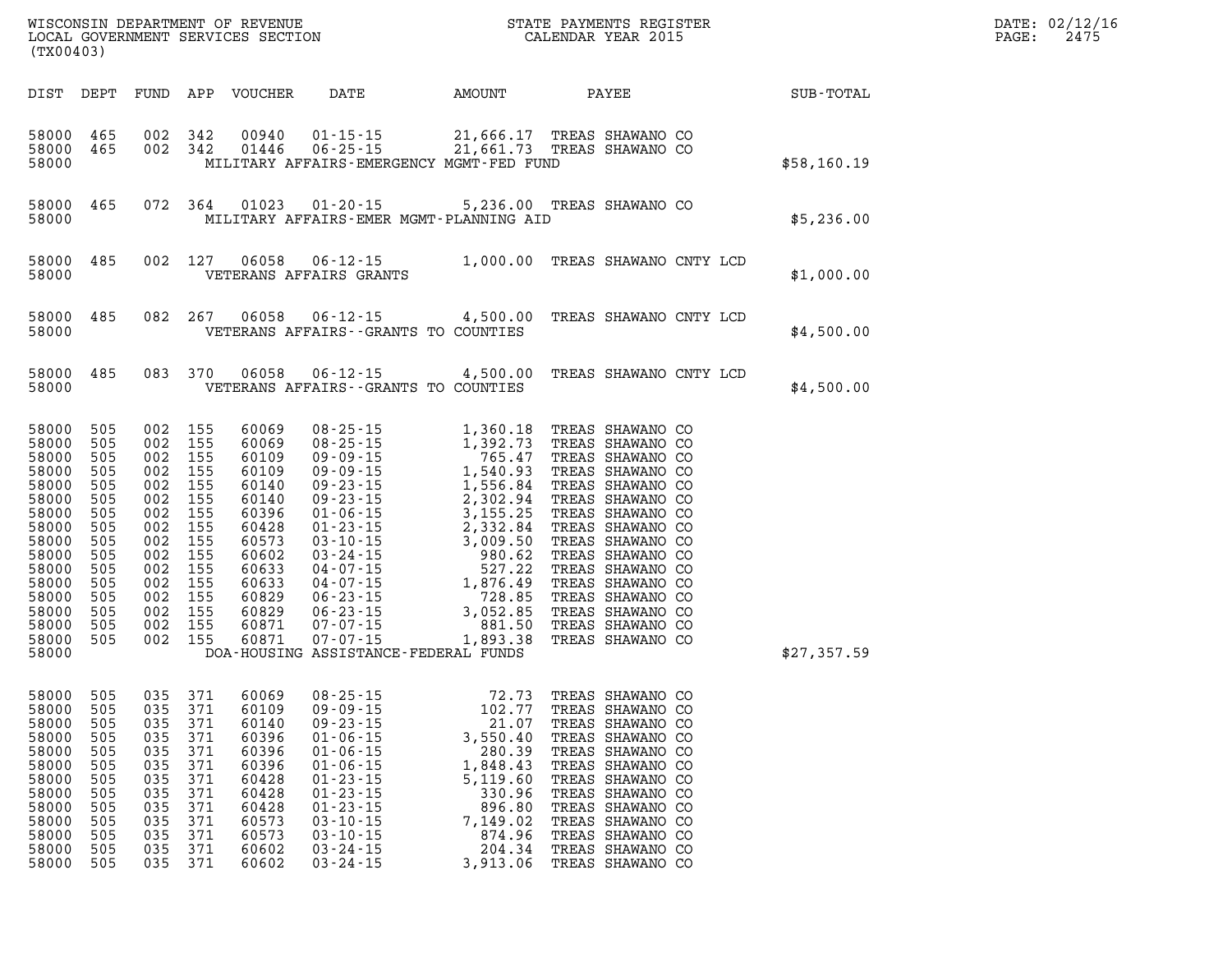| DIST                                      | DEPT                     | FUND                     | APP                      | VOUCHER                          | DATE                                                                      | <b>AMOUNT</b>                                                                     | PAYEE                                                                        | <b>SUB-TOTAL</b> |
|-------------------------------------------|--------------------------|--------------------------|--------------------------|----------------------------------|---------------------------------------------------------------------------|-----------------------------------------------------------------------------------|------------------------------------------------------------------------------|------------------|
| 58000<br>58000<br>58000<br>58000<br>58000 | 505<br>505<br>505<br>505 | 035<br>035<br>035<br>035 | 371<br>371<br>371<br>371 | 60633<br>60633<br>60829<br>60871 | 04-07-15<br>04-07-15<br>06-23-15<br>07-07-15<br>DOA--PUBLIC BENEFITS FUND | 92.80<br>64.69<br>255.72<br>64.84                                                 | TREAS SHAWANO CO<br>TREAS SHAWANO CO<br>TREAS SHAWANO CO<br>TREAS SHAWANO CO | \$24,842.58      |
| 58000<br>58000<br>58000                   | 505<br>505               | 089<br>089               | 166<br>166               | 00249<br>04951                   | 07-30-15<br>$01 - 21 - 15$<br>DOA--LAND INFORMATION FUND                  | 30,864.00<br>1,000.00                                                             | TREAS SHAWANO CO<br>TREAS SHAWANO CO                                         | \$31,864.00      |
| 58000<br>58000                            | 835                      | 002                      | 105                      | 44447                            | REVENUE--STATE SHARED REVENUES                                            | $07 - 27 - 15$ 192,565.69                                                         | TREAS SHAWANO CO                                                             | \$192,565.69     |
| 58000<br>58000                            | 835                      | 002                      | 109                      | 01058                            | REVENUE - - EXEMPT COMPUTER AID                                           | $07 - 27 - 15$ 22,520.00                                                          | TREAS SHAWANO CO                                                             | \$22,520.00      |
| 58000<br>58000<br>58000                   | 835<br>835               | 002<br>002               | 302<br>302               | 10114<br>11114                   | 07-27-15                                                                  | 07-27-15 3,752,308.39<br>1,125,061.61<br>REVENUE-FIRST DOLLAR/SCHOOL LEVY CREDITS | TREAS SHAWANO CO<br>TREAS SHAWANO CO                                         | \$4.877.370.00   |
| 58000<br>58000                            | 835                      | 021                      | 363                      | 37253                            | $03 - 23 - 15$<br>REVENUE - - LOTTERY CREDIT -                            | 1,119,931.41                                                                      | TREAS SHAWANO CO                                                             | \$1,119,931.41   |
| 58000                                     |                          |                          |                          |                                  | DISTRICT TOTAL APPROPRIATIONS                                             |                                                                                   |                                                                              | \$19,798,156.10  |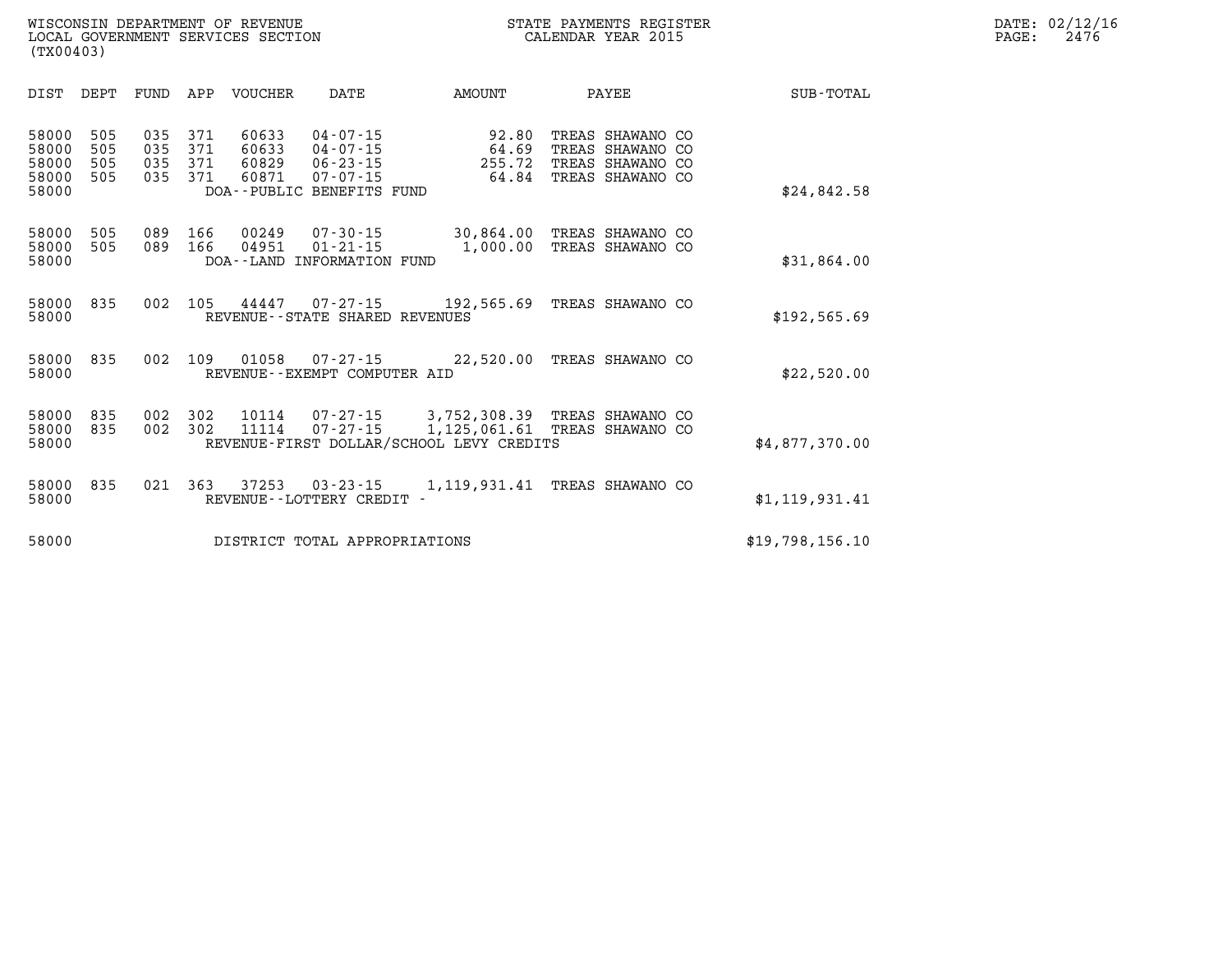| WISCONSIN DEPARTMENT OF REVENUE<br>LOCAL GOVERNMENT SERVICES SECTION<br>(TX00403)<br>(TX00403) |                   |                                          |         |                  |                                                          |                                                                                                                                                                                              | STATE PAYMENTS REGISTER<br>CALENDAR YEAR 2015 |              | DATE: 02/12/16<br>PAGE:<br>2477 |
|------------------------------------------------------------------------------------------------|-------------------|------------------------------------------|---------|------------------|----------------------------------------------------------|----------------------------------------------------------------------------------------------------------------------------------------------------------------------------------------------|-----------------------------------------------|--------------|---------------------------------|
| DIST DEPT                                                                                      |                   |                                          |         | FUND APP VOUCHER | DATE                                                     | AMOUNT                                                                                                                                                                                       | PAYEE                                         | SUB-TOTAL    |                                 |
| 58002 165<br>58002                                                                             |                   |                                          | 002 225 |                  |                                                          | 01459   06-25-15   1,588.09<br>SAFETY/PROF SERV--FIRE INSURANCE DUES                                                                                                                         | TREAS TN ALMON                                | \$1,588.09   |                                 |
| 58002 370<br>58002                                                                             |                   | 000 001                                  |         | 05DNR            | $09 - 28 - 15$                                           | NAT RESOURCES-SEVERANCE/YIELD/WITHDRAWAL                                                                                                                                                     | 3,044.94 TREAS TOWN ALMON                     | \$3,044.94   |                                 |
| 58002                                                                                          | 370               | 002                                      | 503     | 18182            |                                                          | $02 - 20 - 15$ 613.29                                                                                                                                                                        | TREAS TN ALMON<br>112.35 TOWN SHARE           |              |                                 |
| 58002<br>58002                                                                                 | 370               | 002 503                                  |         | 18182            | $02 - 20 - 15$<br>NAT RESOURCES -- AIDS IN LIEU OF TAXES |                                                                                                                                                                                              | 461.52 TREAS TN ALMON                         | \$1,074.81   |                                 |
| 58002 370<br>58002                                                                             |                   | 012 571                                  |         | 39562            | $06 - 02 - 15$                                           | NAT RESOURCES - - FOREST CROP/MFL/CO FOREST                                                                                                                                                  | 1,020.42 TREAS TN ALMON                       | \$1,020.42   |                                 |
| 58002 370<br>58002                                                                             |                   | 012 579                                  |         | 20672            | 04-03-15<br>NAT RESOURCES -- AIDS IN LIEU OF TAXES       | 6.37                                                                                                                                                                                         | TREAS TN ALMON                                | \$6.37       |                                 |
| 58002 370<br>58002                                                                             |                   | 074 670                                  |         | 43061            | 05 - 29 - 15<br>NAT RESOURCES - - RU RECYCLING GRANT     | 657.38                                                                                                                                                                                       | TREAS TN ALMON                                | \$657.38     |                                 |
| 58002<br>58002<br>58002<br>58002 395<br>58002                                                  | 395<br>395<br>395 | 011 191<br>011 191<br>011 191<br>011 191 |         | 55464<br>67464   | 47464 04-06-15<br>$07 - 06 - 15$<br>$10 - 05 - 15$       | 39464  01-05-15  26,825.86  TOWN OF ALMON<br>47464  04-06-15  26,825.86  TOWN OF ALMON<br>26,825.86 TOWN OF ALMON<br>26,825.88 TOWN OF ALMON<br>TRANSPORTATION - - GENERAL TRANSP AIDS - GTA |                                               | \$107,303.46 |                                 |
| 58002 835<br>58002                                                                             |                   | 002 105                                  |         | 44411            | $07 - 27 - 15$<br>REVENUE--STATE SHARED REVENUES         |                                                                                                                                                                                              | 4,118.84 TREAS TN ALMON                       | \$4,118.84   |                                 |
| 58002 835<br>58002                                                                             |                   | 002 109                                  |         | 03359            | $07 - 27 - 15$<br>REVENUE--EXEMPT COMPUTER AID           |                                                                                                                                                                                              | 2.00 TREAS TN ALMON                           | \$2.00       |                                 |
| 58002                                                                                          |                   |                                          |         |                  | DISTRICT TOTAL APPROPRIATIONS                            |                                                                                                                                                                                              |                                               | \$118,816.31 |                                 |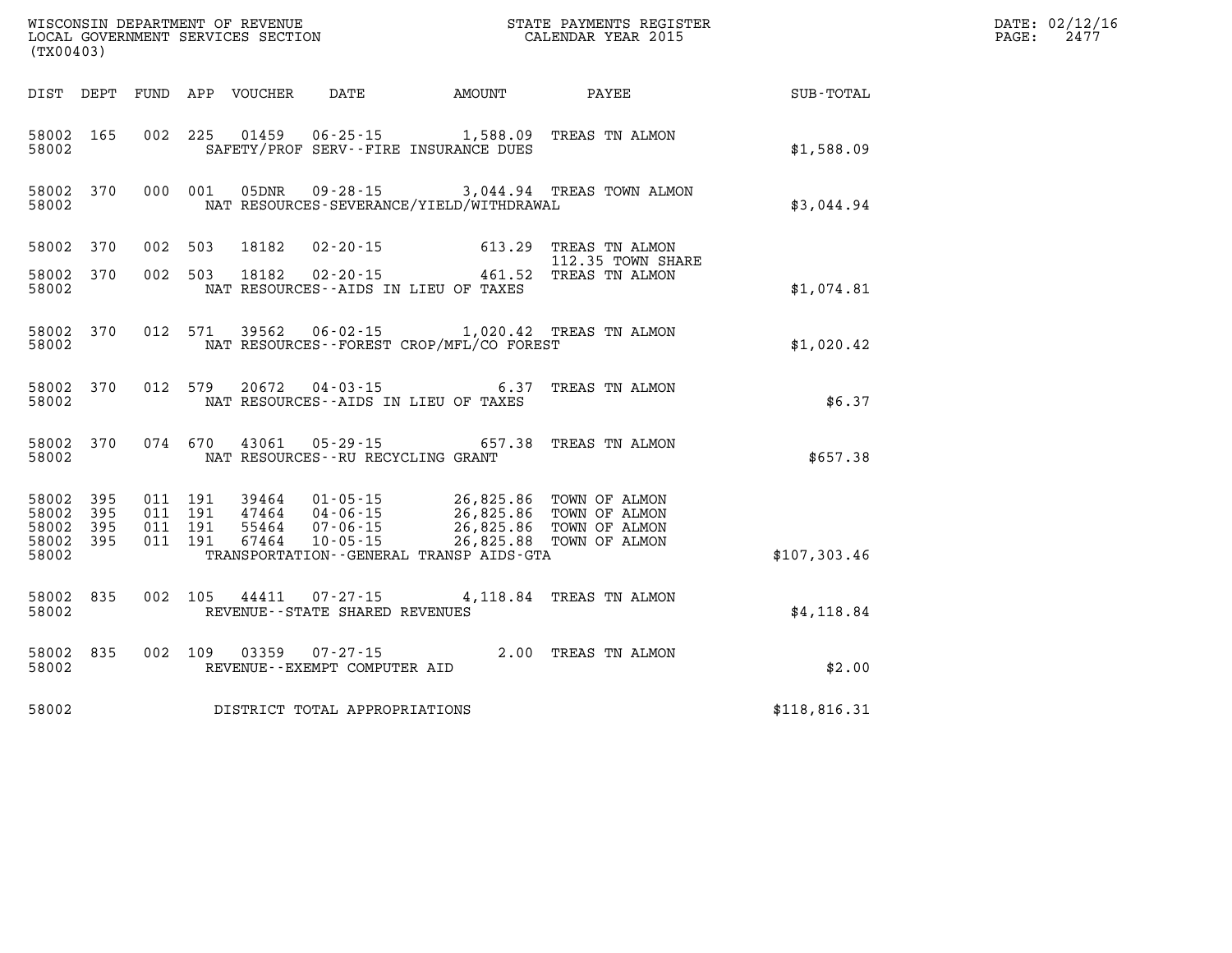| DATE: | 02/12/16 |
|-------|----------|
| PAGE: | 2478     |

| (TX00403)      |            |            | WISCONSIN DEPARTMENT OF REVENUE<br>LOCAL GOVERNMENT SERVICES SECTION |                                                     |                                                   | STATE PAYMENTS REGISTER<br>CALENDAR YEAR 2015 |                  |  |  |
|----------------|------------|------------|----------------------------------------------------------------------|-----------------------------------------------------|---------------------------------------------------|-----------------------------------------------|------------------|--|--|
| DIST           | DEPT       | FUND       | APP<br>VOUCHER                                                       | DATE                                                | AMOUNT                                            | PAYEE                                         | <b>SUB-TOTAL</b> |  |  |
| 58004<br>58004 | 165        | 002        | 225<br>01460                                                         | $06 - 25 - 15$                                      | 4,857.92<br>SAFETY/PROF SERV--FIRE INSURANCE DUES | TREAS TN ANGELICA                             | \$4,857.92       |  |  |
| 58004          | 370        | 002        | 503<br>17792                                                         | $01 - 12 - 15$                                      | 678.11                                            | TREAS TN ANGELICA<br>114.67 TOWN SHARE        |                  |  |  |
| 58004          |            |            |                                                                      | NAT RESOURCES--AIDS IN LIEU OF TAXES                |                                                   |                                               | \$678.11         |  |  |
| 58004<br>58004 | 370        | 012        | 39563<br>571                                                         | $06 - 02 - 15$                                      | NAT RESOURCES - - FOREST CROP/MFL/CO FOREST       | 162.11 TREAS TN ANGELICA                      | \$162.11         |  |  |
| 58004<br>58004 | 370        | 074        | 670<br>43062                                                         | NAT RESOURCES - - RU RECYCLING GRANT                | $05 - 29 - 15$ 6,522.06                           | TREAS TN ANGELICA                             | \$6,522.06       |  |  |
| 58004<br>58004 | 395<br>395 | 011<br>011 | 191<br>39465<br>191<br>47465                                         | $01 - 05 - 15$<br>$04 - 06 - 15$                    | 33,481.41<br>33,481.41                            | TOWN OF ANGELICA<br>TOWN OF ANGELICA          |                  |  |  |
| 58004<br>58004 | 395<br>395 | 011<br>011 | 191<br>55465<br>67465<br>191                                         | $07 - 06 - 15$<br>$10 - 05 - 15$                    | 33,481.41<br>33,481.41                            | TOWN OF ANGELICA<br>TOWN OF ANGELICA          |                  |  |  |
| 58004          |            |            |                                                                      |                                                     | TRANSPORTATION--GENERAL TRANSP AIDS-GTA           |                                               | \$133,925.64     |  |  |
| 58004<br>58004 | 835        | 002        | 105                                                                  | 44412 07-27-15<br>REVENUE - - STATE SHARED REVENUES | 8,755.55                                          | TREAS TN ANGELICA                             | \$8,755.55       |  |  |
| 58004<br>58004 | 835        | 002        | 109<br>03360                                                         | $07 - 27 - 15$<br>REVENUE--EXEMPT COMPUTER AID      | 142.00                                            | TREAS TN ANGELICA                             | \$142.00         |  |  |
| 58004          |            |            |                                                                      | DISTRICT TOTAL APPROPRIATIONS                       |                                                   |                                               | \$155,043.39     |  |  |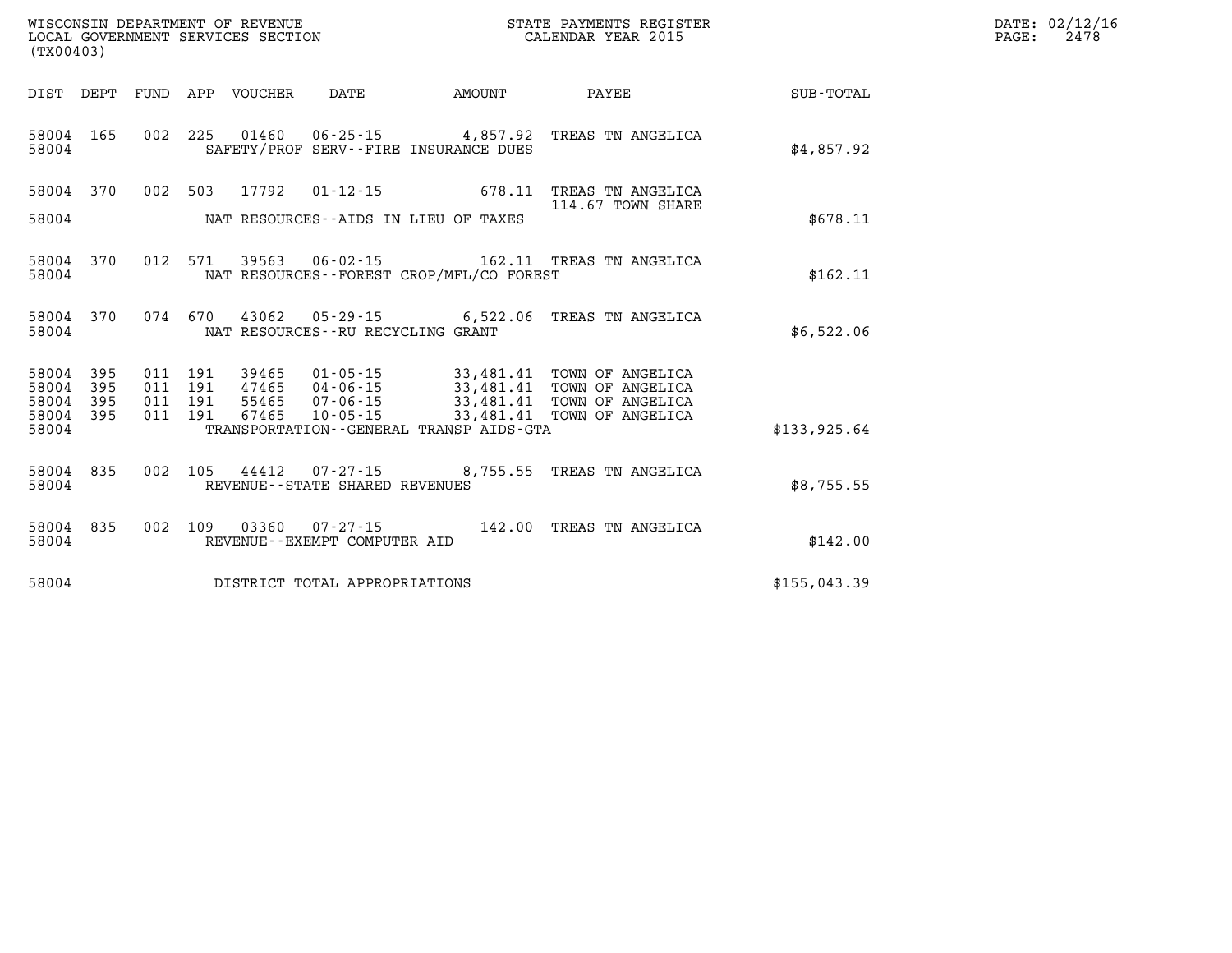| WISCONSIN DEPARTMENT OF REVENUE      | PAYMENTS REGISTER<br>3TATE | DATE: | 02/12/16 |
|--------------------------------------|----------------------------|-------|----------|
| GOVERNMENT SERVICES SECTION<br>LOCAL | CALENDAR YEAR 2015         | PAGE  | 2479     |

| (TX00403)                                             |     |                    | LOCAL GOVERNMENT SERVICES SECTION |                                     |                                                                                                                                                                                                                                                                                                                  | CALENDAR YEAR 2015                                                             |                                                    | PAGE: | 2479 |
|-------------------------------------------------------|-----|--------------------|-----------------------------------|-------------------------------------|------------------------------------------------------------------------------------------------------------------------------------------------------------------------------------------------------------------------------------------------------------------------------------------------------------------|--------------------------------------------------------------------------------|----------------------------------------------------|-------|------|
|                                                       |     |                    |                                   |                                     |                                                                                                                                                                                                                                                                                                                  |                                                                                | DIST DEPT FUND APP VOUCHER DATE AMOUNT PAYEE TOTAL |       |      |
| 58006 165<br>58006                                    |     |                    |                                   |                                     | 002 225 01461 06-25-15 1,191.14 TREAS TN ANIWA<br>SAFETY/PROF SERV--FIRE INSURANCE DUES                                                                                                                                                                                                                          |                                                                                | \$1,191.14                                         |       |      |
| 58006 370<br>58006 370<br>58006                       |     | 000 001<br>000 001 | 01DNR                             |                                     | NAT RESOURCES-SEVERANCE/YIELD/WITHDRAWAL                                                                                                                                                                                                                                                                         | 04-09-15 4,169.46 TREAS TOWN ANIWA<br>05DNR 09-28-15 1,174.92 TREAS TOWN ANIWA | \$5,344.38                                         |       |      |
| 58006 370<br>58006                                    |     |                    |                                   |                                     | 002 503 18031 01-30-15 319.60 TREAS TN ANIWA<br>NAT RESOURCES--AIDS IN LIEU OF TAXES                                                                                                                                                                                                                             | 32.66 TOWN SHARE                                                               | \$319.60                                           |       |      |
| 58006 370<br>58006                                    |     |                    |                                   |                                     | 012 571 39564 06-02-15 1,130.99 TREAS TN ANIWA<br>NAT RESOURCES--FOREST CROP/MFL/CO FOREST                                                                                                                                                                                                                       |                                                                                | \$1,130.99                                         |       |      |
| 58006 370<br>58006                                    |     | 012 579            | 20673                             |                                     | 04-03-15 52.42 TREAS TN ANIWA<br>NAT RESOURCES--AIDS IN LIEU OF TAXES                                                                                                                                                                                                                                            |                                                                                | \$52.42                                            |       |      |
| 58006 395<br>58006 395<br>58006<br>58006 395<br>58006 | 395 | 011 191            | 67466                             | $10 - 05 - 15$                      | $\begin{array}{cccc} 011 & 191 & 39466 & 01\cdot 05\cdot 15 & 21,331.87 & \text{TOWN OF ANIWA} \\ 011 & 191 & 47466 & 04\cdot 06\cdot 15 & 21,331.87 & \text{TOWN OF ANIWA} \\ 011 & 191 & 55466 & 07\cdot 06\cdot 15 & 21,331.87 & \text{TOWN OF ANIWA} \end{array}$<br>TRANSPORTATION--GENERAL TRANSP AIDS-GTA | 21,331.89 TOWN OF ANIWA                                                        | \$85,327.50                                        |       |      |
| 58006 835<br>58006                                    |     |                    |                                   | REVENUE--STATE SHARED REVENUES      | 002 105 44413 07-27-15 6,653.02 TREAS TN ANIWA                                                                                                                                                                                                                                                                   |                                                                                | \$6,653.02                                         |       |      |
| 58006 835<br>58006                                    |     |                    |                                   | REVENUE--EXEMPT COMPUTER AID        | 002 109 03361 07-27-15 11.00 TREAS TN ANIWA                                                                                                                                                                                                                                                                      |                                                                                | \$11.00                                            |       |      |
|                                                       |     |                    |                                   | 58006 DISTRICT TOTAL APPROPRIATIONS |                                                                                                                                                                                                                                                                                                                  |                                                                                | \$100,030.05                                       |       |      |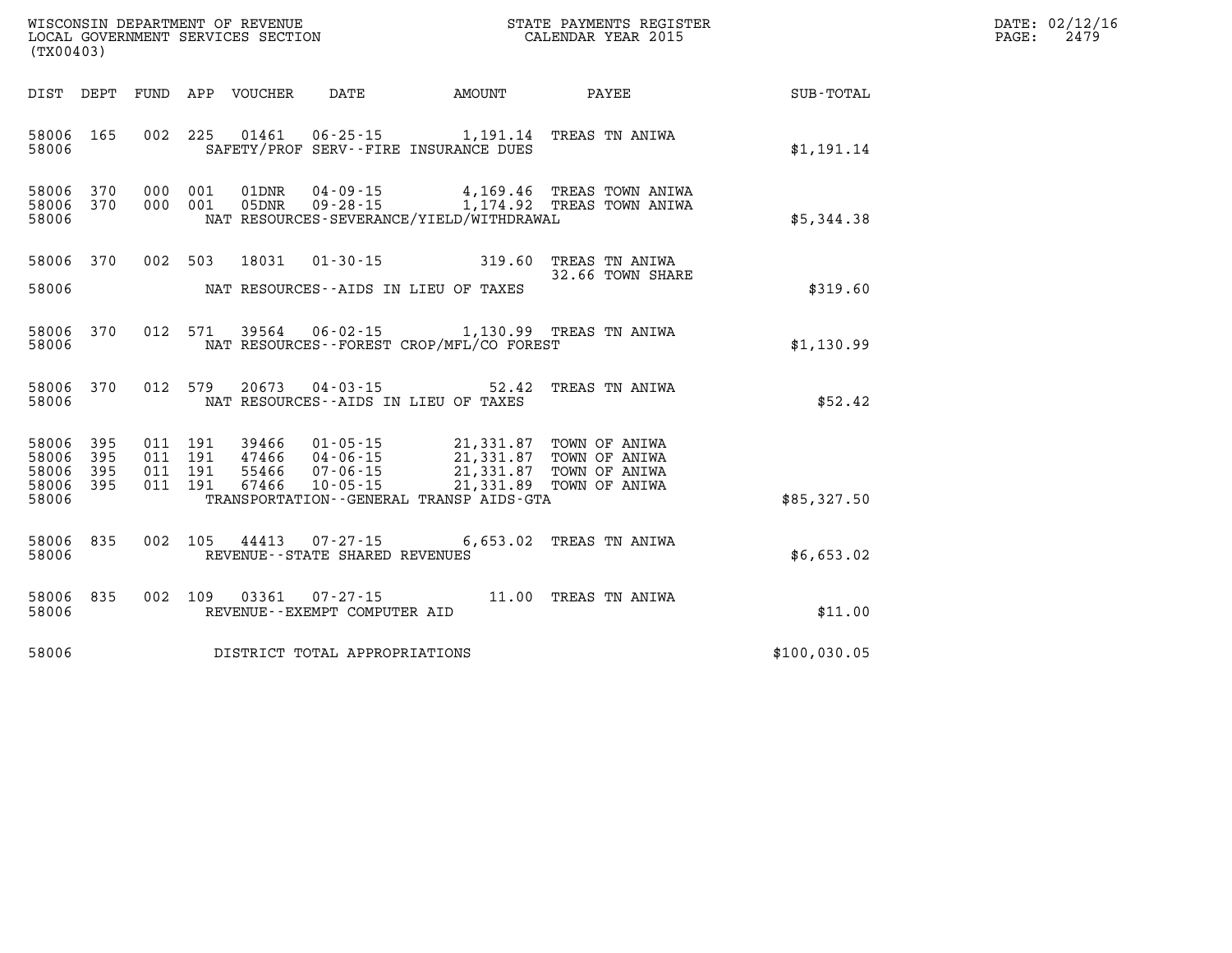| WISCONSIN DEPARTMENT OF REVENUE      | PAYMENTS REGISTER<br>3TATE | DATE: | 02/12/16 |
|--------------------------------------|----------------------------|-------|----------|
| GOVERNMENT SERVICES SECTION<br>LOCAL | CALENDAR YEAR 2015         | PAGE  | 2480     |

| (TX00403)                                     |                   |                    | LOCAL GOVERNMENT SERVICES SECTION |                                   |                                                        | CALENDAR YEAR 2015                                                                                                                                                                         |             | PAGE: | 2480 |
|-----------------------------------------------|-------------------|--------------------|-----------------------------------|-----------------------------------|--------------------------------------------------------|--------------------------------------------------------------------------------------------------------------------------------------------------------------------------------------------|-------------|-------|------|
|                                               |                   |                    |                                   |                                   | DIST DEPT FUND APP VOUCHER DATE      AMOUNT      PAYEE |                                                                                                                                                                                            | SUB-TOTAL   |       |      |
| 58008 165<br>58008                            |                   |                    |                                   |                                   | SAFETY/PROF SERV--FIRE INSURANCE DUES                  | 002  225  01462  06-25-15  247.80 TREAS TN BARTELME                                                                                                                                        | \$247.80    |       |      |
| 58008<br>58008<br>58008                       | 370<br>370        |                    |                                   |                                   | NAT RESOURCES-SEVERANCE/YIELD/WITHDRAWAL               | 000 001 01DNR 04-09-15 1,966.81 TREAS TOWN BARTELME<br>000 001 05DNR 09-28-15 646.26 TREAS TOWN BARTELME                                                                                   | \$2,613.07  |       |      |
| 58008 370<br>58008                            |                   |                    |                                   |                                   | NAT RESOURCES--AIDS IN LIEU OF TAXES                   | 002 503 17793 01-12-15 559.30 TREAS TN BARTELME<br>0.00 TOWN SHARE                                                                                                                         | \$559.30    |       |      |
| 58008<br>58008                                | 370               |                    |                                   |                                   | NAT RESOURCES--FOREST CROP/MFL/CO FOREST               | 012 571 39565 06-02-15 997.63 TREAS TN BARTELME                                                                                                                                            | \$997.63    |       |      |
| 58008 370<br>58008                            |                   |                    |                                   |                                   | NAT RESOURCES--AIDS IN LIEU OF TAXES                   | 012 579 20674 04-03-15 21.00 TREAS TN BARTELME                                                                                                                                             | \$21.00     |       |      |
| 58008<br>58008<br>58008<br>58008 395<br>58008 | 395<br>395<br>395 | 011 191<br>011 191 | 67467                             |                                   | TRANSPORTATION--GENERAL TRANSP AIDS-GTA                | 011 191 39467 01-05-15 10,685.20 TOWN OF BARTELME<br>011 191 47467 04-06-15 10,685.20 TOWN OF BARTELME<br>55467 07-06-15 10,685.20 TOWN OF BARTELME<br>10-05-15 10,685.22 TOWN OF BARTELME | \$42,740.82 |       |      |
| 58008<br>58008                                | 835               |                    |                                   | REVENUE - - STATE SHARED REVENUES |                                                        | 002 105 44414 07-27-15 8,601.64 TREAS TN BARTELME                                                                                                                                          | \$8,601.64  |       |      |
| 58008                                         |                   |                    |                                   | DISTRICT TOTAL APPROPRIATIONS     |                                                        |                                                                                                                                                                                            | \$55,781.26 |       |      |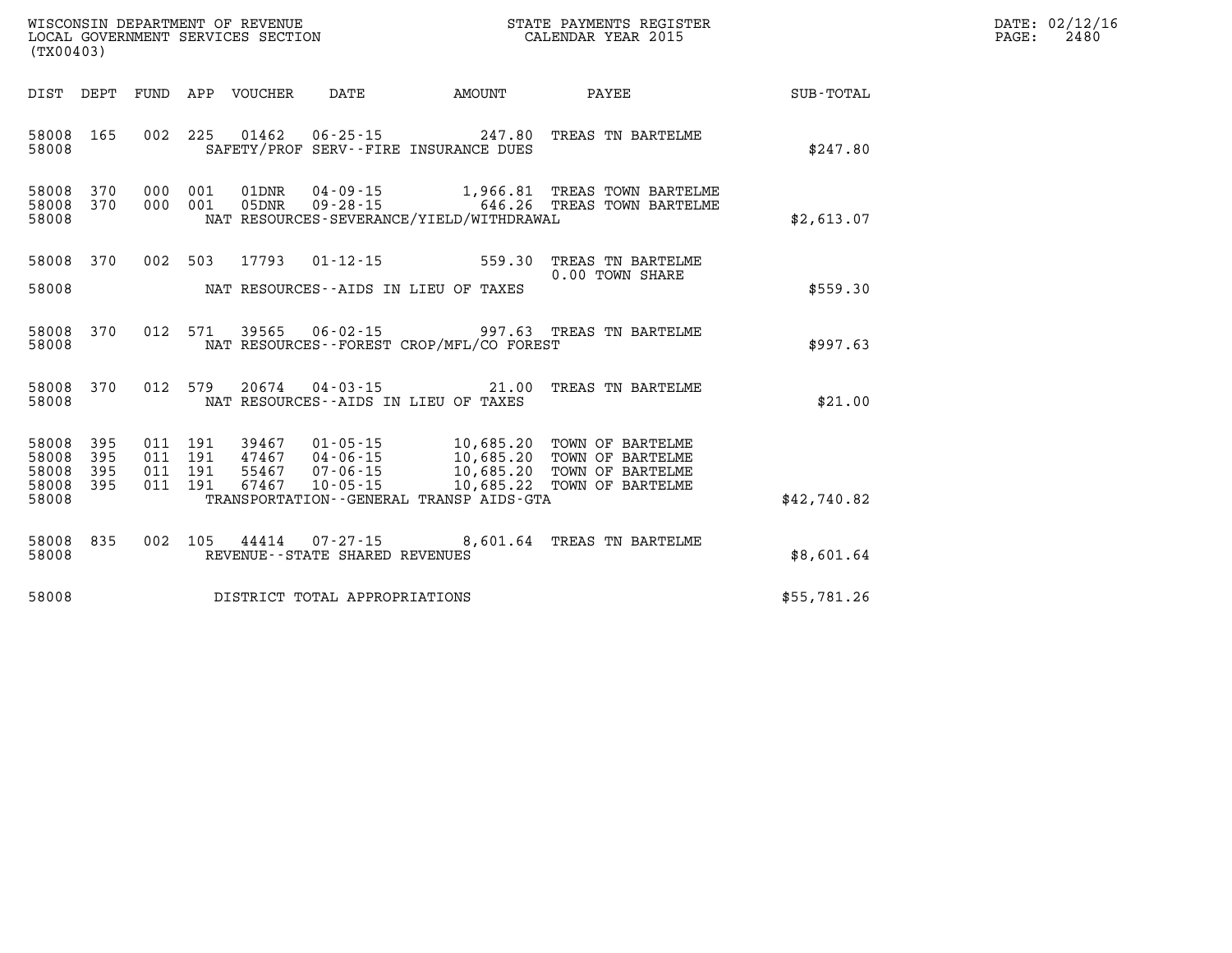| $\texttt{DATE}$ : | 02/12/16 |
|-------------------|----------|
| PAGE:             | 2481     |

| (TX00403)                                                 |            |  |                    |                            |                                   |                                              | STATE PAYMENTS REGISTER                                                                                                                                                                                                          |              | DATE: 02/12/1<br>PAGE:<br>2481 |
|-----------------------------------------------------------|------------|--|--------------------|----------------------------|-----------------------------------|----------------------------------------------|----------------------------------------------------------------------------------------------------------------------------------------------------------------------------------------------------------------------------------|--------------|--------------------------------|
|                                                           |            |  |                    | DIST DEPT FUND APP VOUCHER |                                   |                                              | DATE AMOUNT PAYEE SUB-TOTAL                                                                                                                                                                                                      |              |                                |
| 58010 165<br>58010                                        |            |  |                    |                            |                                   | SAFETY/PROF SERV--FIRE INSURANCE DUES        | 002 225 01463 06-25-15 6,461.04 TREAS TN BELLE PLAINE                                                                                                                                                                            | \$6,461.04   |                                |
| 58010 370<br>58010 370<br>58010                           |            |  |                    |                            |                                   | NAT RESOURCES-SEVERANCE/YIELD/WITHDRAWAL     | 000 001 03DNR 04-13-15 118.40 TREAS TOWN BELLE PLAINE<br>000 001 04DNR 06-03-15 1,556.34 TREAS TOWN BELLE PLAINE                                                                                                                 | \$1,674.74   |                                |
| 58010 370<br>58010                                        |            |  |                    |                            |                                   | NAT RESOURCES--FOREST CROP/MFL/CO FOREST     | 012 571 39566 06-02-15 517.74 TREAS TN BELLE PLAINE                                                                                                                                                                              | \$517.74     |                                |
| 58010 370<br>58010                                        |            |  |                    |                            | NAT RESOURCES--RU RECYCLING GRANT |                                              | 074 670 43063 05-29-15 6,408.49 TREAS TN BELLE PLAINE                                                                                                                                                                            | \$6,408.49   |                                |
| 58010 395<br>58010 395<br>58010 395<br>58010 395<br>58010 |            |  |                    |                            |                                   | TRANSPORTATION - - GENERAL TRANSP AIDS - GTA | 011 191 39468 01-05-15 36,415.57 TOWN OF BELLE PLAINE<br>011 191 47468 04-06-15 36,415.57 TOWN OF BELLE PLAINE<br>011 191 55468 07-06-15 36,415.57 TOWN OF BELLE PLAINE<br>011 191 67468 10-05-15 36,415.59 TOWN OF BELLE PLAINE | \$145,662.30 |                                |
| 58010<br>58010<br>58010                                   | 505<br>505 |  | 002 174<br>002 174 |                            |                                   | DOA--TRANSMISSION LINE FEE DISTRIBUTION      | 58220  04-30-15  68,602.00  TREAS TN BELLE PLAINE<br>58240  04-30-15  20,363.00  TREAS TN BELLE PLAINE                                                                                                                           | \$88,965.00  |                                |
| 58010 835<br>58010                                        |            |  |                    |                            | REVENUE--STATE SHARED REVENUES    |                                              | 002 105 44415 07-27-15 11,804.91 TREAS TN BELLE PLAINE                                                                                                                                                                           | \$11,804.91  |                                |
| 58010<br>58010                                            | 835        |  |                    |                            | REVENUE--EXEMPT COMPUTER AID      |                                              | 002 109 03362 07-27-15 233.00 TREAS TN BELLE PLAINE                                                                                                                                                                              | \$233.00     |                                |
| 58010 835<br>58010                                        |            |  |                    |                            | REVENUE--LOTTERY CREDIT -         |                                              | 021 363 35877 03-23-15 2,916.72 TREAS TN BELLE PLAINE                                                                                                                                                                            | \$2,916.72   |                                |
| 58010                                                     |            |  |                    |                            | DISTRICT TOTAL APPROPRIATIONS     |                                              |                                                                                                                                                                                                                                  | \$264,643.94 |                                |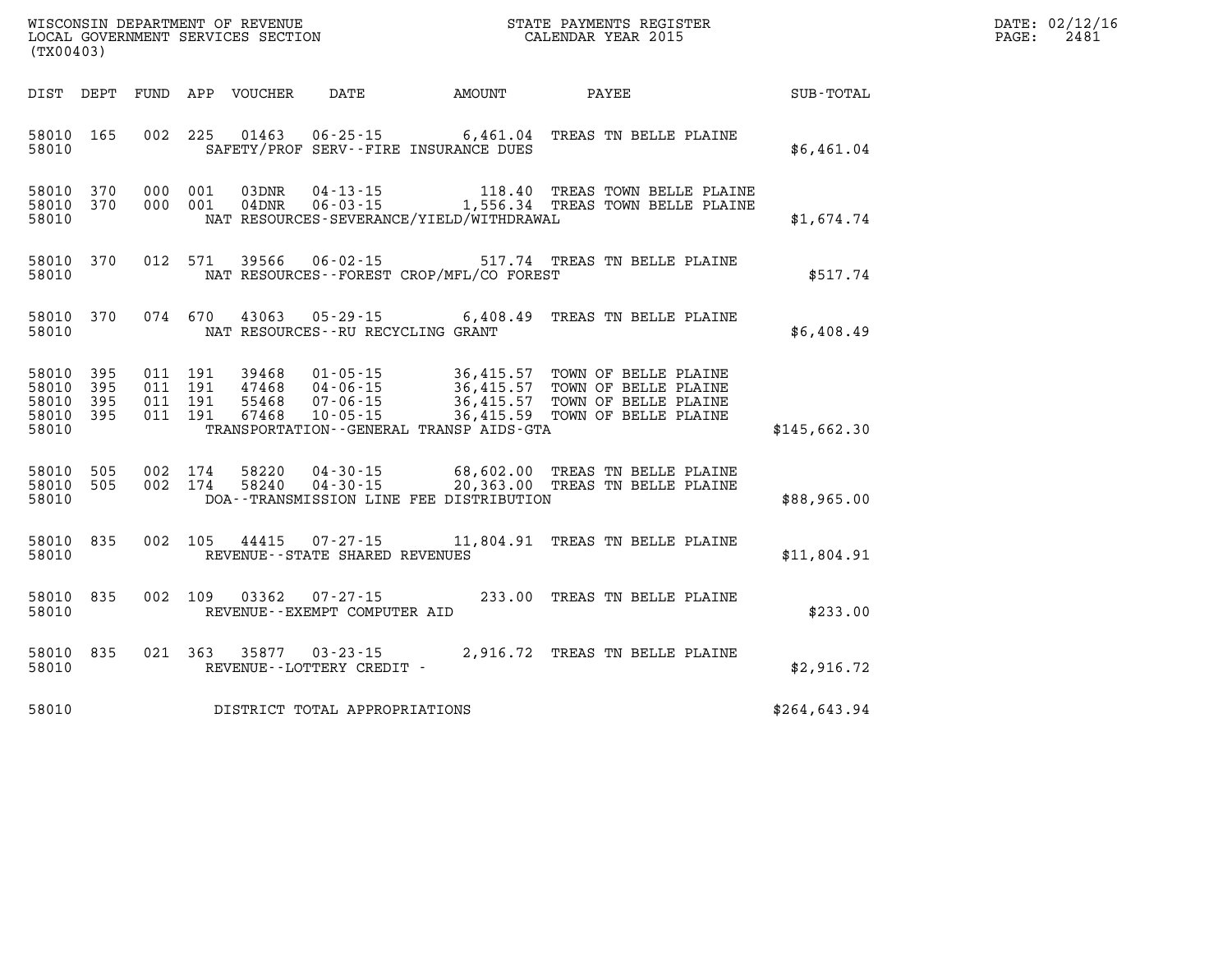| WISCONSIN DEPARTMENT OF REVENUE<br>LOCAL GOVERNMENT SERVICES SECTION<br>CALENDAR YEAR 2015<br>(TX00403) |                        |  |  |  |                                   |                                            |                                                                                                                                                                                                                          |               | DATE: 02/12/16<br>$\mathtt{PAGE:}$<br>2482 |
|---------------------------------------------------------------------------------------------------------|------------------------|--|--|--|-----------------------------------|--------------------------------------------|--------------------------------------------------------------------------------------------------------------------------------------------------------------------------------------------------------------------------|---------------|--------------------------------------------|
|                                                                                                         |                        |  |  |  |                                   |                                            | DIST DEPT FUND APP VOUCHER DATE AMOUNT PAYEE PAYEE SUB-TOTAL                                                                                                                                                             |               |                                            |
| 58012                                                                                                   |                        |  |  |  |                                   | SAFETY/PROF SERV--FIRE INSURANCE DUES      | 58012 165 002 225 01464 06-25-15 1,391.52 TREAS TN BIRNAMWOOD                                                                                                                                                            | \$1,391.52    |                                            |
| 58012                                                                                                   |                        |  |  |  |                                   | NAT RESOURCES-SEVERANCE/YIELD/WITHDRAWAL   | 58012 370 000 001 04DNR 06-03-15 197.55 TREAS TOWN BIRNAMWOOD                                                                                                                                                            | \$197.55      |                                            |
|                                                                                                         |                        |  |  |  |                                   |                                            | 58012 370 002 503 17794 01-12-15 517.67 TREAS TN BIRNAMWOOD                                                                                                                                                              |               |                                            |
|                                                                                                         |                        |  |  |  |                                   | 58012 NAT RESOURCES--AIDS IN LIEU OF TAXES | 51.96 TOWN SHARE                                                                                                                                                                                                         | \$517.67      |                                            |
| 58012                                                                                                   |                        |  |  |  |                                   | NAT RESOURCES--FOREST CROP/MFL/CO FOREST   | 58012 370 012 571 39567 06-02-15 641.42 TREAS TN BIRNAMWOOD                                                                                                                                                              | \$641.42      |                                            |
|                                                                                                         | 58012                  |  |  |  | NAT RESOURCES--RU RECYCLING GRANT |                                            | 58012 370 074 670 43064 05-29-15 335.29 TREAS TN BIRNAMWOOD                                                                                                                                                              | \$335.29      |                                            |
| 58012                                                                                                   | 58012 395<br>395       |  |  |  |                                   |                                            | 011 191 39469 01-05-15 23,726.55 TOWN OF BIRNAMWOOD<br>011 191 47469 04-06-15 23,726.55 TOWN OF BIRNAMWOOD<br>011 191 55469 07-06-15 23,726.55 TOWN OF BIRNAMWOOD<br>011 191 67469 10-05-15 23,726.55 TOWN OF BIRNAMWOOD |               |                                            |
|                                                                                                         | 58012 395<br>58012 395 |  |  |  |                                   |                                            |                                                                                                                                                                                                                          |               |                                            |
| 58012                                                                                                   |                        |  |  |  |                                   | TRANSPORTATION--GENERAL TRANSP AIDS-GTA    |                                                                                                                                                                                                                          | \$94,906.20   |                                            |
| 58012                                                                                                   |                        |  |  |  | REVENUE--STATE SHARED REVENUES    |                                            | 58012 835 002 105 44416 07-27-15 7,180.58 TREAS TN BIRNAMWOOD                                                                                                                                                            | \$7,180.58    |                                            |
| 58012                                                                                                   |                        |  |  |  | REVENUE--EXEMPT COMPUTER AID      |                                            | 58012 835 002 109 03363 07-27-15 2.00 TREAS TN BIRNAMWOOD                                                                                                                                                                | \$2.00        |                                            |
| 58012                                                                                                   |                        |  |  |  | DISTRICT TOTAL APPROPRIATIONS     |                                            |                                                                                                                                                                                                                          | \$105, 172.23 |                                            |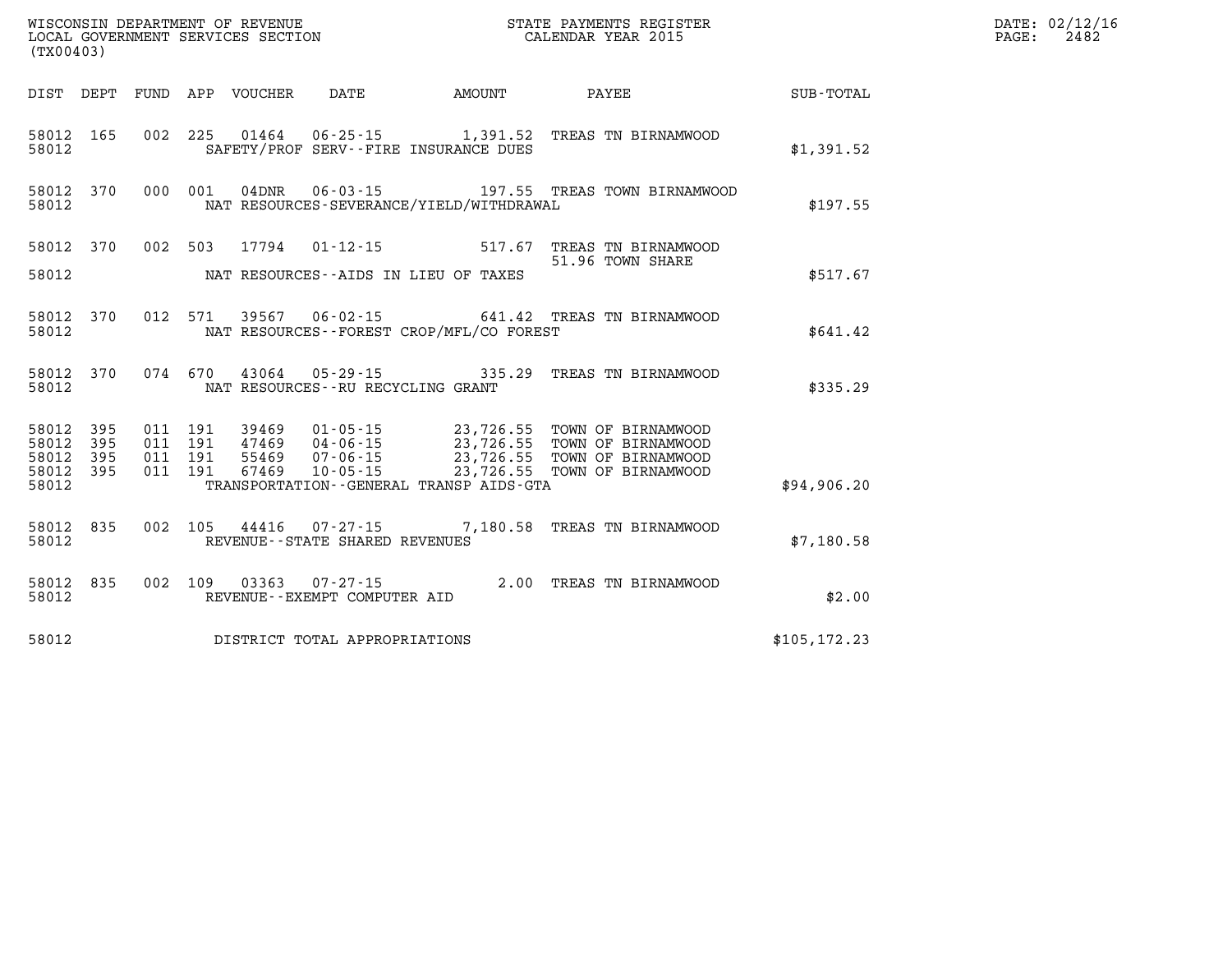| WISCONSIN DEPARTMENT OF REVENUE      | PAYMENTS REGISTER<br>3TATE | DATE: | 02/12/16 |
|--------------------------------------|----------------------------|-------|----------|
| GOVERNMENT SERVICES SECTION<br>LOCAL | CALENDAR YEAR 2015         | PAGE  | 2483     |

| (TX00403)                                                 |           |  | LOCAL GOVERNMENT SERVICES SECTION |                                     |                                          | CALENDAR YEAR 2015                                                                                                                                                                                                   |                                                    | PAGE: | 2483 |
|-----------------------------------------------------------|-----------|--|-----------------------------------|-------------------------------------|------------------------------------------|----------------------------------------------------------------------------------------------------------------------------------------------------------------------------------------------------------------------|----------------------------------------------------|-------|------|
|                                                           |           |  |                                   |                                     |                                          |                                                                                                                                                                                                                      | DIST DEPT FUND APP VOUCHER DATE AMOUNT PAYEE TOTAL |       |      |
| 58014                                                     |           |  |                                   |                                     | SAFETY/PROF SERV--FIRE INSURANCE DUES    | 58014 165 002 225 01465 06-25-15 1,331.13 TREAS TN FAIRBANKS                                                                                                                                                         | \$1,331.13                                         |       |      |
| 58014                                                     |           |  |                                   |                                     | NAT RESOURCES-SEVERANCE/YIELD/WITHDRAWAL | 58014 370 000 001 01DNR 04-09-15 1,053.42 TREAS TOWN FAIRBANKS<br>58014 370 000 001 04DNR 06-03-15 10.78 TREAS TOWN FAIRBANKS                                                                                        | \$1,064.20                                         |       |      |
| 58014                                                     |           |  |                                   |                                     | NAT RESOURCES--FOREST CROP/MFL/CO FOREST | 58014 370 012 571 39568 06-02-15 1,276.42 TREAS TN FAIRBANKS                                                                                                                                                         | \$1,276.42                                         |       |      |
| 58014                                                     |           |  |                                   | NAT RESOURCES--RU RECYCLING GRANT   |                                          | 58014 370 074 670 43065 05-29-15 1,645.52 TREAS TN FAIRBANKS                                                                                                                                                         | \$1,645.52                                         |       |      |
| 58014 395<br>58014 395<br>58014 395<br>58014 395<br>58014 |           |  |                                   |                                     | TRANSPORTATION - GENERAL TRANSP AIDS-GTA | 011 191 39470 01-05-15 21,392.43 TOWN OF FAIRBANKS<br>011 191 47470 04-06-15 21,392.43 TOWN OF FAIRBANKS<br>011 191 55470 07-06-15 21,392.43 TOWN OF FAIRBANKS<br>011 191 67470 10-05-15 21,392.43 TOWN OF FAIRBANKS | \$85,569.72                                        |       |      |
| 58014                                                     |           |  |                                   |                                     |                                          | 58014 505 002 174 58240 04-30-15 36,443.00 TREAS TN FAIRBANKS<br>DOA--TRANSMISSION LINE FEE DISTRIBUTION                                                                                                             | \$36,443.00                                        |       |      |
| 58014                                                     | 58014 835 |  |                                   | REVENUE--STATE SHARED REVENUES      |                                          | 002 105 44417 07-27-15 5,470.13 TREAS TN FAIRBANKS                                                                                                                                                                   | \$5,470.13                                         |       |      |
| 58014                                                     |           |  |                                   |                                     |                                          | $\begin{tabular}{lllllll} 58014 & 835 & 002 & 109 & 03364 & 07-27-15 & & 2.00 \end{tabular} \begin{tabular}{lllll} 58014 & 835 & 002 & 109 & 03364 & 07-27-15 & & 2.00 \end{tabular}$                                | \$2.00                                             |       |      |
|                                                           |           |  |                                   | 58014 DISTRICT TOTAL APPROPRIATIONS |                                          |                                                                                                                                                                                                                      | \$132,802.12                                       |       |      |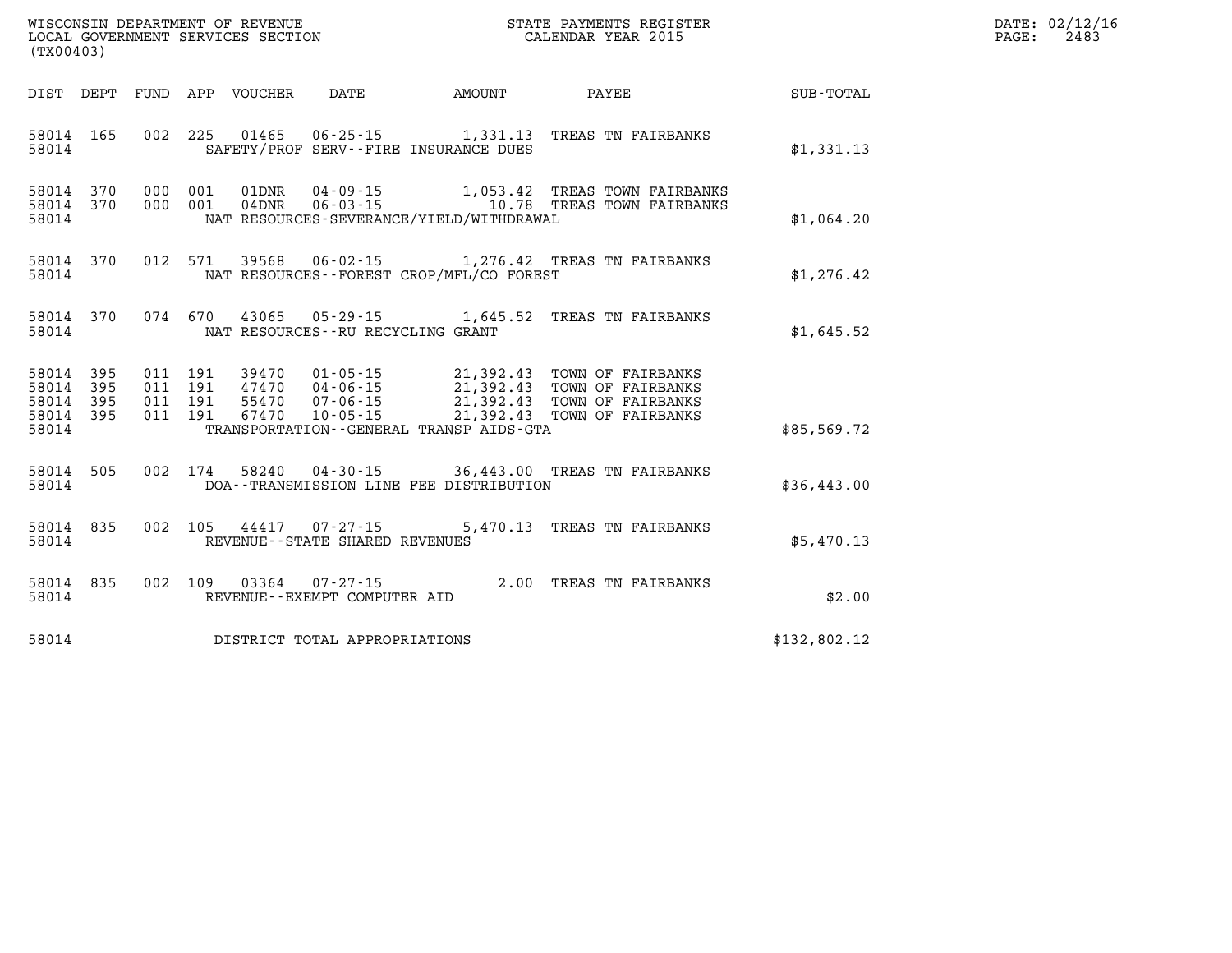| DATE: | 02/12/16 |
|-------|----------|
| PAGE: | 2484     |

| (TX00403)                                 |                          |                          |                          | WISCONSIN DEPARTMENT OF REVENUE<br>LOCAL GOVERNMENT SERVICES SECTION |                                                                      |                                                                                | STATE PAYMENTS REGISTER<br>CALENDAR YEAR 2015                                          |                  |
|-------------------------------------------|--------------------------|--------------------------|--------------------------|----------------------------------------------------------------------|----------------------------------------------------------------------|--------------------------------------------------------------------------------|----------------------------------------------------------------------------------------|------------------|
| DIST                                      | DEPT                     | FUND                     | APP                      | VOUCHER                                                              | DATE                                                                 | AMOUNT                                                                         | <b>PAYEE</b>                                                                           | <b>SUB-TOTAL</b> |
| 58016<br>58016                            | 165                      | 002                      | 225                      |                                                                      |                                                                      | 01466 06-25-15 882.88<br>SAFETY/PROF SERV--FIRE INSURANCE DUES                 | TREAS TN GERMANIA                                                                      | \$882.88         |
| 58016<br>58016<br>58016                   | 370<br>370               | 000<br>000               | 001<br>001               | 01DNR<br>05DNR                                                       | $09 - 28 - 15$                                                       | 272.24<br>NAT RESOURCES-SEVERANCE/YIELD/WITHDRAWAL                             | 04-09-15 21,101.62 TREAS TOWN GERMANIA<br>TREAS TOWN GERMANIA                          | \$21,373.86      |
| 58016<br>58016                            | 370                      | 012                      | 571                      |                                                                      |                                                                      | NAT RESOURCES - - FOREST CROP/MFL/CO FOREST                                    | 39569  06-02-15  1,622.38  TREAS TN GERMANIA                                           | \$1,622.38       |
| 58016<br>58016                            | 370                      |                          | 074 670                  |                                                                      | 43066 05-29-15<br>NAT RESOURCES - - RU RECYCLING GRANT               | 193.40                                                                         | TREAS TN GERMANIA                                                                      | \$193.40         |
| 58016<br>58016<br>58016<br>58016<br>58016 | 395<br>395<br>395<br>395 | 011<br>011<br>011<br>011 | 191<br>191<br>191<br>191 | 55471<br>67471                                                       | 39471 01-05-15<br>47471 04-06-15<br>$07 - 06 - 15$<br>$10 - 05 - 15$ | 17,599.48<br>17,599.48<br>17,599.50<br>TRANSPORTATION--GENERAL TRANSP AIDS-GTA | 17,599.48 TOWN OF GERMANIA<br>TOWN OF GERMANIA<br>TOWN OF GERMANIA<br>TOWN OF GERMANIA | \$70,397.94      |
| 58016<br>58016                            | 835                      | 002                      | 105                      | 44418                                                                | REVENUE - - STATE SHARED REVENUES                                    | $07 - 27 - 15$ 1, 724.99                                                       | TREAS TN GERMANIA                                                                      | \$1,724.99       |
| 58016                                     |                          |                          |                          |                                                                      | DISTRICT TOTAL APPROPRIATIONS                                        |                                                                                |                                                                                        | \$96, 195.45     |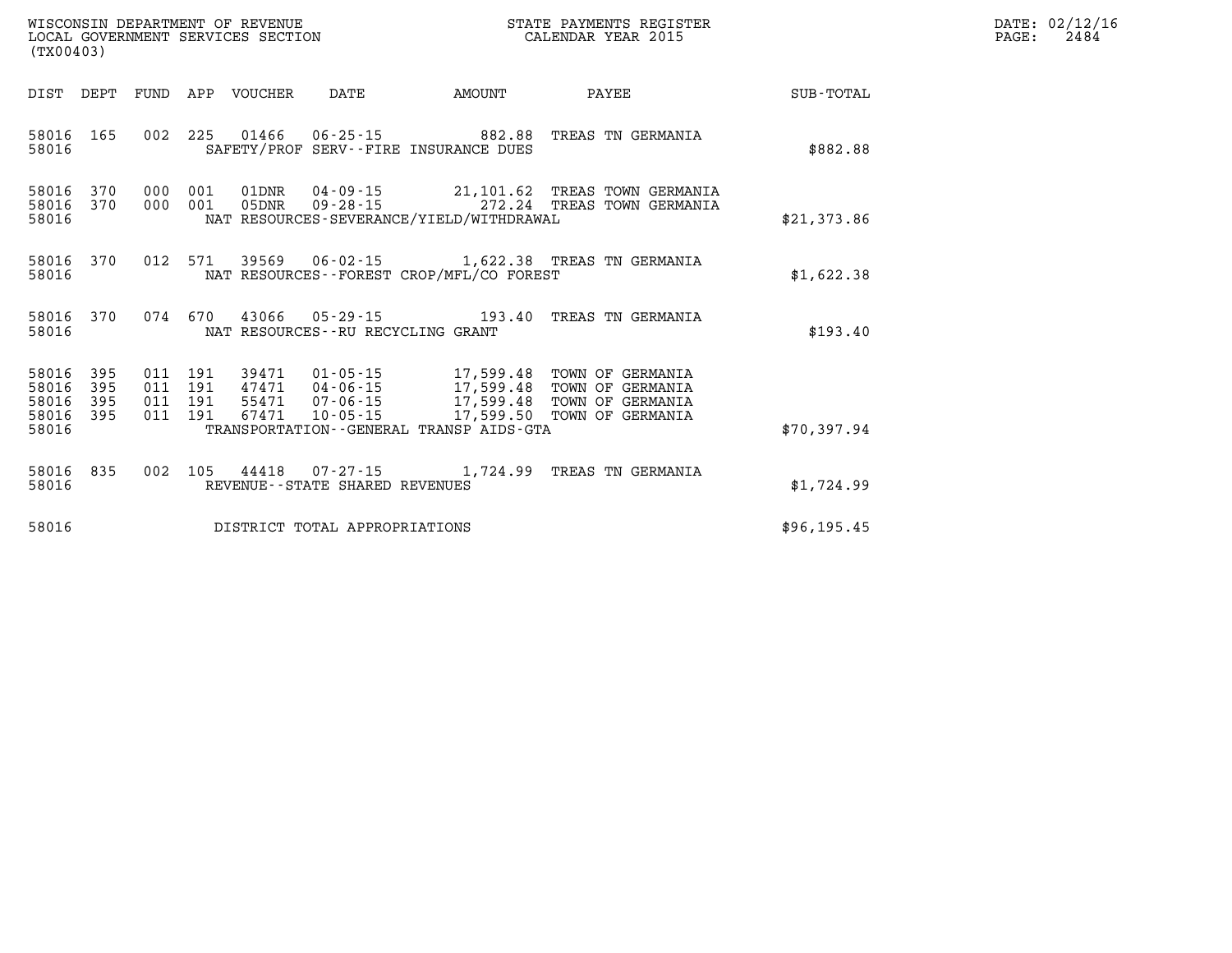| WISCONSIN DEPARTMENT OF REVENUE<br>LOCAL GOVERNMENT SERVICES SECTION<br>(TX00403) |           |                    |  |  |                                                             |                                                                                                  | STATE PAYMENTS REGISTER<br>CALENDAR YEAR 2015  |              | DATE: 02/12/16<br>PAGE:<br>2485 |
|-----------------------------------------------------------------------------------|-----------|--------------------|--|--|-------------------------------------------------------------|--------------------------------------------------------------------------------------------------|------------------------------------------------|--------------|---------------------------------|
|                                                                                   |           |                    |  |  |                                                             | DIST DEPT FUND APP VOUCHER DATE AMOUNT                                                           | <b>PAYEE</b>                                   | SUB-TOTAL    |                                 |
| 58018                                                                             | 58018 165 |                    |  |  |                                                             | 002 225 01467 06-25-15 2,157.77 TREAS TN GRANT<br>SAFETY/PROF SERV--FIRE INSURANCE DUES          |                                                | \$2,157.77   |                                 |
| 58018                                                                             | 58018 370 |                    |  |  |                                                             | NAT RESOURCES-SEVERANCE/YIELD/WITHDRAWAL                                                         | 000 001 05DNR 09-28-15 363.82 TREAS TOWN GRANT | \$363.82     |                                 |
| 58018                                                                             | 58018 370 |                    |  |  |                                                             | 012 571 39570 06-02-15 816.41 TREAS TN GRANT<br>NAT RESOURCES - - FOREST CROP/MFL/CO FOREST      |                                                | \$816.41     |                                 |
| 58018                                                                             | 58018 370 |                    |  |  |                                                             | 074 670 43067 05-29-15 615.88 TREAS TN GRANT<br>NAT RESOURCES--RU RECYCLING GRANT                |                                                | \$615.88     |                                 |
| 58018 395                                                                         | 58018 395 |                    |  |  |                                                             | 011 191 39472 01-05-15 27,987.42 TOWN OF GRANT<br>011 191 47472 04-06-15 27,987.42 TOWN OF GRANT |                                                |              |                                 |
| 58018 395<br>58018 395<br>58018                                                   |           | 011 191<br>011 191 |  |  |                                                             | TRANSPORTATION--GENERAL TRANSP AIDS-GTA                                                          |                                                | \$111.949.68 |                                 |
| 58018                                                                             | 58018 505 |                    |  |  |                                                             | 002 174 58240 04-30-15 40,194.00 TREAS TN GRANT<br>DOA--TRANSMISSION LINE FEE DISTRIBUTION       |                                                | \$40.194.00  |                                 |
| 58018                                                                             | 58018 835 |                    |  |  | 002 105 44419 07-27-15<br>REVENUE - - STATE SHARED REVENUES |                                                                                                  | 6,440.80 TREAS TN GRANT                        | \$6,440.80   |                                 |
| 58018                                                                             | 58018 835 |                    |  |  | REVENUE--EXEMPT COMPUTER AID                                | 002 109 03365 07-27-15 74.00 TREAS TN GRANT                                                      |                                                | \$74.00      |                                 |
| 58018                                                                             |           |                    |  |  | DISTRICT TOTAL APPROPRIATIONS                               |                                                                                                  |                                                | \$162,612.36 |                                 |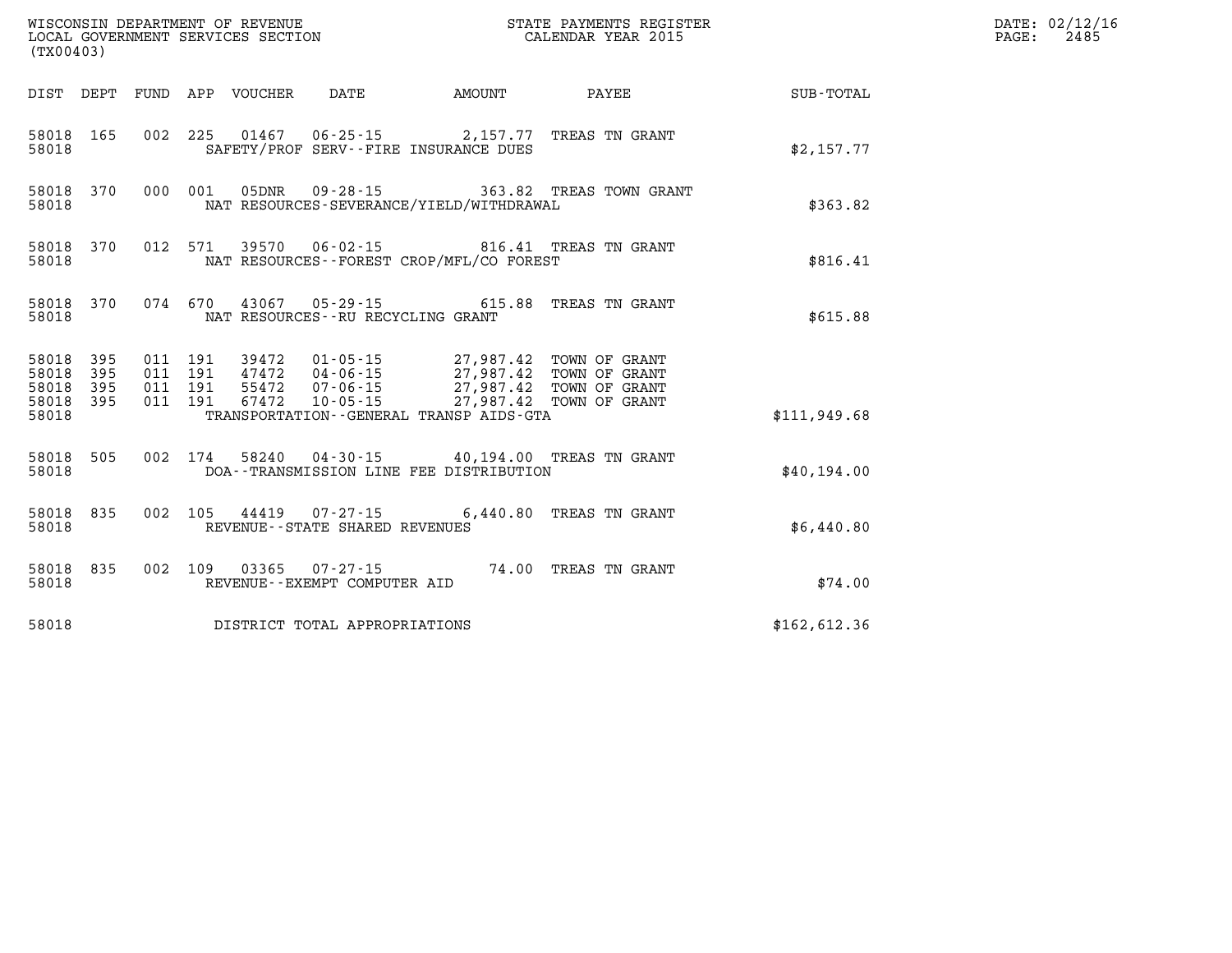| WISCONSIN DEPARTMENT OF REVENUE   | STATE PAYMENTS REGISTER |       | DATE: 02/12/16 |
|-----------------------------------|-------------------------|-------|----------------|
| LOCAL GOVERNMENT SERVICES SECTION | CALENDAR YEAR 2015      | PAGE: | 2486           |

| (TX00403) |                                                  |         |       |                                                          |                                                                                                                                                                                                                                                                             | LOCAL GOVERNMENT SERVICES SECTION CALENDAR YEAR 2015 |                                |               | PAGE: | 2486 |
|-----------|--------------------------------------------------|---------|-------|----------------------------------------------------------|-----------------------------------------------------------------------------------------------------------------------------------------------------------------------------------------------------------------------------------------------------------------------------|------------------------------------------------------|--------------------------------|---------------|-------|------|
|           |                                                  |         |       |                                                          | DIST DEPT FUND APP VOUCHER DATE AMOUNT PAYEE PAYEE SUB-TOTAL                                                                                                                                                                                                                |                                                      |                                |               |       |      |
| 58020     | 58020 165                                        |         |       |                                                          | 002 225 01468 06-25-15 2,630.01 TREAS TN GREEN VALLEY<br>SAFETY/PROF SERV--FIRE INSURANCE DUES                                                                                                                                                                              |                                                      |                                | \$2,630.01    |       |      |
| 58020     | 58020 370<br>58020 370                           |         |       |                                                          | 000 001 04DNR 06-03-15 285.62 TREAS TOWN GREEN VALLEY<br>000 001 05DNR 09-28-15 310.29 TREAS TOWN GREEN VALLEY<br>NAT RESOURCES-SEVERANCE/YIELD/WITHDRAWAL                                                                                                                  |                                                      |                                | \$595.91      |       |      |
| 58020     | 58020 370                                        |         |       |                                                          | 002 503 17795 01-12-15 120.27 TREAS TN GREEN VALLEY<br>NAT RESOURCES--AIDS IN LIEU OF TAXES                                                                                                                                                                                 | 24.46 TOWN SHARE                                     |                                | \$120.27      |       |      |
| 58020     | 58020 370                                        |         |       |                                                          | 012 571 39571 06-02-15 334.01 TREAS TN GREEN VALLEY<br>NAT RESOURCES--FOREST CROP/MFL/CO FOREST                                                                                                                                                                             |                                                      |                                | \$334.01      |       |      |
| 58020     |                                                  |         |       |                                                          | 58020 370 074 670 43068 05-29-15 4,486.36 TREAS TN GREEN VALLEY<br>NAT RESOURCES--RU RECYCLING GRANT                                                                                                                                                                        |                                                      |                                | \$4,486.36    |       |      |
| 58020     | 58020 395<br>58020 395<br>58020 395<br>58020 395 |         |       |                                                          | 011 191 39473 01-05-15 27,866.31 TOWN OF GREEN VALLEY<br>011 191 47473 04-06-15 27,866.31 TOWN OF GREEN VALLEY<br>011 191 55473 07-06-15 27,866.31 TOWN OF GREEN VALLEY<br>011 191 67473 10-05-15 27,866.31 TOWN OF GREEN VALLEY<br>TRANSPORTATION--GENERAL TRANSP AIDS-GTA |                                                      |                                | \$111, 465.24 |       |      |
| 58020     | 58020 505                                        | 002 174 | 58240 |                                                          | 04-30-15 46,069.00 TREAS TN GREEN VALLEY<br>DOA--TRANSMISSION LINE FEE DISTRIBUTION                                                                                                                                                                                         |                                                      |                                | \$46,069.00   |       |      |
| 58020     | 58020 835                                        |         |       | 002 105 44420 07-27-15<br>REVENUE--STATE SHARED REVENUES |                                                                                                                                                                                                                                                                             |                                                      | 5,472.99 TREAS TN GREEN VALLEY | \$5,472.99    |       |      |
| 58020     |                                                  |         |       | REVENUE--EXEMPT COMPUTER AID                             | 58020 835 002 109 03366 07-27-15 12.00 TREAS TN GREEN VALLEY                                                                                                                                                                                                                |                                                      |                                | \$12.00       |       |      |
| 58020     |                                                  |         |       | DISTRICT TOTAL APPROPRIATIONS                            |                                                                                                                                                                                                                                                                             |                                                      |                                | \$171, 185.79 |       |      |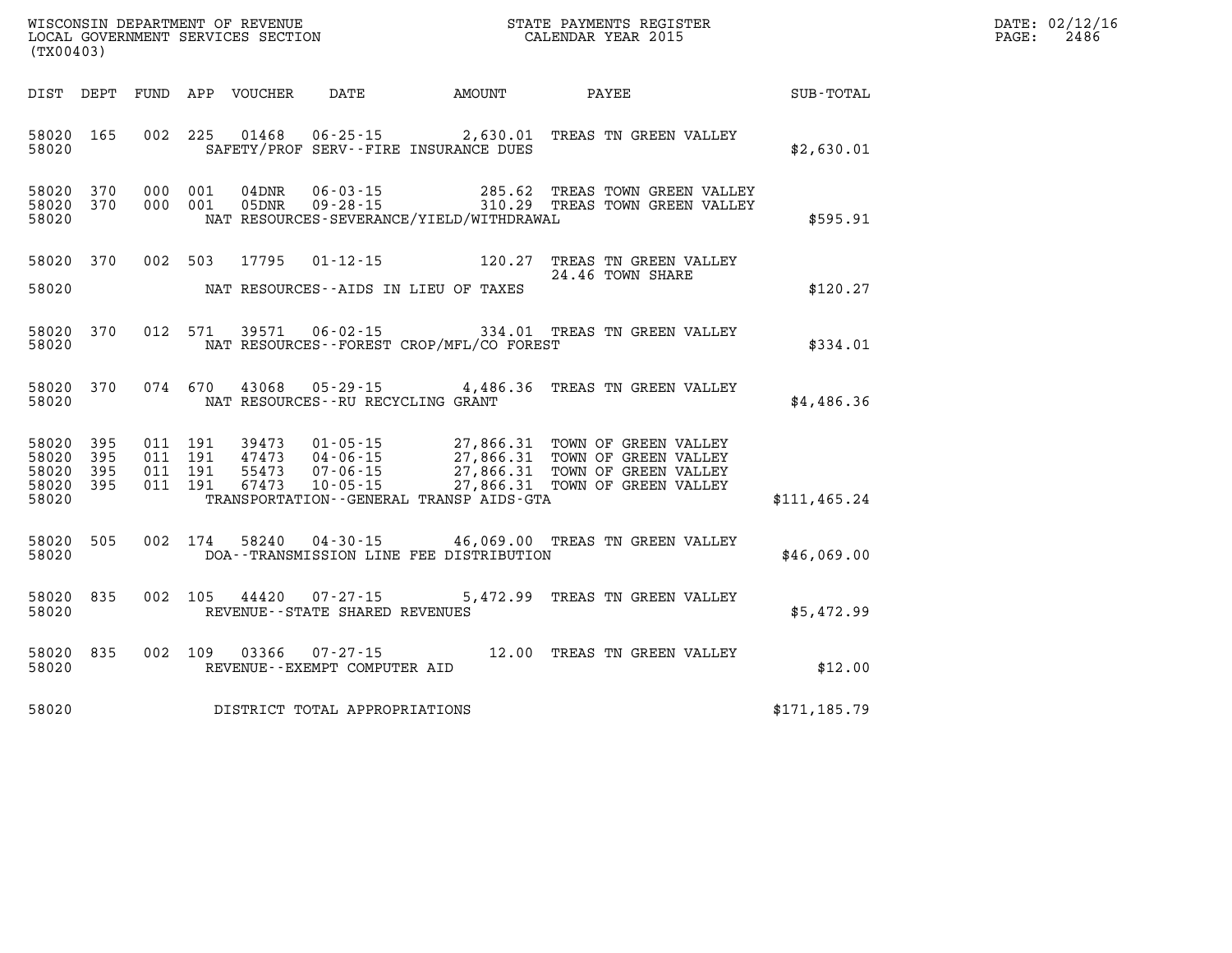| (TX00403)                            |                         |                   |         |                         |                                   |                                          | WISCONSIN DEPARTMENT OF REVENUE<br>LOCAL GOVERNMENT SERVICES SECTION<br>(TYO0403)                                                                                                                                |               | DATE: 02/12/16<br>$\mathtt{PAGE}$ :<br>2487 |
|--------------------------------------|-------------------------|-------------------|---------|-------------------------|-----------------------------------|------------------------------------------|------------------------------------------------------------------------------------------------------------------------------------------------------------------------------------------------------------------|---------------|---------------------------------------------|
|                                      |                         |                   |         |                         |                                   |                                          |                                                                                                                                                                                                                  |               |                                             |
| 58022                                | 58022 165               |                   |         |                         |                                   | SAFETY/PROF SERV--FIRE INSURANCE DUES    | 002 225 01469 06-25-15 2,289.24 TREAS TN HARTLAND                                                                                                                                                                | \$2,289.24    |                                             |
| 58022                                | 58022 370               |                   |         |                         |                                   | NAT RESOURCES-SEVERANCE/YIELD/WITHDRAWAL | 000 001 05DNR 09-28-15 177.66 TREAS TOWN HARTLAND                                                                                                                                                                | \$177.66      |                                             |
|                                      |                         |                   |         | 58022 370 002 503 17796 |                                   |                                          | 01-12-15 129,970.23 TREAS TN HARTLAND<br>0.00 TOWN SHARE                                                                                                                                                         |               |                                             |
| 58022                                |                         |                   |         |                         |                                   | NAT RESOURCES--AIDS IN LIEU OF TAXES     |                                                                                                                                                                                                                  | \$129,970.23  |                                             |
| 58022                                | 58022 370               |                   |         |                         |                                   | NAT RESOURCES--FOREST CROP/MFL/CO FOREST | 012 571 39572 06-02-15 219.87 TREAS TN HARTLAND                                                                                                                                                                  | \$219.87      |                                             |
| 58022                                | 58022 370               | 58022 370 012 579 | 012 579 |                         |                                   | NAT RESOURCES--AIDS IN LIEU OF TAXES     | 20675  04-03-15  20.78  TREAS TN HARTLAND<br>20675  04-03-15  2057.65  TREAS TN HARTLAND                                                                                                                         | \$378.43      |                                             |
| 58022                                | 58022 370               |                   |         |                         | NAT RESOURCES--RU RECYCLING GRANT |                                          | 074 670 43069 05-29-15 1,744.60 TREAS TN HARTLAND                                                                                                                                                                | \$1,744.60    |                                             |
| 58022<br>58022<br>58022 395<br>58022 | 58022 395<br>395<br>395 |                   |         |                         |                                   | TRANSPORTATION--GENERAL TRANSP AIDS-GTA  | 011 191 39474 01-05-15 29,391.19 TOWN OF HARTLAND<br>011 191 47474 04-06-15 29,391.19 TOWN OF HARTLAND<br>011 191 55474 07-06-15 29,391.19 TOWN OF HARTLAND<br>011 191 67474 10-05-15 29,391.21 TOWN OF HARTLAND | \$117,564.78  |                                             |
| 58022 835<br>58022                   |                         |                   |         |                         | REVENUE - - STATE SHARED REVENUES |                                          | 002 105 44421 07-27-15 8,017.95 TREAS TN HARTLAND                                                                                                                                                                | \$8,017.95    |                                             |
| 58022                                | 58022 835               |                   |         |                         | REVENUE--EXEMPT COMPUTER AID      |                                          | 002 109 03367 07-27-15 36.00 TREAS TN HARTLAND                                                                                                                                                                   | \$36.00       |                                             |
| 58022                                |                         |                   |         |                         | DISTRICT TOTAL APPROPRIATIONS     |                                          |                                                                                                                                                                                                                  | \$260, 398.76 |                                             |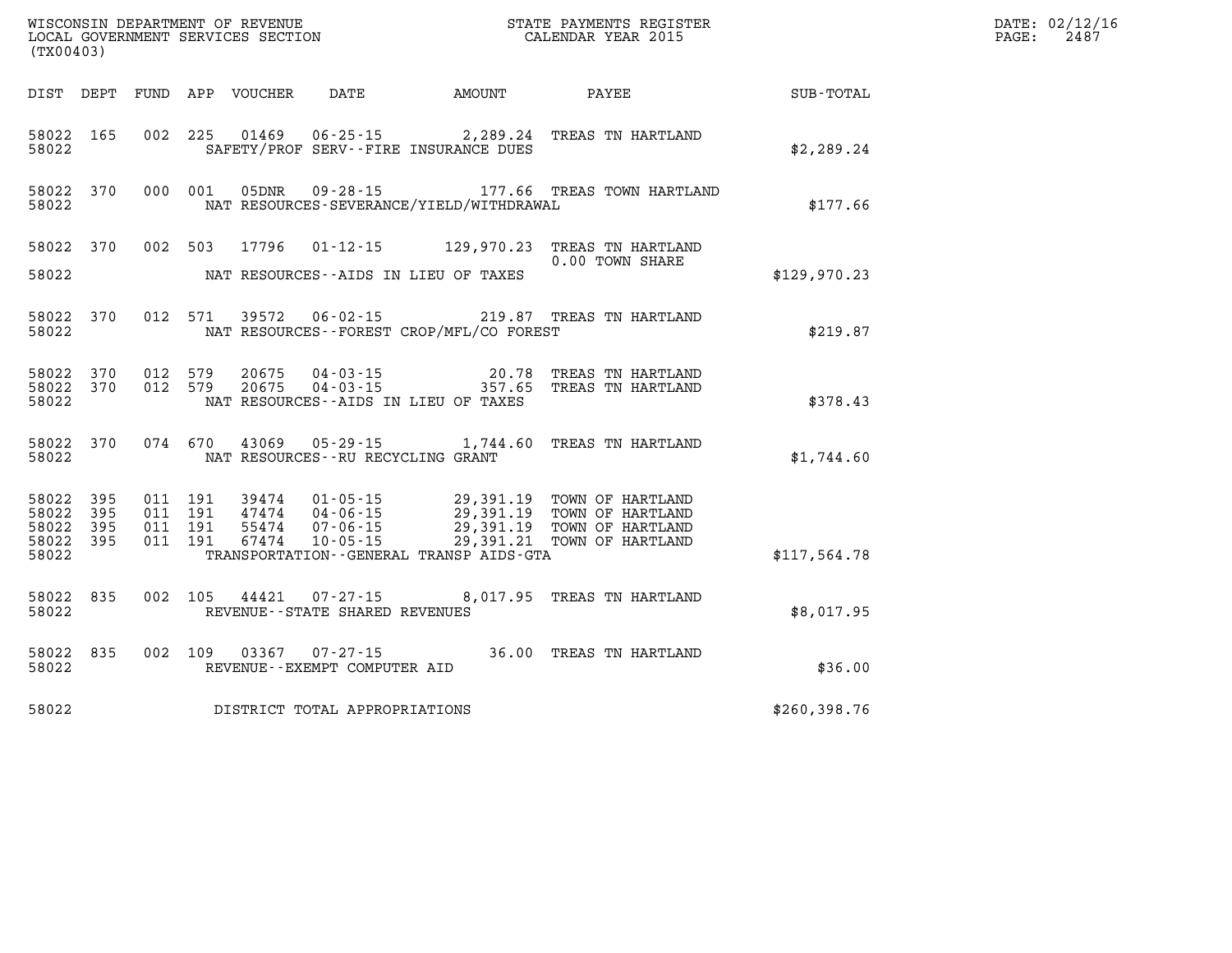| (TX00403)                                             |           |                                          |         |                            |                                          |                                                                                                                                                                                                                                 |                                                           |             | DATE: 02/12/16<br>2488<br>$\mathtt{PAGE}$ : |
|-------------------------------------------------------|-----------|------------------------------------------|---------|----------------------------|------------------------------------------|---------------------------------------------------------------------------------------------------------------------------------------------------------------------------------------------------------------------------------|-----------------------------------------------------------|-------------|---------------------------------------------|
|                                                       |           |                                          |         | DIST DEPT FUND APP VOUCHER | DATE                                     | <b>AMOUNT</b>                                                                                                                                                                                                                   | PAYEE                                                     | SUB-TOTAL   |                                             |
| 58024                                                 | 58024 165 |                                          |         |                            |                                          | SAFETY/PROF SERV--FIRE INSURANCE DUES                                                                                                                                                                                           | 002 225 01470 06-25-15 1,588.32 TREAS TN HERMAN           | \$1,588.32  |                                             |
| 58024                                                 |           | 58024 370 000 001                        |         |                            |                                          | NAT RESOURCES-SEVERANCE/YIELD/WITHDRAWAL                                                                                                                                                                                        | 05DNR  09-28-15  126.41 TREAS TOWN HERMAN                 | \$126.41    |                                             |
| 58024                                                 |           | 58024 370 002 503                        |         |                            |                                          | NAT RESOURCES--AIDS IN LIEU OF TAXES                                                                                                                                                                                            | 17797 01-12-15 728.12 TREAS TN HERMAN<br>38.39 TOWN SHARE | \$728.12    |                                             |
| 58024                                                 | 58024 370 |                                          |         |                            |                                          | NAT RESOURCES - - FOREST CROP/MFL/CO FOREST                                                                                                                                                                                     | 012 571 39573 06-02-15 716.53 TREAS TN HERMAN             | \$716.53    |                                             |
| 58024                                                 | 58024 370 |                                          | 012 579 |                            |                                          | NAT RESOURCES--AIDS IN LIEU OF TAXES                                                                                                                                                                                            | 20676  04-03-15   155.85   TREAS TN HERMAN                | \$155.85    |                                             |
| 58024                                                 | 58024 370 |                                          |         |                            | NAT RESOURCES--RU RECYCLING GRANT        |                                                                                                                                                                                                                                 | 074 670 43070 05-29-15 488.27 TREAS TN HERMAN             | \$488.27    |                                             |
| 58024 395<br>58024<br>58024 395<br>58024 395<br>58024 | 395       | 011 191<br>011 191<br>011 191<br>011 191 |         |                            |                                          | 39475  01-05-15  21,414.45  TOWN OF HERMAN<br>47475  04-06-15  21,414.45  TOWN OF HERMAN<br>55475  07-06-15  21,414.45  TOWN OF HERMAN<br>67475  10-05-15  21,414.45  TOWN OF HERMAN<br>TRANSPORTATION--GENERAL TRANSP AIDS-GTA | 21,414.45 TOWN OF HERMAN                                  | \$85,657.80 |                                             |
| 58024                                                 | 58024 835 | 002 105                                  |         |                            | REVENUE - - STATE SHARED REVENUES        |                                                                                                                                                                                                                                 | 44422  07-27-15  8,622.35  TREAS TN HERMAN                | \$8,622.35  |                                             |
| 58024                                                 | 58024 835 |                                          |         | 002 109 03368              | 07-27-15<br>REVENUE--EXEMPT COMPUTER AID |                                                                                                                                                                                                                                 | 2.00 TREAS TN HERMAN                                      | \$2.00      |                                             |
|                                                       |           |                                          |         |                            | 58024 DISTRICT TOTAL APPROPRIATIONS      |                                                                                                                                                                                                                                 |                                                           | \$98,085.65 |                                             |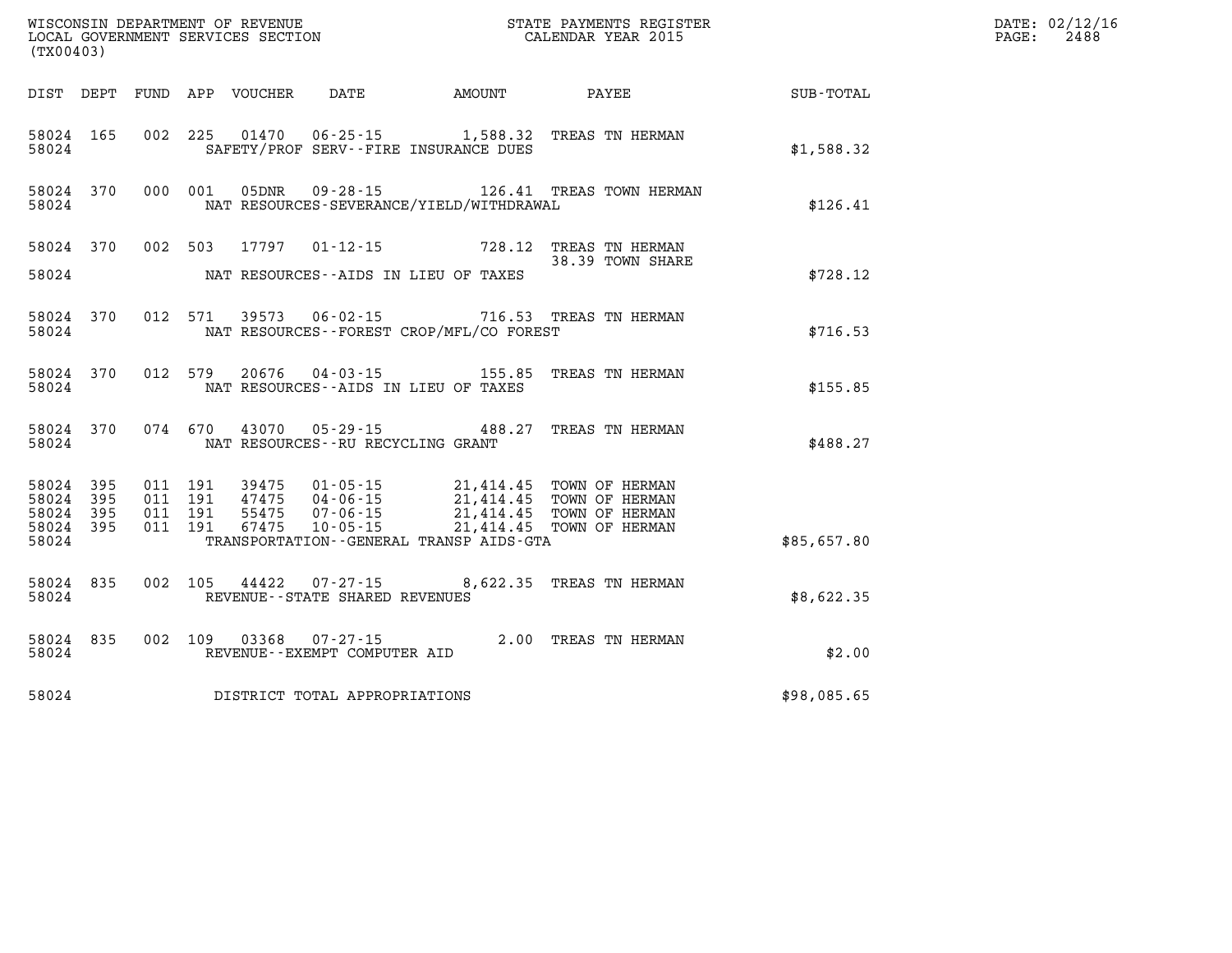| WISCONSIN DEPARTMENT OF REVENUE      | PAYMENTS REGISTER<br>3TATE | DATE: | 02/12/16 |
|--------------------------------------|----------------------------|-------|----------|
| GOVERNMENT SERVICES SECTION<br>LOCAL | CALENDAR YEAR 2015         | PAGE  | 2489     |

| (TX00403)                                                       | LOCAL GOVERNMENT SERVICES SECTION                                                                                                                    | CALENDAR YEAR 2015 |              | PAGE: | 2489 |
|-----------------------------------------------------------------|------------------------------------------------------------------------------------------------------------------------------------------------------|--------------------|--------------|-------|------|
|                                                                 | DIST DEPT FUND APP VOUCHER DATE AMOUNT                                                                                                               | PAYEE SUB-TOTAL    |              |       |      |
| 58026 165<br>58026                                              | 002 225 01471 06-25-15 1,287.17 TREAS TN HUTCHINS<br>SAFETY/PROF SERV--FIRE INSURANCE DUES                                                           |                    | \$1,287.17   |       |      |
| 58026 370<br>58026 370<br>58026                                 | 000 001 01DNR 04-09-15 387.82 TREAS TOWN HUTCHINS<br>000 001 04DNR 06-03-15 5,670.88 TREAS TOWN HUTCHINS<br>NAT RESOURCES-SEVERANCE/YIELD/WITHDRAWAL |                    | \$6,058.70   |       |      |
| 58026 370<br>58026                                              | 012 571 39574 06-02-15 998.11 TREAS TN HUTCHINS<br>NAT RESOURCES--FOREST CROP/MFL/CO FOREST                                                          |                    | \$998.11     |       |      |
| 58026 370<br>58026                                              | 074  670  43071  05-29-15  1,496.30  TREAS TN HUTCHINS<br>NAT RESOURCES--RU RECYCLING GRANT                                                          |                    | \$1,496.30   |       |      |
| 58026<br>395<br>58026<br>395<br>58026 395<br>58026 395<br>58026 | TRANSPORTATION--GENERAL TRANSP AIDS-GTA                                                                                                              |                    | \$99,486.36  |       |      |
|                                                                 |                                                                                                                                                      |                    |              |       |      |
| 58026 835<br>58026                                              | 002 105 44423 07-27-15 9,386.05 TREAS TN HUTCHINS<br>REVENUE--STATE SHARED REVENUES                                                                  |                    | \$9,386.05   |       |      |
| 58026 835<br>58026                                              | 002 109 03369 07-27-15 1.00 TREAS TN HUTCHINS<br>REVENUE--EXEMPT COMPUTER AID                                                                        |                    | \$1.00       |       |      |
| 58026                                                           | DISTRICT TOTAL APPROPRIATIONS                                                                                                                        |                    | \$118.713.69 |       |      |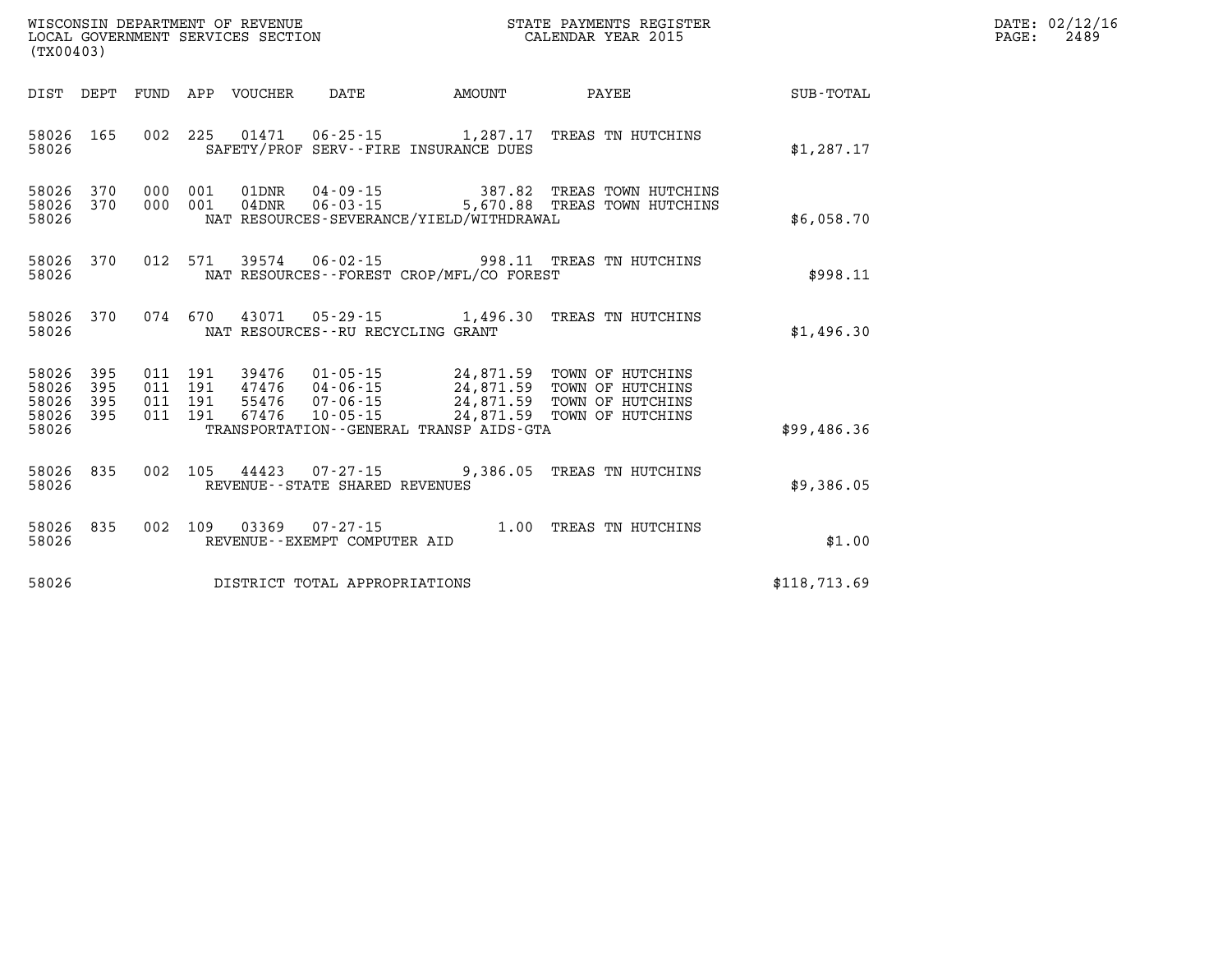| (TX00403)                                |            |                                          |         |                                 |                                      |                                              |                                                                                                                                                                                  |              | DATE: 02/12/16<br>$\mathtt{PAGE}$ :<br>2490 |
|------------------------------------------|------------|------------------------------------------|---------|---------------------------------|--------------------------------------|----------------------------------------------|----------------------------------------------------------------------------------------------------------------------------------------------------------------------------------|--------------|---------------------------------------------|
|                                          |            |                                          |         | DIST DEPT FUND APP VOUCHER DATE |                                      | AMOUNT                                       | PAYEE                                                                                                                                                                            | SUB-TOTAL    |                                             |
| 58028 165<br>58028                       |            |                                          |         |                                 |                                      | SAFETY/PROF SERV--FIRE INSURANCE DUES        | 002 225 01472 06-25-15 3,408.38 TREAS TN LESSOR                                                                                                                                  | \$3,408.38   |                                             |
| 58028 370<br>58028                       |            | 000 001                                  |         |                                 |                                      | NAT RESOURCES-SEVERANCE/YIELD/WITHDRAWAL     | 04DNR  06-03-15   181.78   TREAS TOWN LESSOR                                                                                                                                     | \$181.78     |                                             |
| 58028 370                                |            | 002 503                                  |         | 18033                           |                                      |                                              | 01-30-15 291.25 TREAS TN LESSOR<br>43.69 TOWN SHARE                                                                                                                              |              |                                             |
| 58028                                    |            |                                          |         |                                 |                                      | NAT RESOURCES--AIDS IN LIEU OF TAXES         |                                                                                                                                                                                  | \$291.25     |                                             |
| 58028                                    | 58028 370  |                                          |         |                                 |                                      | NAT RESOURCES - - FOREST CROP/MFL/CO FOREST  | 012 571 39575 06-02-15 329.36 TREAS TN LESSOR                                                                                                                                    | \$329.36     |                                             |
| 58028 370<br>58028                       | 58028 370  | 012 579<br>012 579                       |         | 20677<br>20677                  |                                      | NAT RESOURCES--AIDS IN LIEU OF TAXES         | 04-03-15<br>04-03-15<br>04-03-15<br>02.30 TREAS TN LESSOR                                                                                                                        | \$87.11      |                                             |
| 58028                                    | 58028 370  |                                          | 074 670 |                                 | NAT RESOURCES - - RU RECYCLING GRANT |                                              | 43072  05-29-15  1,731.92  TREAS TN LESSOR                                                                                                                                       | \$1,731.92   |                                             |
| 58028 395<br>58028<br>58028<br>58028 395 | 395<br>395 | 011 191<br>011 191<br>011 191<br>011 191 |         |                                 |                                      |                                              | 39477  01-05-15  29,506.80 TOWN OF LESSOR<br>47477  04-06-15  29,506.80 TOWN OF LESSOR<br>55477  07-06-15  29,506.80 TOWN OF LESSOR<br>67477  10-05-15  29,506.80 TOWN OF LESSOR |              |                                             |
| 58028                                    |            |                                          |         |                                 |                                      | TRANSPORTATION - - GENERAL TRANSP AIDS - GTA |                                                                                                                                                                                  | \$118,027.20 |                                             |
| 58028 835<br>58028                       |            | 002 105                                  |         | 44424                           | REVENUE--STATE SHARED REVENUES       |                                              | 07-27-15 4,948.27 TREAS TN LESSOR                                                                                                                                                | \$4,948.27   |                                             |
| 58028                                    | 58028 835  | 002 109                                  |         |                                 | REVENUE--EXEMPT COMPUTER AID         |                                              | 03370  07-27-15  18.00 TREAS TN LESSOR                                                                                                                                           | \$18.00      |                                             |
| 58028                                    |            |                                          |         |                                 | DISTRICT TOTAL APPROPRIATIONS        |                                              |                                                                                                                                                                                  | \$129,023.27 |                                             |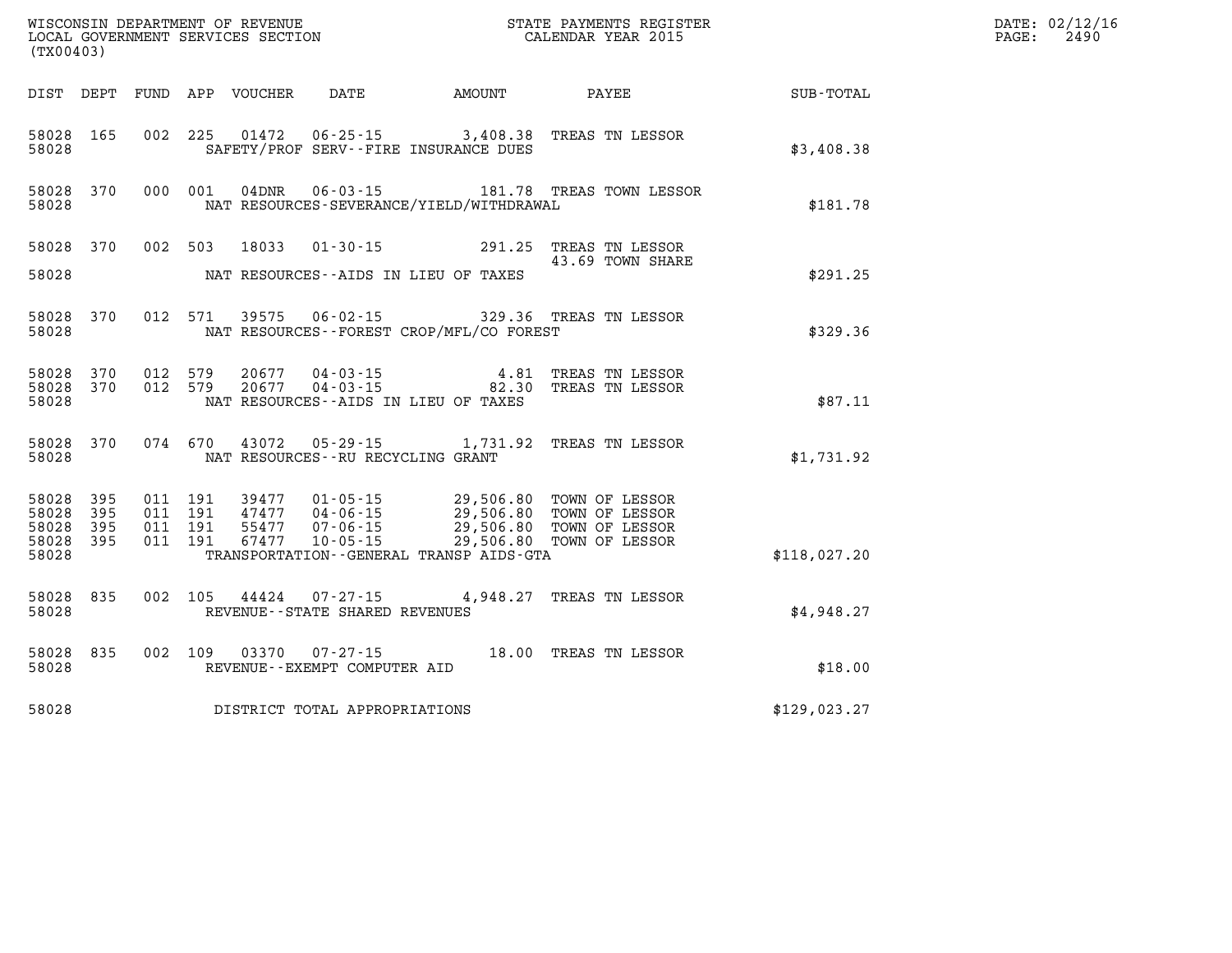|                                          | WISCONSIN DEPARTMENT OF REVENUE<br>LOCAL GOVERNMENT SERVICES SECTION<br>(TX00403) |                    |                    |                            |                                      | STATE PAYMENTS REGISTER<br>CALENDAR YEAR 2015 |                                                                                                                                                                                                 | DATE: 02/12/16<br>$\mathtt{PAGE}$ :<br>2491 |  |
|------------------------------------------|-----------------------------------------------------------------------------------|--------------------|--------------------|----------------------------|--------------------------------------|-----------------------------------------------|-------------------------------------------------------------------------------------------------------------------------------------------------------------------------------------------------|---------------------------------------------|--|
|                                          |                                                                                   |                    |                    | DIST DEPT FUND APP VOUCHER | DATE                                 | AMOUNT                                        | PAYEE                                                                                                                                                                                           | SUB-TOTAL                                   |  |
| 58030                                    | 58030 165                                                                         |                    |                    |                            |                                      | SAFETY/PROF SERV--FIRE INSURANCE DUES         | 002 225 01473 06-25-15 2,273.81 TREAS TN MAPLE GROVE                                                                                                                                            | \$2,273.81                                  |  |
| 58030                                    | 58030 370                                                                         |                    |                    |                            |                                      | NAT RESOURCES - - FOREST CROP/MFL/CO FOREST   | 012 571 39576 06-02-15 36.20 TREAS TN MAPLE GROVE                                                                                                                                               | \$36.20                                     |  |
| 58030                                    | 58030 370                                                                         |                    | 074 670            |                            | NAT RESOURCES - - RU RECYCLING GRANT |                                               | 43073  05-29-15  3,210.64  TREAS TN MAPLE GROVE                                                                                                                                                 | \$3,210.64                                  |  |
| 58030 395<br>58030<br>58030<br>58030 395 | 395<br>395                                                                        | 011 191<br>011 191 | 011 191<br>011 191 |                            |                                      |                                               | 39478  01-05-15  30,299.52  TOWN OF MAPLE GROVE<br>47478 04-06-15 30,299.52 TOWN OF MAPLE GROVE<br>55478 07-06-15 30,299.52 TOWN OF MAPLE GROVE<br>67478 10-05-15 30,299.52 TOWN OF MAPLE GROVE |                                             |  |
| 58030                                    |                                                                                   |                    |                    |                            |                                      | TRANSPORTATION - - GENERAL TRANSP AIDS - GTA  |                                                                                                                                                                                                 | \$121,198.08                                |  |
| 58030                                    | 58030 835                                                                         |                    |                    |                            | REVENUE--STATE SHARED REVENUES       |                                               | 002 105 44425 07-27-15 9,841.00 TREAS TN MAPLE GROVE                                                                                                                                            | \$9.841.00                                  |  |
| 58030                                    | 58030 835                                                                         |                    |                    |                            | REVENUE--EXEMPT COMPUTER AID         |                                               | 002 109 03371 07-27-15 4.00 TREAS TN MAPLE GROVE                                                                                                                                                | \$4.00                                      |  |
| 58030                                    |                                                                                   |                    |                    |                            | DISTRICT TOTAL APPROPRIATIONS        |                                               |                                                                                                                                                                                                 | \$136.563.73                                |  |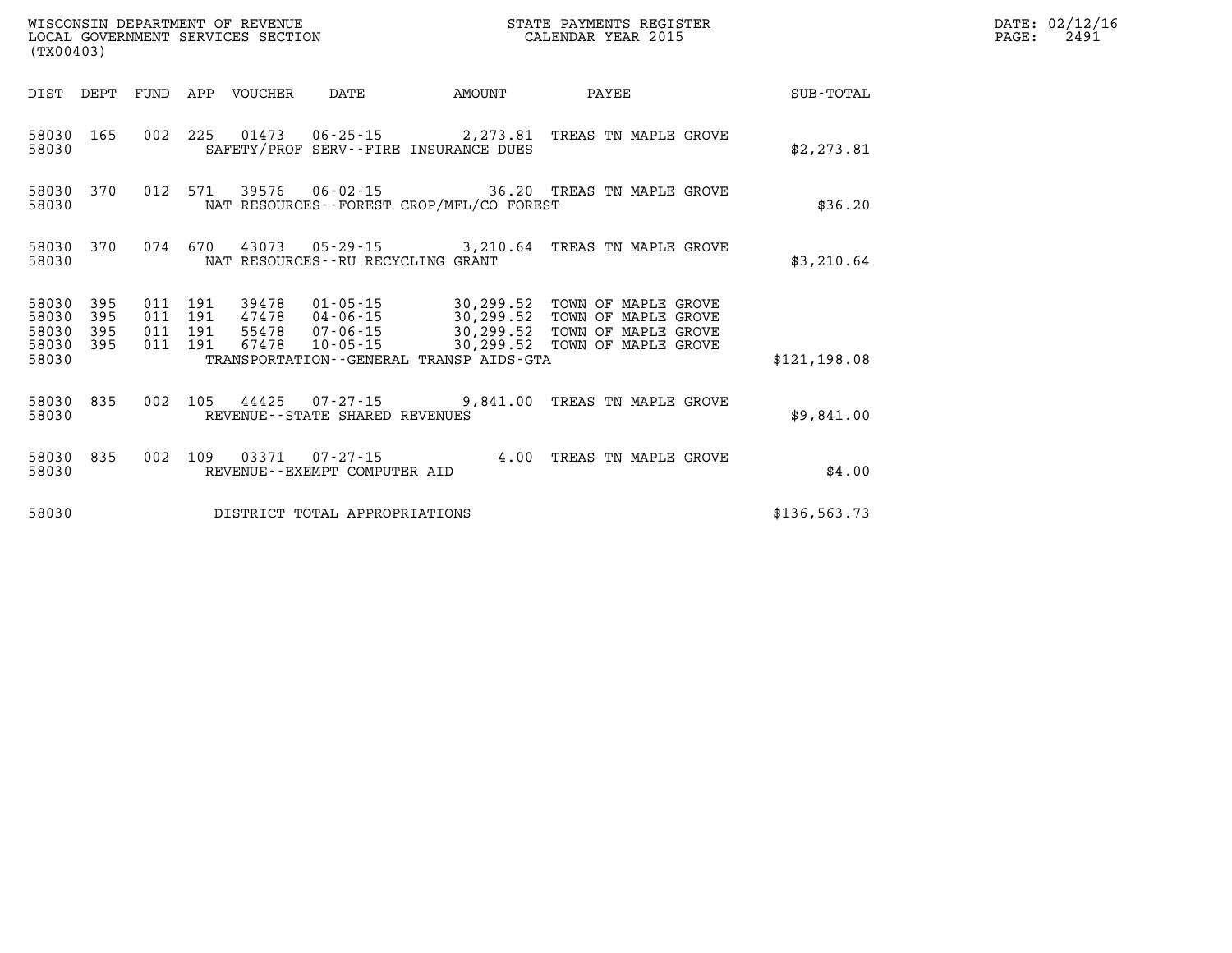| WISCONSIN DEPARTMENT OF REVENUE   | STATE PAYMENTS REGISTER | DATE: 02/12/16 |
|-----------------------------------|-------------------------|----------------|
| LOCAL GOVERNMENT SERVICES SECTION | CALENDAR YEAR 2015      | 2492<br>PAGE:  |

| LOCAL GOVERNMENT SERVICES SECTION<br>(TX00403)                                                                                                                                                                                                                                                                                              | CALENDAR YEAR 2015            |              | PAGE: | 2492 |
|---------------------------------------------------------------------------------------------------------------------------------------------------------------------------------------------------------------------------------------------------------------------------------------------------------------------------------------------|-------------------------------|--------------|-------|------|
|                                                                                                                                                                                                                                                                                                                                             |                               |              |       |      |
| 58032 165<br>002 225<br>01474   06-25-15   1,148.97   TREAS TN MORRIS<br>58032<br>SAFETY/PROF SERV--FIRE INSURANCE DUES                                                                                                                                                                                                                     |                               | \$1,148.97   |       |      |
| 58032 370<br>000 001<br>58032 370<br>000 001<br>58032<br>370<br>000 001<br>58032 370<br>000 001<br>58032<br>NAT RESOURCES-SEVERANCE/YIELD/WITHDRAWAL                                                                                                                                                                                        |                               | \$25,744.50  |       |      |
| 17798  01-12-15  59.30  TREAS TN MORRIS<br>58032 370<br>002 503                                                                                                                                                                                                                                                                             | 4.97 TOWN SHARE               |              |       |      |
| 58032<br>NAT RESOURCES--AIDS IN LIEU OF TAXES                                                                                                                                                                                                                                                                                               |                               | \$59.30      |       |      |
| $06 - 02 - 15$<br>58032 370<br>012 571<br>39577<br>58032<br>NAT RESOURCES--FOREST CROP/MFL/CO FOREST                                                                                                                                                                                                                                        | 1,985.46 TREAS TN MORRIS      | \$1,985.46   |       |      |
| 074 670<br>43074  05-29-15  554.05  TREAS TN MORRIS<br>58032 370<br>58032<br>NAT RESOURCES--RU RECYCLING GRANT                                                                                                                                                                                                                              |                               | \$554.05     |       |      |
| 395<br>011 191<br>58032<br>39479  01-05-15  21,673.18  TOWN OF MORRIS<br>47479  04-06-15  21,673.18  TOWN OF MORRIS<br>55479  07-06-15  21,673.18  TOWN OF MORRIS<br>67479  10-05-15  21,673.20  TOWN OF MORRIS<br>58032 395<br>011 191<br>58032 395<br>011 191<br>58032 395<br>011 191<br>58032<br>TRANSPORTATION--GENERAL TRANSP AIDS-GTA |                               | \$86,692.74  |       |      |
| 58032 505<br>002 174<br>58240<br>$04 - 30 - 15$<br>58032<br>DOA--TRANSMISSION LINE FEE DISTRIBUTION                                                                                                                                                                                                                                         | 5,324.00 TREAS TN MORRIS      | \$5,324.00   |       |      |
| 44426 07-27-15 3,322.97 TREAS TN MORRIS<br>58032 835<br>002 105<br>58032<br>REVENUE - - STATE SHARED REVENUES                                                                                                                                                                                                                               |                               | \$3,322.97   |       |      |
| 58032<br>835<br>002 109<br>03372<br>58032<br>REVENUE--EXEMPT COMPUTER AID                                                                                                                                                                                                                                                                   | 07-27-15 1.00 TREAS TN MORRIS | \$1.00       |       |      |
| 002 501 00003 02-02-15 72.33 TREAS TN MORRIS<br>58032 835<br>58032<br>DOA-PAYMENT FOR MUNICIPAL SERVICES AID                                                                                                                                                                                                                                |                               | \$72.33      |       |      |
| DISTRICT TOTAL APPROPRIATIONS<br>58032                                                                                                                                                                                                                                                                                                      |                               | \$124,905.32 |       |      |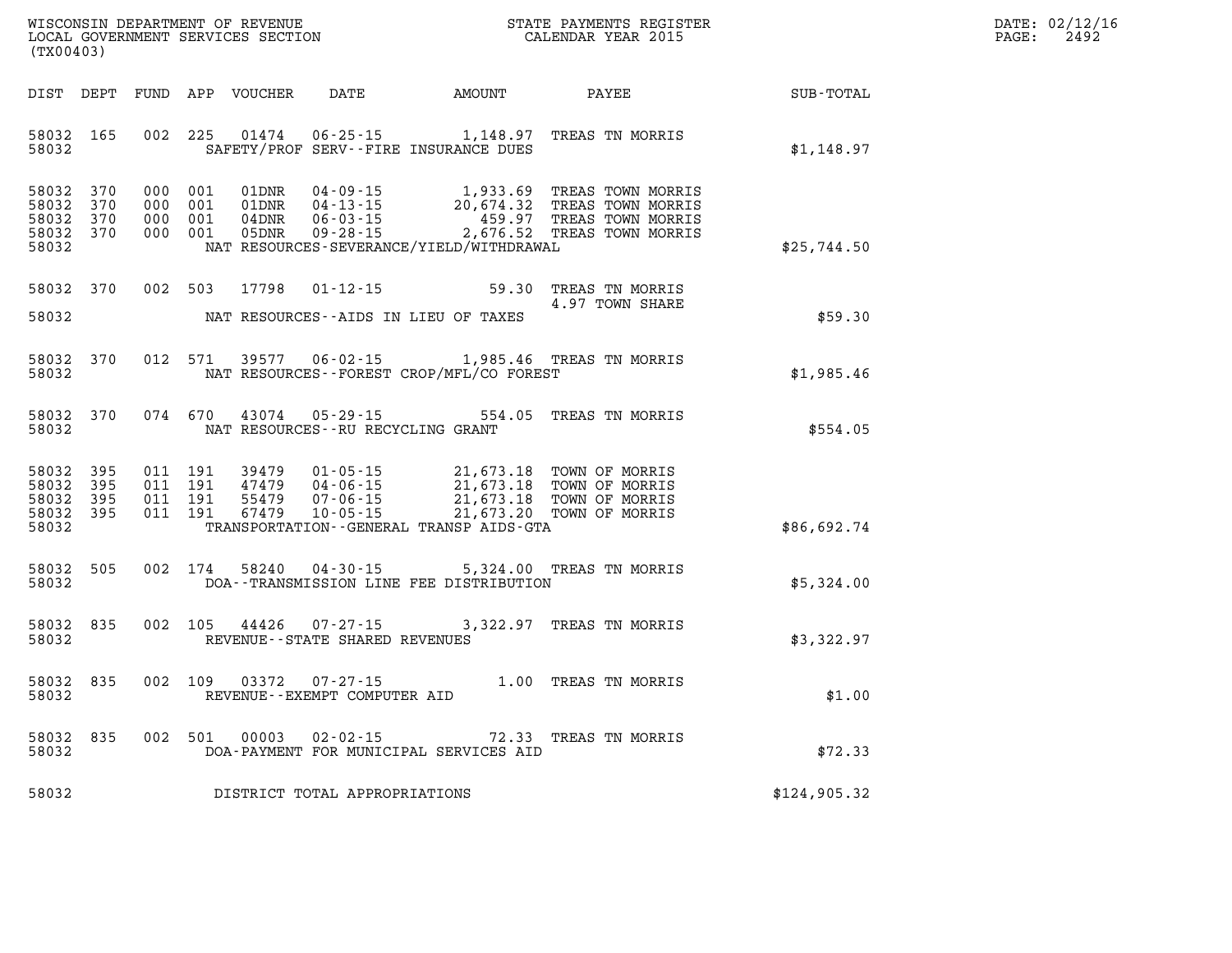| WISCONSIN DEPARTMENT OF REVENUE   | ' PAYMENTS REGISTER<br>STATE | 02/12/16<br>DATE: |  |
|-----------------------------------|------------------------------|-------------------|--|
| LOCAL GOVERNMENT SERVICES SECTION | CALENDAR YEAR 2015           | 249<br>PAGE:      |  |

| (TX00403)                                 |                          |                          |                          |                                  |                                                                      |                                                                                             |                                                                              |             |
|-------------------------------------------|--------------------------|--------------------------|--------------------------|----------------------------------|----------------------------------------------------------------------|---------------------------------------------------------------------------------------------|------------------------------------------------------------------------------|-------------|
| DIST                                      | DEPT                     | FUND                     | APP                      | VOUCHER                          | DATE                                                                 | AMOUNT                                                                                      | PAYEE                                                                        | SUB-TOTAL   |
| 58034<br>58034                            | 165                      | 002                      | 225                      | 01475                            | $06 - 25 - 15$                                                       | 1,232.97<br>SAFETY/PROF SERV--FIRE INSURANCE DUES                                           | TREAS TN NAVARINO                                                            | \$1,232.97  |
| 58034<br>58034                            | 370<br>370               | 002<br>002               | 503<br>503               | 17799<br>18147                   | $01 - 12 - 15$<br>$01 - 30 - 15$                                     | 9,731.21<br>9,541.72                                                                        | TREAS TN NAVARINO<br>TREAS TN NAVARINO<br>798.57 TOWN SHARE                  |             |
| 58034                                     |                          |                          |                          |                                  |                                                                      | NAT RESOURCES--AIDS IN LIEU OF TAXES                                                        |                                                                              | \$19,272.93 |
| 58034<br>58034                            | 370                      | 012                      | 571                      | 39578                            | $06 - 02 - 15$                                                       | NAT RESOURCES - - FOREST CROP/MFL/CO FOREST                                                 | 577.06 TREAS TN NAVARINO                                                     | \$577.06    |
| 58034<br>58034<br>58034                   | 370<br>370               | 012<br>012               | 579<br>579               | 20678<br>20678                   | $04 - 03 - 15$<br>$04 - 03 - 15$                                     | 4,962.70<br>3,768.04<br>NAT RESOURCES -- AIDS IN LIEU OF TAXES                              | TREAS TN NAVARINO<br>TREAS TN NAVARINO                                       | \$8,730.74  |
| 58034<br>58034                            | 370                      | 074                      | 670                      | 43075                            | 05 - 29 - 15<br>NAT RESOURCES - - RU RECYCLING GRANT                 | 1,243.65                                                                                    | TREAS TN NAVARINO                                                            | \$1,243.65  |
| 58034<br>58034<br>58034<br>58034<br>58034 | 395<br>395<br>395<br>395 | 011<br>011<br>011<br>011 | 191<br>191<br>191<br>191 | 39480<br>47480<br>55480<br>67480 | $01 - 05 - 15$<br>$04 - 06 - 15$<br>$07 - 06 - 15$<br>$10 - 05 - 15$ | 12,865.18<br>12,865.18<br>12,865.18<br>12,865.20<br>TRANSPORTATION--GENERAL TRANSP AIDS-GTA | TOWN OF NAVARINO<br>TOWN OF NAVARINO<br>TOWN OF NAVARINO<br>TOWN OF NAVARINO | \$51,460.74 |
| 58034<br>58034                            | 835                      | 002                      | 105                      | 44427                            | $07 - 27 - 15$<br>REVENUE - - STATE SHARED REVENUES                  | 3,604.05                                                                                    | TREAS TN NAVARINO                                                            | \$3,604.05  |
| 58034<br>58034                            | 835                      | 002                      | 109                      | 03373                            | $07 - 27 - 15$<br>REVENUE - - EXEMPT COMPUTER AID                    | 2.00                                                                                        | TREAS TN NAVARINO                                                            | \$2.00      |
| 58034<br>58034                            | 835                      | 002                      | 501                      | 00003                            | $02 - 02 - 15$                                                       | 56.01<br>DOA-PAYMENT FOR MUNICIPAL SERVICES AID                                             | TREAS TN NAVARINO                                                            | \$56.01     |
| 58034                                     |                          |                          |                          |                                  | DISTRICT TOTAL APPROPRIATIONS                                        |                                                                                             |                                                                              | \$86,180.15 |

WISCONSIN DEPARTMENT OF REVENUE **STATE PAYMENTS REGISTER**<br>LOCAL GOVERNMENT SERVICES SECTION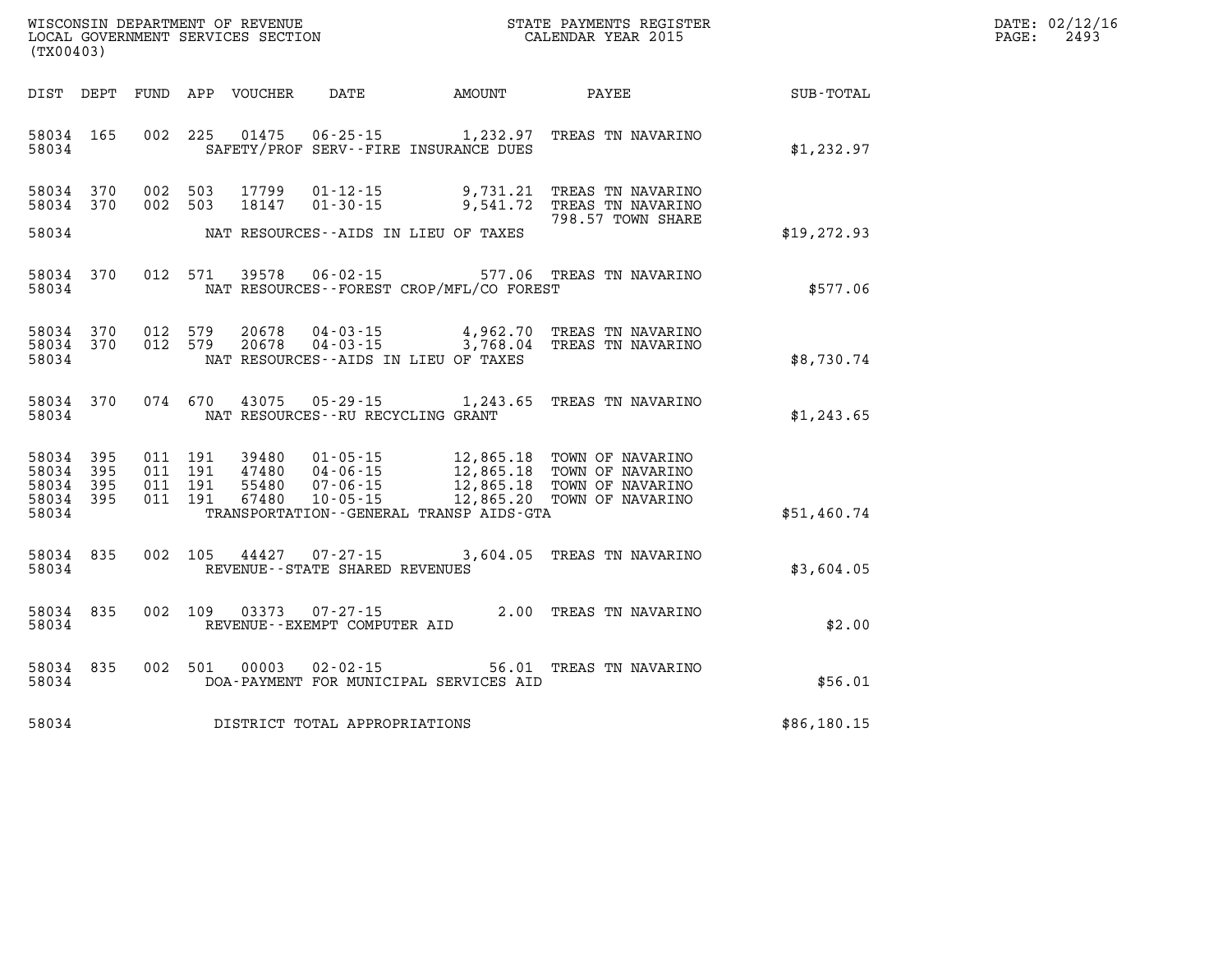| (TX00403)      |                  |         |                    |                                 |                                   |                                                                                            |                                                        |               | DATE: 02/12/16<br>2494<br>$\mathtt{PAGE}$ : |
|----------------|------------------|---------|--------------------|---------------------------------|-----------------------------------|--------------------------------------------------------------------------------------------|--------------------------------------------------------|---------------|---------------------------------------------|
|                |                  |         |                    | DIST DEPT FUND APP VOUCHER DATE |                                   | AMOUNT                                                                                     | <b>PAYEE</b> PAYEE                                     | SUB-TOTAL     |                                             |
| 58036          | 58036 165        |         |                    |                                 |                                   | 002 225 01476 06-25-15 2,418.53 TREAS TN PELLA<br>SAFETY/PROF SERV--FIRE INSURANCE DUES    |                                                        | \$2,418.53    |                                             |
|                |                  |         |                    |                                 |                                   | 58036 370 002 503 17800 01-12-15 4,212.35 TREAS TN PELLA                                   | 551.36 TOWN SHARE                                      |               |                                             |
| 58036          |                  |         |                    |                                 |                                   | NAT RESOURCES--AIDS IN LIEU OF TAXES                                                       |                                                        | \$4, 212.35   |                                             |
| 58036          |                  |         |                    |                                 |                                   | NAT RESOURCES - - FOREST CROP/MFL/CO FOREST                                                | 58036 370 012 571 39579 06-02-15 592.73 TREAS TN PELLA | \$592.73      |                                             |
| 58036          |                  |         |                    |                                 | NAT RESOURCES--RU RECYCLING GRANT | 58036 370 074 670 43076 05-29-15 824.34 TREAS TN PELLA                                     |                                                        | \$824.34      |                                             |
| 58036          | 58036 395<br>395 |         | 011 191<br>011 191 |                                 |                                   |                                                                                            |                                                        |               |                                             |
| 58036<br>58036 | 395<br>395       | 011 191 | 011 191            | 67481                           |                                   | 55481  07-06-15  29,060.89  TOWN OF PELLA<br>10-05-15 29,060.91 TOWN OF PELLA              |                                                        |               |                                             |
| 58036          |                  |         |                    |                                 |                                   | TRANSPORTATION--GENERAL TRANSP AIDS-GTA                                                    |                                                        | \$116, 243.58 |                                             |
| 58036          | 58036 505        |         |                    |                                 |                                   | 002 174 58240 04-30-15 39,011.00 TREAS TN PELLA<br>DOA--TRANSMISSION LINE FEE DISTRIBUTION |                                                        | \$39.011.00   |                                             |
| 58036          | 58036 835        |         |                    |                                 | REVENUE - - STATE SHARED REVENUES | 002 105 44428 07-27-15 7,705.65 TREAS TN PELLA                                             |                                                        | \$7,705.65    |                                             |
| 58036          |                  |         |                    |                                 | REVENUE--EXEMPT COMPUTER AID      | 58036 835 002 109 03374 07-27-15 26.00 TREAS TN PELLA                                      |                                                        | \$26.00       |                                             |
| 58036          |                  |         |                    |                                 | DISTRICT TOTAL APPROPRIATIONS     |                                                                                            |                                                        | \$171,034.18  |                                             |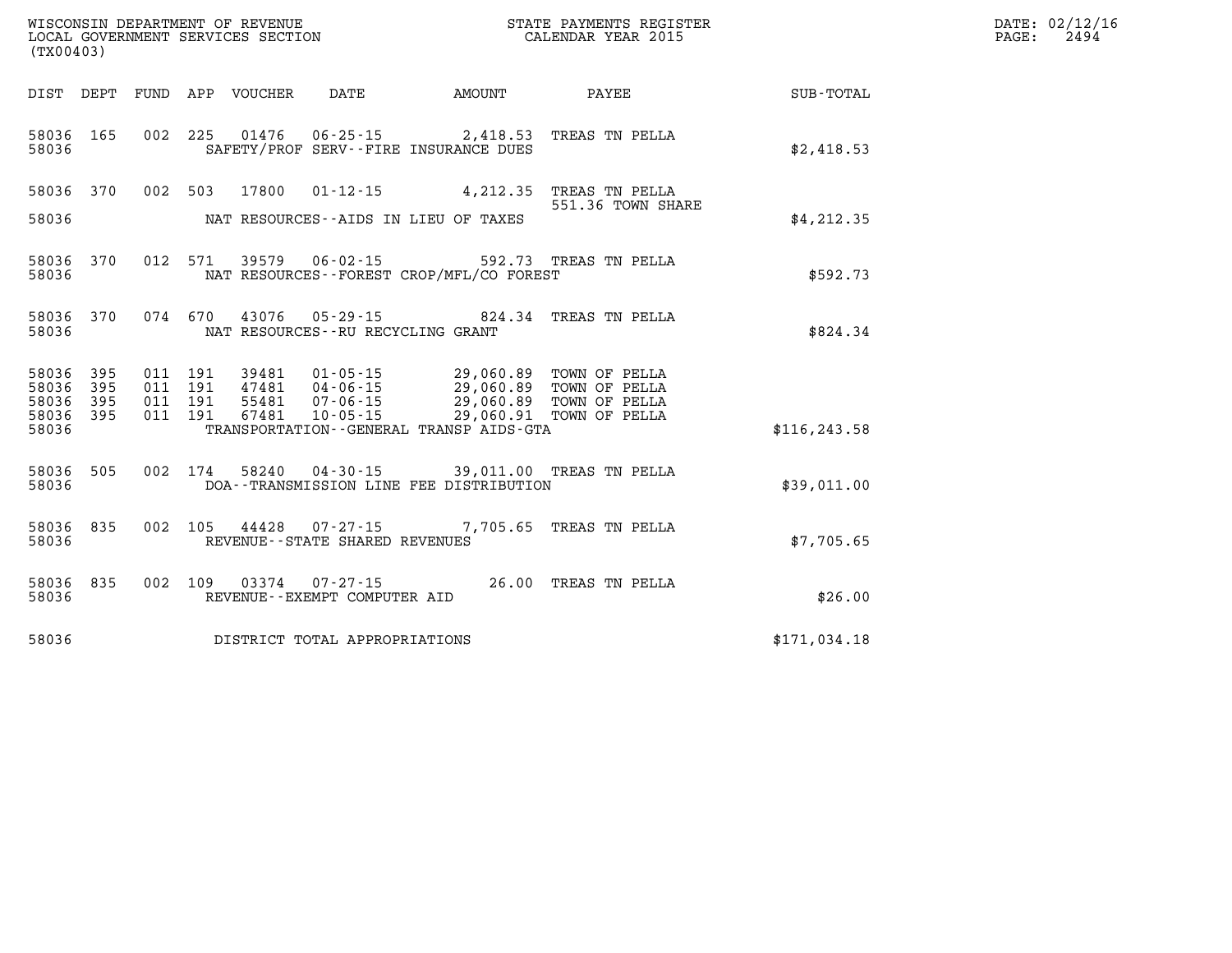| DATE: | 02/12/16 |
|-------|----------|
| PAGE: | 2495     |

| WISCONSIN DEPARTMENT OF REVENUE<br>LOCAL GOVERNMENT SERVICES SECTION<br>(TX00403)                 |                                                                                                                                                                                      |                                     | STATE PAYMENTS REGISTER<br>CALENDAR YEAR 2015                                                      |              |
|---------------------------------------------------------------------------------------------------|--------------------------------------------------------------------------------------------------------------------------------------------------------------------------------------|-------------------------------------|----------------------------------------------------------------------------------------------------|--------------|
| FUND<br>DIST<br>DEPT                                                                              | APP<br>VOUCHER<br>DATE                                                                                                                                                               | AMOUNT                              | PAYEE                                                                                              | SUB-TOTAL    |
| 58038<br>165<br>002<br>58038                                                                      | 225<br>01477<br>$06 - 25 - 15$<br>SAFETY/PROF SERV--FIRE INSURANCE DUES                                                                                                              | 2,106.52                            | TREAS TN RED SPRINGS                                                                               | \$2,106.52   |
| 58038<br>370<br>000<br>370<br>58038<br>000<br>58038<br>370<br>000<br>58038                        | 001<br>01DNR<br>$04 - 09 - 15$<br>$06 - 03 - 15$<br>001<br>04DNR<br>001<br>05DNR<br>$09 - 28 - 15$<br>NAT RESOURCES-SEVERANCE/YIELD/WITHDRAWAL                                       | 410.69<br>1,836.65                  | TREAS TOWN RED SPRINGS<br>10,989.79 TREAS TOWN RED SPRINGS<br>TREAS TOWN RED SPRINGS               | \$13, 237.13 |
| 370<br>012<br>58038<br>58038                                                                      | 571<br>39580<br>$06 - 02 - 15$<br>NAT RESOURCES - - FOREST CROP/MFL/CO FOREST                                                                                                        | 899.02                              | TREAS TN RED SPRINGS                                                                               | \$899.02     |
| 58038<br>370<br>074<br>58038                                                                      | 670<br>43077<br>$05 - 29 - 15$<br>NAT RESOURCES - - RU RECYCLING GRANT                                                                                                               | 787.09                              | TREAS TN RED SPRINGS                                                                               | \$787.09     |
| 58038<br>395<br>011<br>395<br>58038<br>011<br>58038<br>395<br>011<br>58038<br>395<br>011<br>58038 | 191<br>39482<br>$01 - 05 - 15$<br>191<br>47482<br>$04 - 06 - 15$<br>191<br>55482<br>$07 - 06 - 15$<br>191<br>67482<br>$10 - 05 - 15$<br>TRANSPORTATION - - GENERAL TRANSP AIDS - GTA | 17,054.49<br>17,054.49<br>17,054.49 | TOWN OF RED SPRINGS<br>TOWN OF RED SPRINGS<br>17,054.49 TOWN OF RED SPRINGS<br>TOWN OF RED SPRINGS | \$68, 217.96 |
| 835<br>002<br>58038<br>58038                                                                      | 105<br>44429<br>07-27-15<br>REVENUE - - STATE SHARED REVENUES                                                                                                                        | 3,398.25                            | TREAS TN RED SPRINGS                                                                               | \$3,398.25   |
| 835<br>002<br>58038<br>58038                                                                      | 109<br>03375<br>$07 - 27 - 15$<br>REVENUE--EXEMPT COMPUTER AID                                                                                                                       | 4.00                                | TREAS TN RED SPRINGS                                                                               | \$4.00       |
| 58038                                                                                             | DISTRICT TOTAL APPROPRIATIONS                                                                                                                                                        |                                     |                                                                                                    | \$88,649.97  |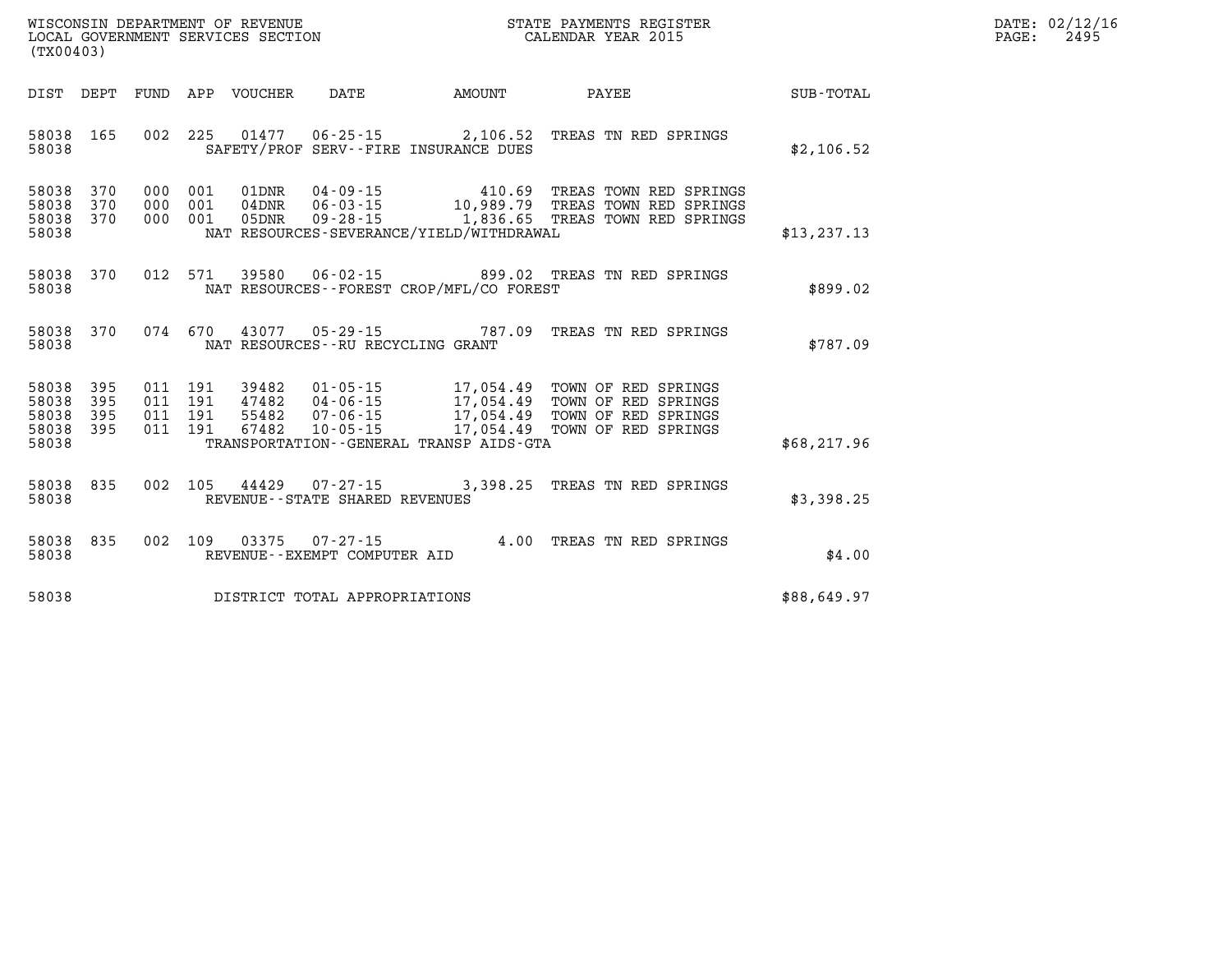| %WISCONSIN DEPARTMENT OF REVENUE $$\tt STATE~PAYMENTS~REGISTER$ LOCAL GOVERNMENT SERVICES SECTION $$\tt CALENDAR~YEAR~2015$<br>(TX00403) |           |  |  |  |                                   |                                              |                                                                                                                                                                                                                  |               | DATE: 02/12/16<br>PAGE:<br>2496 |
|------------------------------------------------------------------------------------------------------------------------------------------|-----------|--|--|--|-----------------------------------|----------------------------------------------|------------------------------------------------------------------------------------------------------------------------------------------------------------------------------------------------------------------|---------------|---------------------------------|
|                                                                                                                                          |           |  |  |  |                                   |                                              | DIST DEPT FUND APP VOUCHER DATE AMOUNT PAYEE PAYER SUB-TOTAL                                                                                                                                                     |               |                                 |
| 58040 165<br>58040                                                                                                                       |           |  |  |  |                                   | SAFETY/PROF SERV--FIRE INSURANCE DUES        | 002 225 01478 06-25-15 5,566.95 TREAS TN RICHMOND                                                                                                                                                                | \$5,566.95    |                                 |
| 58040 370<br>58040 370<br>58040                                                                                                          |           |  |  |  |                                   | NAT RESOURCES-SEVERANCE/YIELD/WITHDRAWAL     | 000 001 01DNR 04-09-15 36.19 TREAS TOWN RICHMOND<br>000 001 04DNR 06-03-15 125.89 TREAS TOWN RICHMOND                                                                                                            | \$162.08      |                                 |
| 58040                                                                                                                                    | 58040 370 |  |  |  |                                   | NAT RESOURCES--AIDS IN LIEU OF TAXES         | 002 503 17801 01-12-15 11,100.22 TREAS TN RICHMOND<br>941.77 TOWN SHARE                                                                                                                                          | \$11,100.22   |                                 |
| 58040                                                                                                                                    | 58040 370 |  |  |  |                                   | NAT RESOURCES--FOREST CROP/MFL/CO FOREST     | 012 571 39581 06-02-15 461.61 TREAS TN RICHMOND                                                                                                                                                                  | \$461.61      |                                 |
| 58040                                                                                                                                    |           |  |  |  | NAT RESOURCES--RU RECYCLING GRANT |                                              | 58040 370 074 670 43078 05-29-15 2,488.09 TREAS TN RICHMOND                                                                                                                                                      | \$2,488.09    |                                 |
| 58040 395<br>58040<br>58040 395<br>58040 395<br>58040                                                                                    | 395       |  |  |  |                                   | TRANSPORTATION - - GENERAL TRANSP AIDS - GTA | 011 191 39483 01-05-15 31,257.39 TOWN OF RICHMOND<br>011 191 47483 04-06-15 31,257.39 TOWN OF RICHMOND<br>011 191 55483 07-06-15 31,257.39 TOWN OF RICHMOND<br>011 191 67483 10-05-15 31,257.39 TOWN OF RICHMOND | \$125,029.56  |                                 |
| 58040 835<br>58040                                                                                                                       |           |  |  |  | REVENUE--STATE SHARED REVENUES    |                                              | 002 105 44430 07-27-15 6,590.06 TREAS TN RICHMOND                                                                                                                                                                | \$6,590.06    |                                 |
| 58040                                                                                                                                    | 58040 835 |  |  |  | REVENUE--EXEMPT COMPUTER AID      |                                              | 002 109 03376 07-27-15 651.00 TREAS TN RICHMOND                                                                                                                                                                  | \$651.00      |                                 |
| 58040                                                                                                                                    | 58040 835 |  |  |  | REVENUE--LOTTERY CREDIT -         |                                              | 021 363 35878 03-23-15 6,256.25 TREAS TN RICHMOND                                                                                                                                                                | \$6,256.25    |                                 |
| 58040                                                                                                                                    |           |  |  |  | DISTRICT TOTAL APPROPRIATIONS     |                                              |                                                                                                                                                                                                                  | \$158, 305.82 |                                 |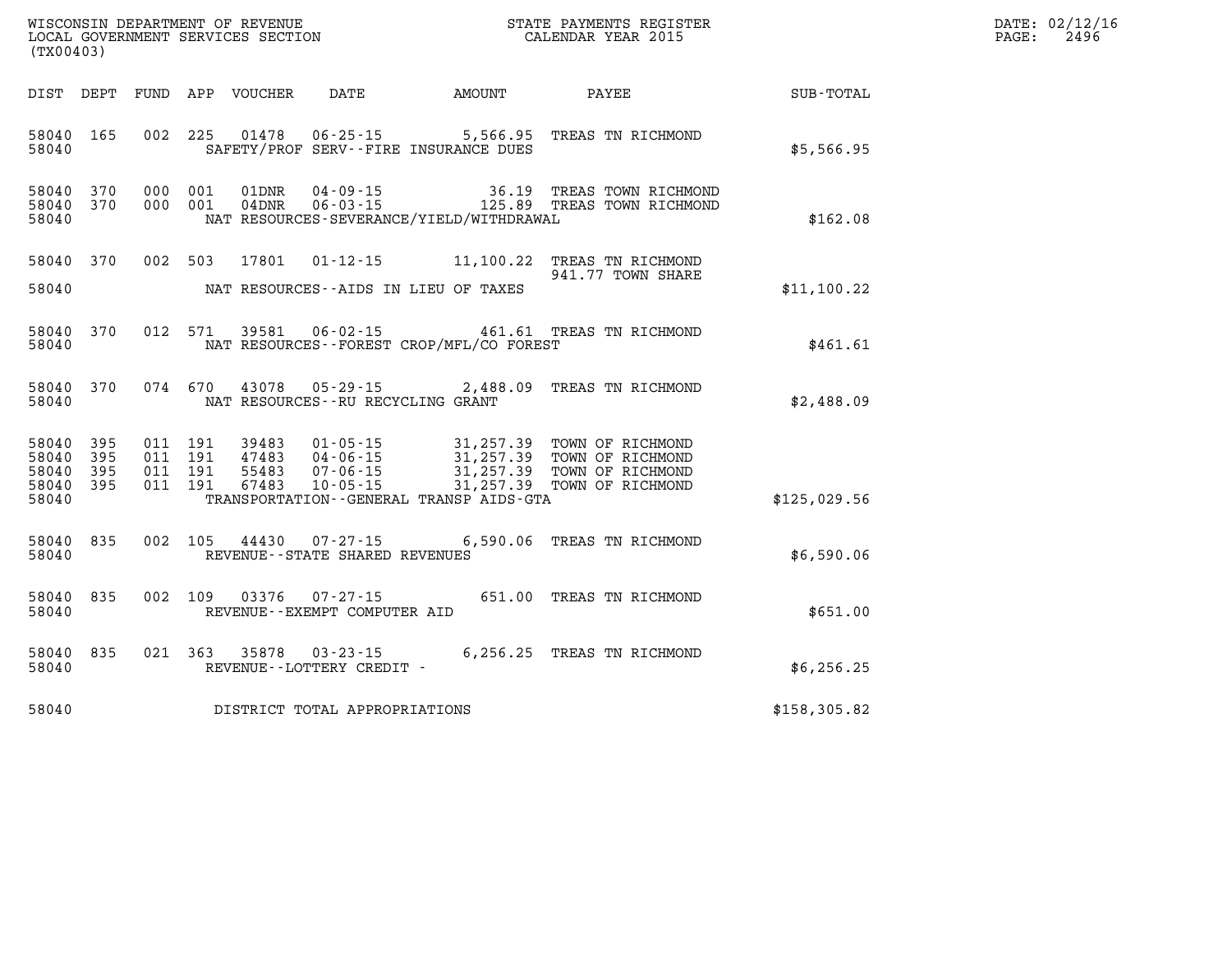| WISCONSIN DEPARTMENT OF REVENUE      | PAYMENTS REGISTER<br>3TATE | DATE: | 02/12/16 |
|--------------------------------------|----------------------------|-------|----------|
| GOVERNMENT SERVICES SECTION<br>LOCAL | CALENDAR YEAR 2015         | PAGE  | 2495     |

| LOCAL GOVERNMENT SERVICES SECTION CALENDAR YEAR 2015<br>(TX00403)                                                                                                                                                                                                                                                             |                          |              | PAGE: | 2497 |
|-------------------------------------------------------------------------------------------------------------------------------------------------------------------------------------------------------------------------------------------------------------------------------------------------------------------------------|--------------------------|--------------|-------|------|
| DIST DEPT                                                                                                                                                                                                                                                                                                                     |                          |              |       |      |
| 002 225 01479 06-25-15 1,316.27 TREAS TN SENECA<br>58042 165<br>58042<br>SAFETY/PROF SERV--FIRE INSURANCE DUES                                                                                                                                                                                                                |                          | \$1,316.27   |       |      |
| 58042 370<br>000 001<br>01DNR  04-09-15  28,327.90 TREAS TOWN SENECA<br>05DNR  09-28-15  3,306.21 TREAS TOWN SENECA<br>58042 370<br>000 001<br>58042<br>NAT RESOURCES-SEVERANCE/YIELD/WITHDRAWAL                                                                                                                              |                          | \$31,634.11  |       |      |
| 58042 370<br>002 503<br>17802  01-12-15  10.45  TREAS TN SENECA<br>58042<br>NAT RESOURCES--AIDS IN LIEU OF TAXES                                                                                                                                                                                                              | 0.94 TOWN SHARE          | \$10.45      |       |      |
| 012 571 39582 06-02-15 1,524.84 TREAS TN SENECA<br>58042<br>370<br>58042<br>NAT RESOURCES--FOREST CROP/MFL/CO FOREST                                                                                                                                                                                                          |                          | \$1,524.84   |       |      |
| 43079  05-29-15  311.51  TREAS TN SENECA<br>58042 370<br>074 670<br>58042<br>NAT RESOURCES--RU RECYCLING GRANT                                                                                                                                                                                                                |                          | \$311.51     |       |      |
| 58042 395<br>011 191<br>39484  01-05-15  18,816.09 TOWN OF SENECA<br>47484  04-06-15  18,816.09 TOWN OF SENECA<br>55484  07-06-15  18,816.09 TOWN OF SENECA<br>58042<br>395<br>011 191<br>58042<br>395<br>011 191<br>58042 395<br>011 191<br>$10 - 05 - 15$<br>67484<br>58042<br>TRANSPORTATION - - GENERAL TRANSP AIDS - GTA | 18,816.09 TOWN OF SENECA | \$75, 264.36 |       |      |
| 58042 835<br>002 105 44431 07-27-15 3,396.15 TREAS TN SENECA<br>REVENUE--STATE SHARED REVENUES<br>58042                                                                                                                                                                                                                       |                          | \$3,396.15   |       |      |
| $03377$ 07-27-15 $10.00$ TREAS TN SENECA<br>58042 835<br>002 109<br>58042<br>REVENUE--EXEMPT COMPUTER AID                                                                                                                                                                                                                     |                          | \$10.00      |       |      |
| 58042 835<br>021 363 35879 03-23-15 618.12 TREAS TN SENECA<br>58042<br>REVENUE--LOTTERY CREDIT -                                                                                                                                                                                                                              |                          | \$618.12     |       |      |
| DISTRICT TOTAL APPROPRIATIONS<br>58042                                                                                                                                                                                                                                                                                        |                          | \$114,085.81 |       |      |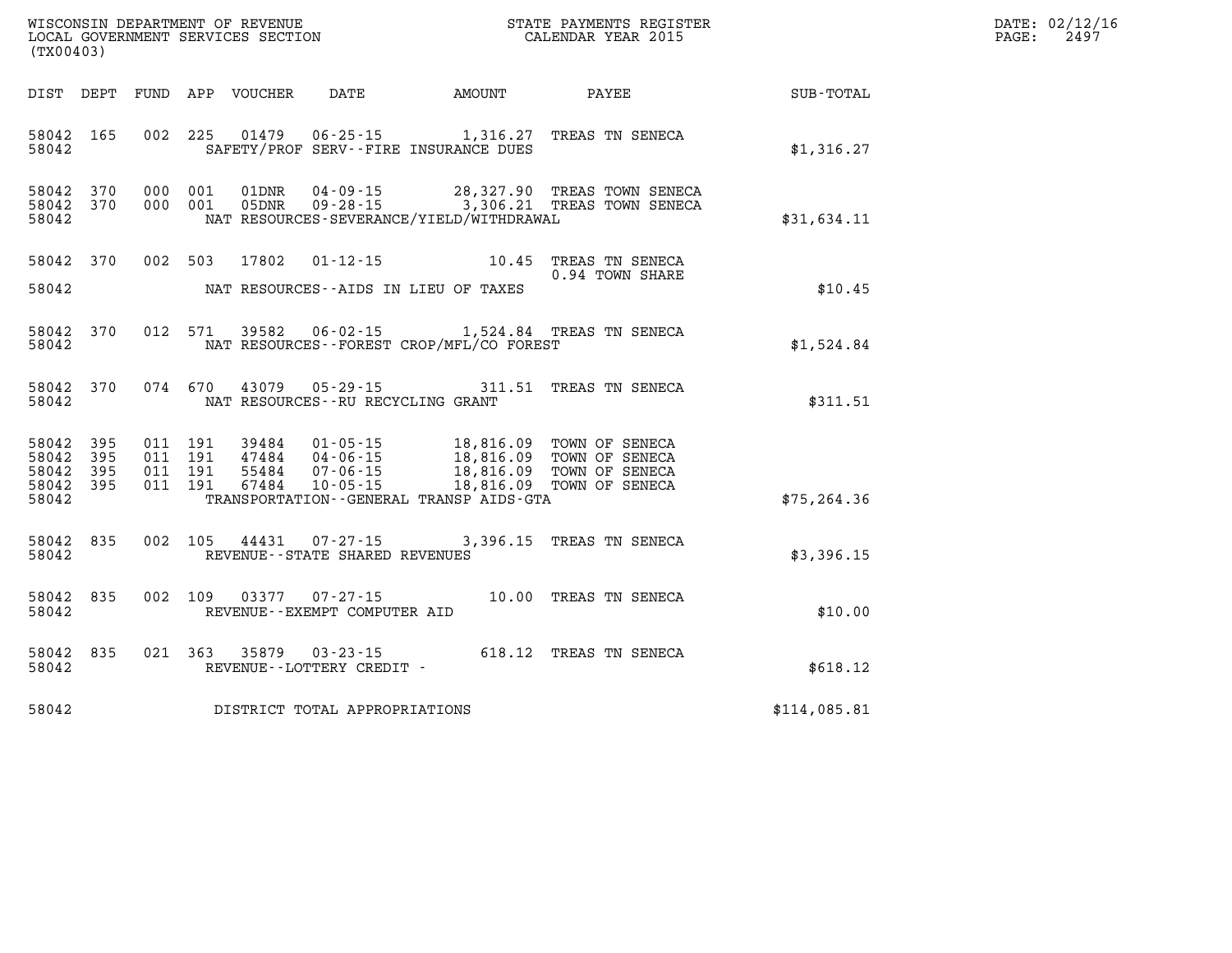| (TX00403)                                                 |  |               |                                                        | WISCONSIN DEPARTMENT OF REVENUE<br>LOCAL GOVERNMENT SERVICES SECTION<br>(TYO0402)                                                                                                                                                                                   |                           |               | $\mathtt{PAGE}$ : | DATE: 02/12/16<br>2498 |
|-----------------------------------------------------------|--|---------------|--------------------------------------------------------|---------------------------------------------------------------------------------------------------------------------------------------------------------------------------------------------------------------------------------------------------------------------|---------------------------|---------------|-------------------|------------------------|
|                                                           |  |               |                                                        | DIST DEPT FUND APP VOUCHER DATE AMOUNT PAYEE PATE SUB-TOTAL                                                                                                                                                                                                         |                           |               |                   |                        |
| 58044 165<br>58044                                        |  |               |                                                        | 002 225 01480 06-25-15 6,188.41 TREAS TN WASHINGTON<br>SAFETY/PROF SERV--FIRE INSURANCE DUES                                                                                                                                                                        |                           | \$6,188.41    |                   |                        |
| 58044 370<br>58044                                        |  |               |                                                        | 000 001 05DNR 09-28-15 422.36 TREAS TOWN WASHINGTON<br>NAT RESOURCES-SEVERANCE/YIELD/WITHDRAWAL                                                                                                                                                                     |                           | \$422.36      |                   |                        |
| 58044 370                                                 |  |               |                                                        | 002 503 17803 01-12-15 865.81 TREAS TN WASHINGTON<br>002 503 17803 01-12-15 175.80 TREAS TN WASHINGTON                                                                                                                                                              |                           |               |                   |                        |
| 58044 370<br>58044                                        |  |               |                                                        | NAT RESOURCES--AIDS IN LIEU OF TAXES                                                                                                                                                                                                                                |                           | \$1,041.61    |                   |                        |
| 58044 370<br>58044                                        |  |               |                                                        | 012 571 39583 06-02-15 493.54 TREAS TN WASHINGTON<br>NAT RESOURCES -- FOREST CROP/MFL/CO FOREST                                                                                                                                                                     |                           | \$493.54      |                   |                        |
| 58044                                                     |  |               |                                                        | 58044 370 012 579 20679 04-03-15 10.69 TREAS TN WASHINGTON<br>NAT RESOURCES--AIDS IN LIEU OF TAXES                                                                                                                                                                  |                           | \$10.69       |                   |                        |
|                                                           |  |               | 58044 NAT RESOURCES--RU RECYCLING GRANT                | 58044 370 074 670 43080 05-29-15 2,094.95 TREAS TN WASHINGTON                                                                                                                                                                                                       |                           | \$2,094.95    |                   |                        |
| 58044 395<br>58044 395<br>58044 395<br>58044 395<br>58044 |  |               |                                                        | 011 191 39485 01-05-15 28,235.14 TOWN OF WASHINGTON<br>011 191 47485 04-06-15 28,235.14 TOWN OF WASHINGTON<br>011 191 67485 07-06-15 28,235.14 TOWN OF WASHINGTON<br>011 191 67485 10-05-15 28,235.16 TOWN OF WASHINGTON<br>TRANSPORTATION--GENERAL TRANSP AIDS-GTA |                           | \$112,940.58  |                   |                        |
| 58044 395<br>58044                                        |  |               |                                                        | 011 278 61303 09-25-15 28,410.00 TREAS TN WASHINGTON<br>TRANSPORTATION--LRIP/TRIP/MSIP GRANTS                                                                                                                                                                       |                           | \$28,410.00   |                   |                        |
| 58044                                                     |  |               |                                                        | 58044 505 002 174 58240 04-30-15 58,025.00 TREAS TN WASHINGTON<br>DOA--TRANSMISSION LINE FEE DISTRIBUTION                                                                                                                                                           |                           | \$58,025.00   |                   |                        |
| 58044                                                     |  |               | REVENUE--STATE SHARED REVENUES                         | 58044 835 002 105 44432 07-27-15 4,432.02 TREAS TN WASHINGTON                                                                                                                                                                                                       |                           | \$4,432.02    |                   |                        |
| 58044 835<br>58044                                        |  |               | 002 109 03378 07-27-15<br>REVENUE--EXEMPT COMPUTER AID |                                                                                                                                                                                                                                                                     | 10.00 TREAS TN WASHINGTON | \$10.00       |                   |                        |
| 58044 835<br>58044                                        |  | 021 363 35880 | 03-23-15<br>REVENUE--LOTTERY CREDIT -                  | 4,210.34 TREAS TN WASHINGTON                                                                                                                                                                                                                                        |                           | \$4,210.34    |                   |                        |
| 58044                                                     |  |               | DISTRICT TOTAL APPROPRIATIONS                          |                                                                                                                                                                                                                                                                     |                           | \$218, 279.50 |                   |                        |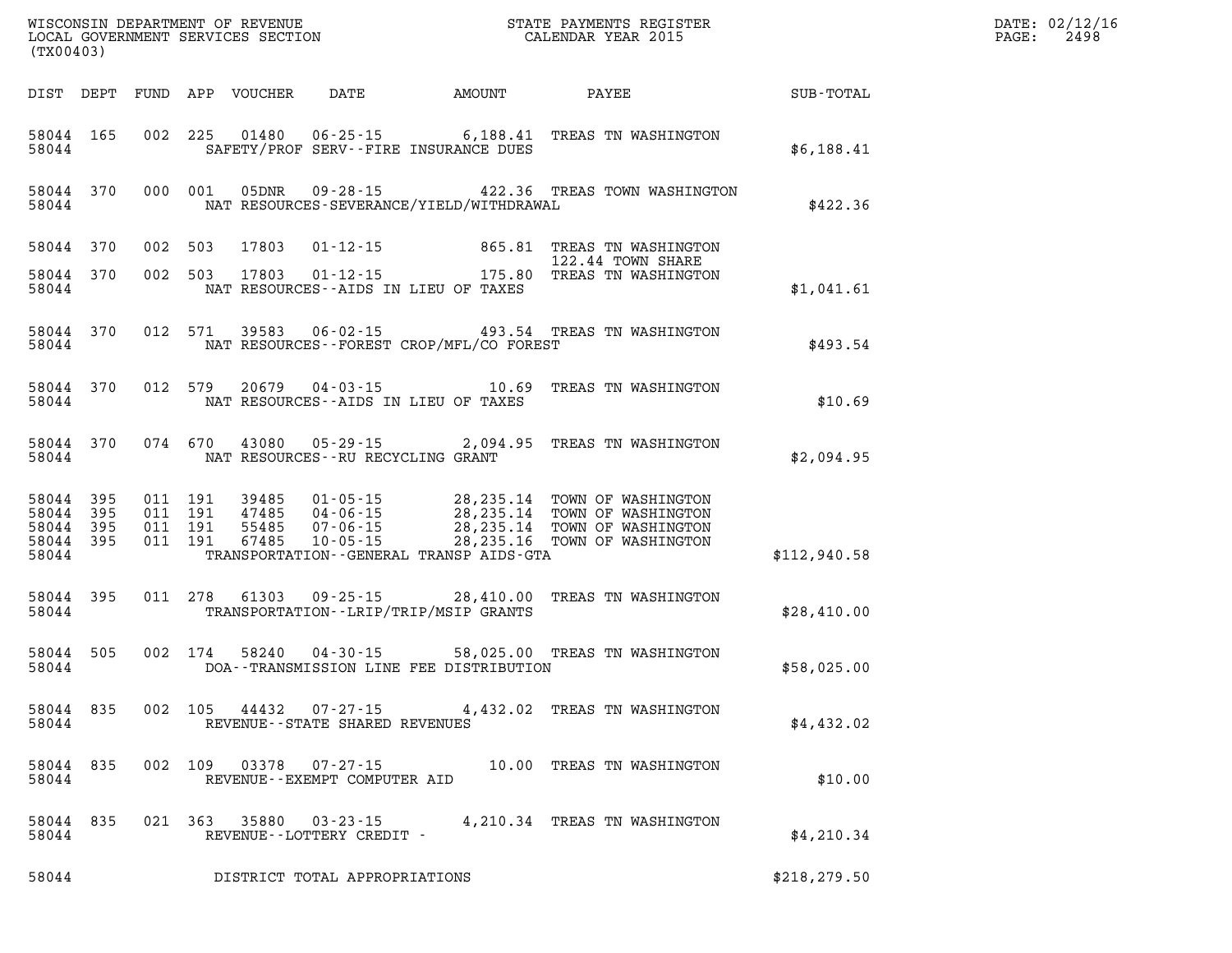| (TX00403)                                |              |                                          |         | WISCONSIN DEPARTMENT OF REVENUE<br>LOCAL GOVERNMENT SERVICES SECTION |                                                        | STATE PAYMENTS REGISTER<br>CALENDAR YEAR 2015                    |                                                                                                                                  | DATE: 02/12/16<br>$\mathtt{PAGE:}$<br>2499 |  |
|------------------------------------------|--------------|------------------------------------------|---------|----------------------------------------------------------------------|--------------------------------------------------------|------------------------------------------------------------------|----------------------------------------------------------------------------------------------------------------------------------|--------------------------------------------|--|
|                                          |              |                                          |         |                                                                      | DIST DEPT FUND APP VOUCHER DATE AMOUNT                 |                                                                  | <b>PAYEE</b>                                                                                                                     | SUB-TOTAL                                  |  |
| 58046 165<br>58046                       |              | 002 225                                  |         | 01481                                                                |                                                        | $06 - 25 - 15$ 2,909.74<br>SAFETY/PROF SERV--FIRE INSURANCE DUES | TREAS TN WAUKECHON                                                                                                               | \$2,909.74                                 |  |
| 58046                                    | 58046 370    |                                          |         |                                                                      |                                                        | NAT RESOURCES-SEVERANCE/YIELD/WITHDRAWAL                         | 000 001 01DNR 04-09-15 1,163.32 TREAS TOWN WAUKECHON                                                                             | \$1,163.32                                 |  |
| 58046 370<br>58046 370                   |              | 002 503<br>002 503                       |         | 17804<br>17804                                                       |                                                        |                                                                  | 01-12-15 7,621.99 TREAS TN WAUKECHON<br>01-12-15 12,206.82 TREAS TN WAUKECHON<br>2895.38 TOWN SHARE                              |                                            |  |
| 58046                                    |              |                                          |         |                                                                      |                                                        | NAT RESOURCES--AIDS IN LIEU OF TAXES                             |                                                                                                                                  | \$19,828.81                                |  |
| 58046                                    | 58046 370    |                                          | 012 571 | 39584                                                                |                                                        | NAT RESOURCES--FOREST CROP/MFL/CO FOREST                         | 06-02-15 272.06 TREAS TN WAUKECHON                                                                                               | \$272.06                                   |  |
| 58046 370<br>58046                       | 58046 370    | 012 579<br>012 579                       |         | 20680<br>20680                                                       |                                                        | NAT RESOURCES -- AIDS IN LIEU OF TAXES                           | 04-03-15 1,274.50 TREAS TN WAUKECHON<br>04-03-15 519.32 TREAS TN WAUKECHON                                                       | \$1,793.82                                 |  |
| 58046                                    | 58046 370    | 074 670                                  |         |                                                                      | NAT RESOURCES--RU RECYCLING GRANT                      | 43081 05-29-15 1,055.00                                          | TREAS TN WAUKECHON                                                                                                               | \$1,055.00                                 |  |
| 58046 395<br>58046<br>58046<br>58046 395 | 395<br>- 395 | 011 191<br>011 191<br>011 191<br>011 191 |         | 39486<br>47486<br>55486<br>67486                                     |                                                        |                                                                  | 01-05-15 21,975.96 TOWN OF WAUKECHON<br>04-06-15<br>07-06-15 21,975.96 TOWN OF WAUKECHON<br>10-05-15 21,975.96 TOWN OF WAUKECHON |                                            |  |
| 58046                                    |              |                                          |         |                                                                      |                                                        | TRANSPORTATION--GENERAL TRANSP AIDS-GTA                          |                                                                                                                                  | \$87,903.84                                |  |
| 58046 505<br>58046                       |              |                                          | 002 174 | 58240                                                                |                                                        | DOA--TRANSMISSION LINE FEE DISTRIBUTION                          | 04-30-15 33,639.00 TREAS TN WAUKECHON                                                                                            | \$33,639.00                                |  |
| 58046<br>58046                           | 835          |                                          |         | 002 105 44433                                                        | $07 - 27 - 15$<br>REVENUE - - STATE SHARED REVENUES    |                                                                  | 5,163.86 TREAS TN WAUKECHON                                                                                                      | \$5,163.86                                 |  |
| 58046                                    | 58046 835    |                                          |         |                                                                      | 002 109 03379 07-27-15<br>REVENUE--EXEMPT COMPUTER AID |                                                                  | 21.00 TREAS TN WAUKECHON                                                                                                         | \$21.00                                    |  |
| 58046                                    |              |                                          |         |                                                                      | DISTRICT TOTAL APPROPRIATIONS                          |                                                                  |                                                                                                                                  | \$153,750.45                               |  |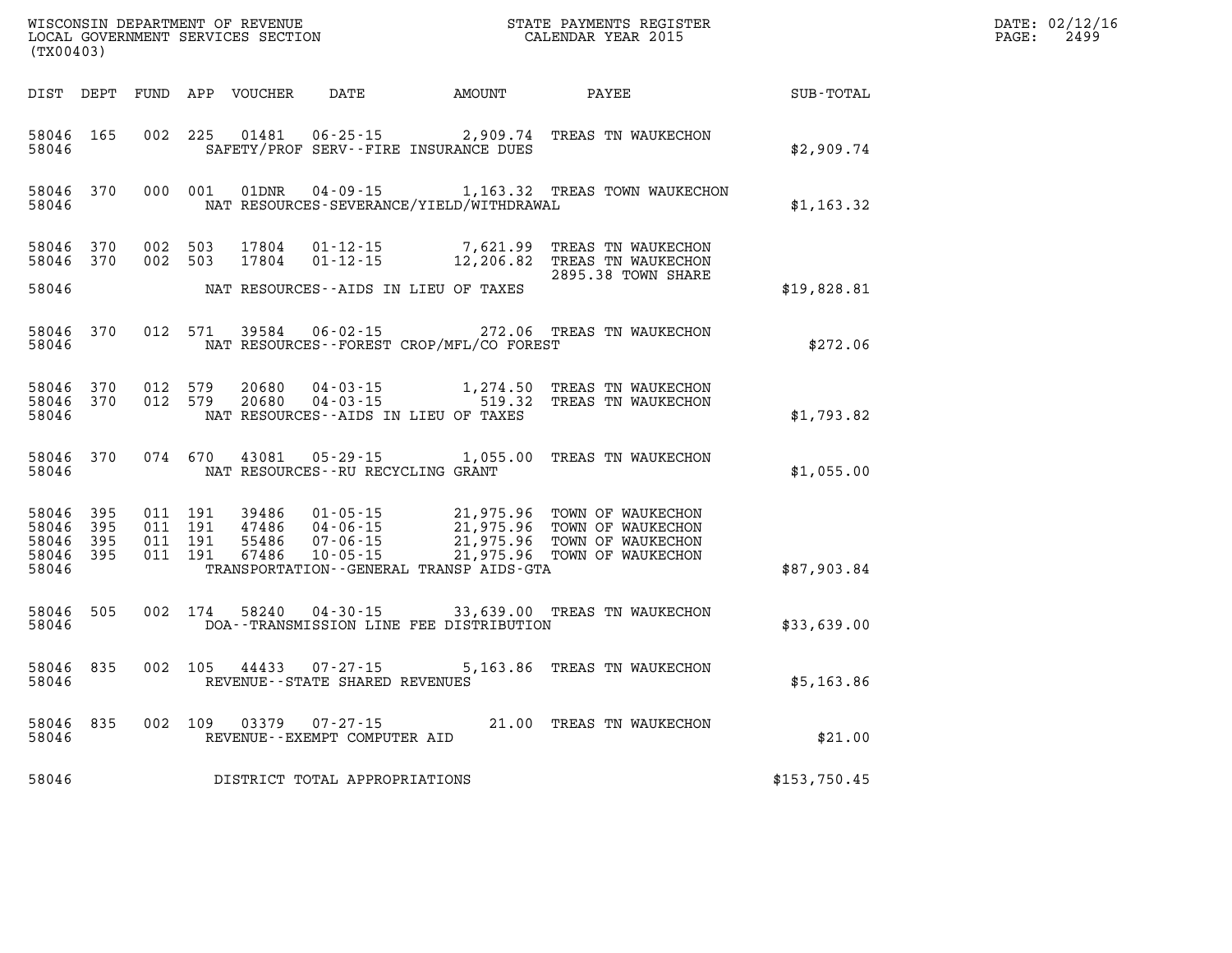| DATE: | 02/12/16 |
|-------|----------|
| PAGE: | 2500     |

| WISCONSIN DEPARTMENT OF REVENUE<br>LOCAL GOVERNMENT SERVICES SECTION<br>(TX00403) |                                                                                                                                                                | STATE PAYMENTS REGISTER<br>CALENDAR YEAR 2015                                                                    |                  | DATE: 02/12/1<br>PAGE:<br>2500 |
|-----------------------------------------------------------------------------------|----------------------------------------------------------------------------------------------------------------------------------------------------------------|------------------------------------------------------------------------------------------------------------------|------------------|--------------------------------|
| DIST DEPT FUND APP VOUCHER                                                        | DATE AMOUNT PAYEE                                                                                                                                              |                                                                                                                  | <b>SUB-TOTAL</b> |                                |
| 58048<br>165<br>58048                                                             | 002 225<br>01482<br>SAFETY/PROF SERV--FIRE INSURANCE DUES                                                                                                      | 06-25-15 11,483.55 TREAS TN WESCOTT                                                                              | \$11,483.55      |                                |
| 58048 370<br>58048 370<br>58048                                                   | 000 001<br>000 001<br>NAT RESOURCES-SEVERANCE/YIELD/WITHDRAWAL                                                                                                 |                                                                                                                  | \$325.39         |                                |
| 58048 370<br>58048<br>370<br>58048                                                | 002 503<br>17805<br>002 503<br>17805<br>$01 - 12 - 15$<br>NAT RESOURCES--AIDS IN LIEU OF TAXES                                                                 | 01-12-15 3,591.34 TREAS TN WESCOTT<br>1,048.84 TREAS TN WESCOTT<br>778.19 TOWN SHARE                             | \$4,640.18       |                                |
| 58048<br>370<br>58048                                                             | 012 571<br>39585<br>$06 - 02 - 15$<br>NAT RESOURCES--FOREST CROP/MFL/CO FOREST                                                                                 | 365.49 TREAS TN WESCOTT                                                                                          | \$365.49         |                                |
| 58048 370<br>58048 370<br>58048                                                   | 012 579<br>$04 - 03 - 15$<br>20681<br>012 579<br>20681<br>NAT RESOURCES--AIDS IN LIEU OF TAXES                                                                 |                                                                                                                  | \$117.94         |                                |
| 58048<br>370<br>58048                                                             | 074 670<br>43082<br>$05 - 29 - 15$<br>NAT RESOURCES -- RU RECYCLING GRANT                                                                                      | 13,654.79 TREAS TN WESCOTT                                                                                       | \$13,654.79      |                                |
| 58048 395<br>58048<br>395<br>58048<br>395<br>58048<br>395<br>58048                | 011 191<br>39487 01-05-15<br>47487 04-06-15<br>55487 07-06-15<br>011 191<br>011 191<br>011 191<br>67487<br>10-05-15<br>TRANSPORTATION--GENERAL TRANSP AIDS-GTA | 33,536.46 TOWN OF WESCOTT<br>33,536.46 TOWN OF WESCOTT<br>33,536.46 TOWN OF WESCOTT<br>33,536.46 TOWN OF WESCOTT | \$134, 145.84    |                                |
| 58048 835<br>58048                                                                | 002 105<br>44434 07-27-15<br>REVENUE - - STATE SHARED REVENUES                                                                                                 | 6,722.04 TREAS TN WESCOTT                                                                                        | \$6,722.04       |                                |
| 58048<br>835<br>58048                                                             | 002 109<br>03380<br>$07 - 27 - 15$<br>REVENUE--EXEMPT COMPUTER AID                                                                                             | 352.00 TREAS TN WESCOTT                                                                                          | \$352.00         |                                |
| 58048 835<br>58048                                                                | 021 363<br>35881 03-23-15<br>REVENUE - - LOTTERY CREDIT -                                                                                                      | 429.15 TREAS TN WESCOTT                                                                                          | \$429.15         |                                |
| 58048                                                                             | DISTRICT TOTAL APPROPRIATIONS                                                                                                                                  |                                                                                                                  | \$172, 236.37    |                                |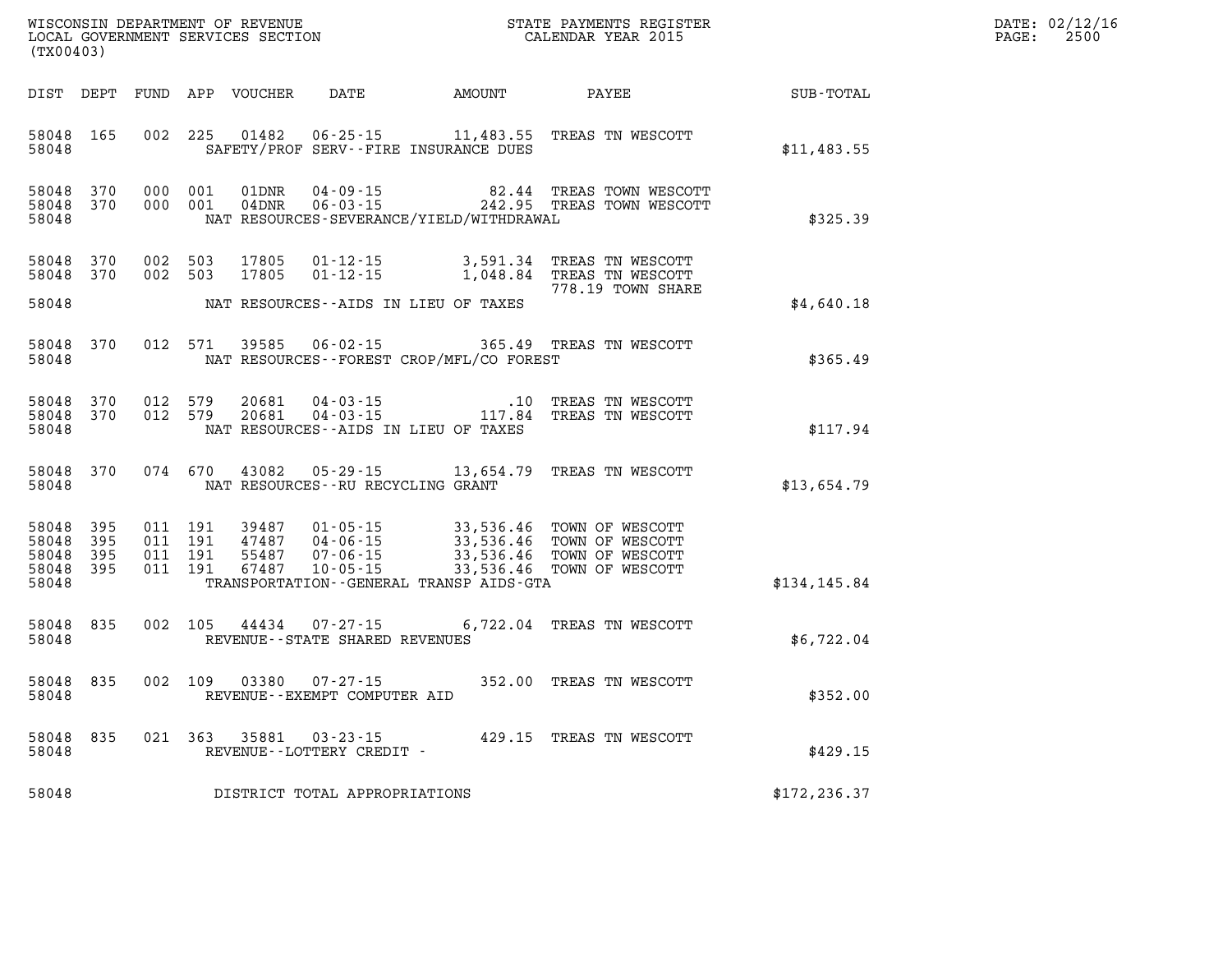|                                           | WISCONSIN DEPARTMENT OF REVENUE<br>STATE PAYMENTS REGISTER<br>LOCAL GOVERNMENT SERVICES SECTION<br>CALENDAR YEAR 2015<br>(TX00403) |                          |                          |                                  |                                                                |                                                                                             |                                                                                      |              |  |  |
|-------------------------------------------|------------------------------------------------------------------------------------------------------------------------------------|--------------------------|--------------------------|----------------------------------|----------------------------------------------------------------|---------------------------------------------------------------------------------------------|--------------------------------------------------------------------------------------|--------------|--|--|
| DIST                                      | DEPT                                                                                                                               | FUND                     |                          | APP VOUCHER                      | DATE                                                           | <b>EXAMPLE THE PROPERTY OF AMOUNT</b>                                                       | <b>PAYEE</b>                                                                         | SUB-TOTAL    |  |  |
| 58050<br>58050                            | 165                                                                                                                                | 002                      | 225                      | 01483                            |                                                                | $06 - 25 - 15$ 2,190.28<br>SAFETY/PROF SERV--FIRE INSURANCE DUES                            | TREAS TN WITTENBERG                                                                  | \$2,190.28   |  |  |
| 58050<br>58050                            | 370                                                                                                                                | 000                      | 001                      | 01DNR                            | $04 - 09 - 15$                                                 | NAT RESOURCES-SEVERANCE/YIELD/WITHDRAWAL                                                    | 5,308.73 TREAS TOWN WITTENBERG                                                       | \$5,308.73   |  |  |
| 58050<br>58050                            | 370                                                                                                                                | 012                      | 571                      | 39586                            | $06 - 02 - 15$                                                 | NAT RESOURCES - - FOREST CROP/MFL/CO FOREST                                                 | 916.58 TREAS TN WITTENBERG                                                           | \$916.58     |  |  |
| 58050<br>58050                            | 370                                                                                                                                | 074                      | 670                      | 43083                            | $05 - 29 - 15$<br>NAT RESOURCES - - RU RECYCLING GRANT         | 1,395.84                                                                                    | TREAS TN WITTENBERG                                                                  | \$1,395.84   |  |  |
| 58050<br>58050<br>58050<br>58050<br>58050 | 395<br>395<br>395<br>395                                                                                                           | 011<br>011<br>011<br>011 | 191<br>191<br>191<br>191 | 39488<br>47488<br>55488<br>67488 | $01 - 05 - 15$<br>$04 - 06 - 15$<br>$07 - 06 - 15$<br>10-05-15 | 22,366.81<br>22,366.81<br>22,366.81<br>22,366.83<br>TRANSPORTATION--GENERAL TRANSP AIDS-GTA | TOWN OF WITTENBERG<br>TOWN OF WITTENBERG<br>TOWN OF WITTENBERG<br>TOWN OF WITTENBERG | \$89,467.26  |  |  |
| 58050<br>58050                            | 505                                                                                                                                | 002                      | 174                      | 58240                            | 04-30-15                                                       | DOA--TRANSMISSION LINE FEE DISTRIBUTION                                                     | 40,167.00 TREAS TN WITTENBERG                                                        | \$40, 167.00 |  |  |
| 58050<br>58050                            | 835                                                                                                                                | 002                      | 105                      | 44435                            | $07 - 27 - 15$<br>REVENUE - - STATE SHARED REVENUES            | 10,327.26                                                                                   | TREAS TN WITTENBERG                                                                  | \$10,327.26  |  |  |
| 58050<br>58050                            | 835                                                                                                                                | 002                      | 109                      | 03381                            | $07 - 27 - 15$<br>REVENUE--EXEMPT COMPUTER AID                 | 26.00                                                                                       | TREAS TN WITTENBERG                                                                  | \$26.00      |  |  |
| 58050                                     |                                                                                                                                    |                          |                          |                                  | DISTRICT TOTAL APPROPRIATIONS                                  |                                                                                             |                                                                                      | \$149,798.95 |  |  |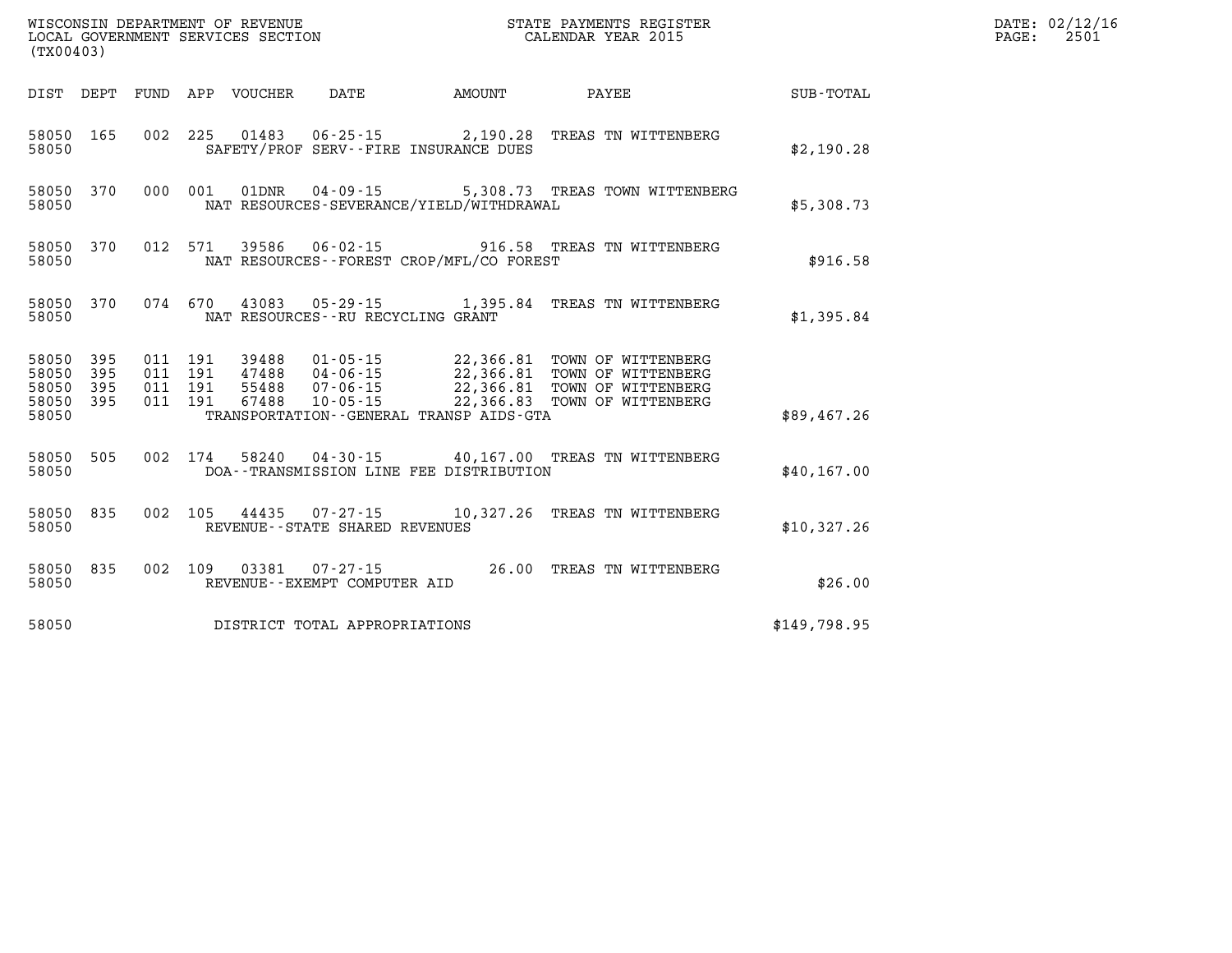| WISCONSIN DEPARTMENT OF REVENUE      | PAYMENTS REGISTER<br>3TATE | DATE: | 02/12/16 |
|--------------------------------------|----------------------------|-------|----------|
| GOVERNMENT SERVICES SECTION<br>LOCAL | CALENDAR YEAR 2015         | PAGE  | 2502     |

| (TX00403)                                                 |  |  |                                     | LOCAL GOVERNMENT SERVICES SECTION CALENDAR YEAR 2015 |                                                                                                                                                                                                                                                                                                                                             |                                                             | PAGE: | 2502 |
|-----------------------------------------------------------|--|--|-------------------------------------|------------------------------------------------------|---------------------------------------------------------------------------------------------------------------------------------------------------------------------------------------------------------------------------------------------------------------------------------------------------------------------------------------------|-------------------------------------------------------------|-------|------|
|                                                           |  |  |                                     |                                                      |                                                                                                                                                                                                                                                                                                                                             | DIST DEPT FUND APP VOUCHER DATE AMOUNT PAYEE PATE SUB-TOTAL |       |      |
| 58101 165<br>58101                                        |  |  |                                     | SAFETY/PROF SERV--FIRE INSURANCE DUES                | 002 225 01484 06-25-15 293.10 TREAS VIL ANIWA                                                                                                                                                                                                                                                                                               | \$293.10                                                    |       |      |
|                                                           |  |  |                                     | 58101 MAT RESOURCES--AIDS IN LIEU OF TAXES           | 58101 370 002 503 18190 03-09-15 11.61 TREAS VIL ANIWA<br>0.85 VILL SHARE                                                                                                                                                                                                                                                                   | \$11.61                                                     |       |      |
| 58101 370<br>58101                                        |  |  |                                     | NAT RESOURCES--FOREST CROP/MFL/CO FOREST             | 012 571 39587 06-02-15 25.51 TREAS VIL ANIWA                                                                                                                                                                                                                                                                                                | \$25.51                                                     |       |      |
| 58101 370<br>58101                                        |  |  |                                     | NAT RESOURCES--RU RECYCLING GRANT                    | 074 670 43084 05-29-15 281.39 TREAS VIL ANIWA                                                                                                                                                                                                                                                                                               | \$281.39                                                    |       |      |
| 58101 395<br>58101 395<br>58101 395<br>58101 395<br>58101 |  |  |                                     | TRANSPORTATION - - GENERAL TRANSP AIDS - GTA         | $\begin{array}{cccc} 011 & 191 & 39489 & 01\cdot 05\cdot 15 & 2,455.23 & \text{VILLAGE OF ANIWA} \\ 011 & 191 & 47489 & 04\cdot 06\cdot 15 & 2,455.23 & \text{VILLAGE OF ANIWA} \\ 011 & 191 & 55489 & 07\cdot 06\cdot 15 & 2,455.23 & \text{VILLAGE OF ANIWA} \\ 011 & 191 & 67489 & 10\cdot 05\cdot 15 & 2,455.23 & \text{VILLAGE OF ANI$ | \$9,820.92                                                  |       |      |
| 58101 395<br>58101                                        |  |  |                                     | TRANSPORTATION - - LRIP/TRIP/MSIP GRANTS             | 011 278 69740 12-21-15 5,013.61 TREAS VIL ANIWA                                                                                                                                                                                                                                                                                             | \$5,013.61                                                  |       |      |
| 58101 835<br>58101                                        |  |  |                                     | REVENUE--STATE SHARED REVENUES                       | 002 105 44436 07-27-15 9,427.99 TREAS VIL ANIWA                                                                                                                                                                                                                                                                                             | \$9,427.99                                                  |       |      |
| 58101 835<br>58101                                        |  |  | REVENUE--EXEMPT COMPUTER AID        |                                                      | 002 109 03382 07-27-15 15.00 TREAS VIL ANIWA                                                                                                                                                                                                                                                                                                | \$15.00                                                     |       |      |
| 58101 835<br>58101                                        |  |  |                                     |                                                      |                                                                                                                                                                                                                                                                                                                                             | \$988.68                                                    |       |      |
|                                                           |  |  | 58101 DISTRICT TOTAL APPROPRIATIONS |                                                      |                                                                                                                                                                                                                                                                                                                                             | \$25,877.81                                                 |       |      |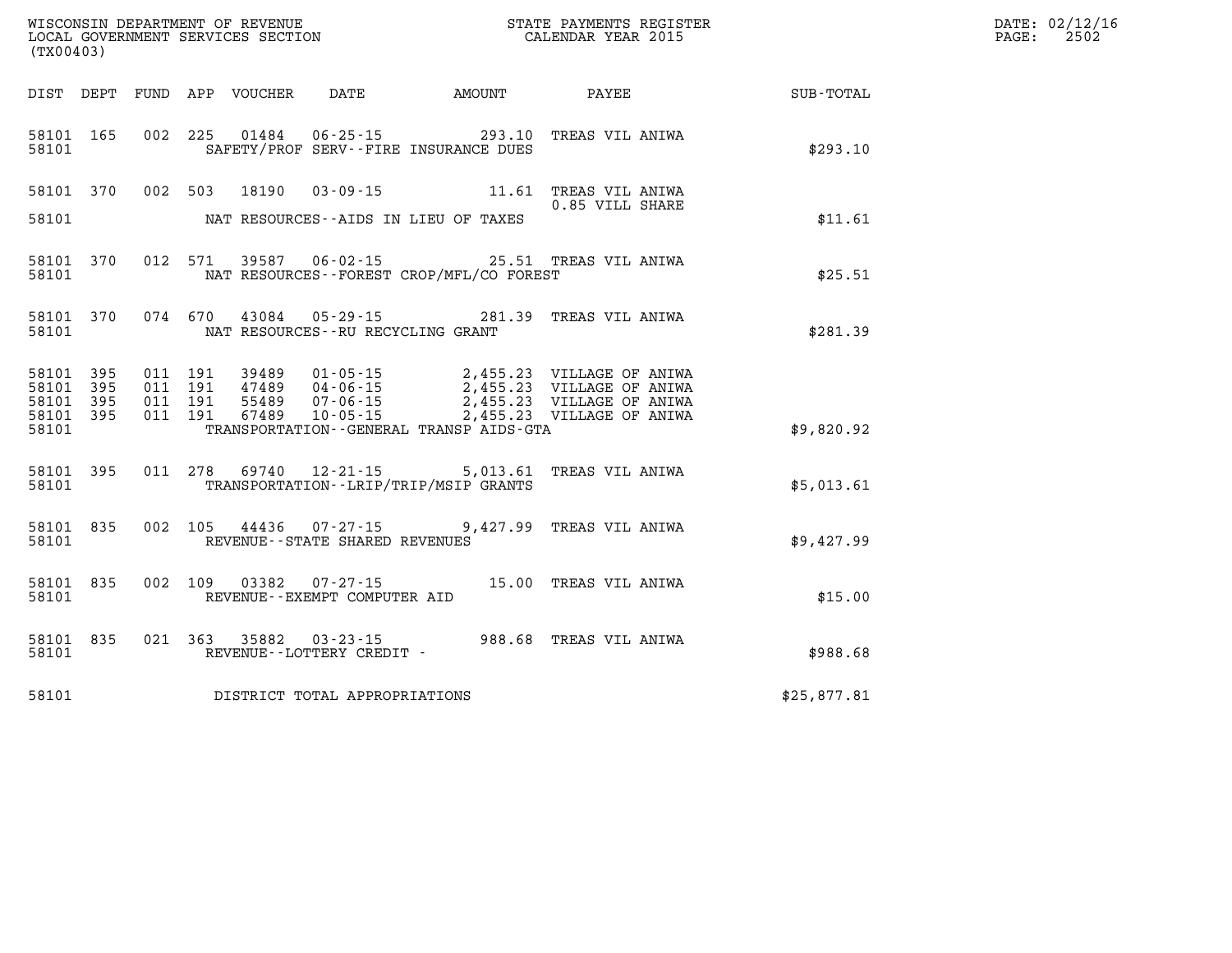| (TX00403)               |              |                    | WISCONSIN DEPARTMENT OF REVENUE<br>LOCAL GOVERNMENT SERVICES SECTION |                                   |                                         | STATE PAYMENTS REGISTER<br>CALENDAR YEAR 2015                                                                                                            |             | DATE: 02/12/16<br>$\mathtt{PAGE}$ :<br>2503 |
|-------------------------|--------------|--------------------|----------------------------------------------------------------------|-----------------------------------|-----------------------------------------|----------------------------------------------------------------------------------------------------------------------------------------------------------|-------------|---------------------------------------------|
|                         |              |                    | DIST DEPT FUND APP VOUCHER DATE                                      |                                   |                                         | AMOUNT PAYEE                                                                                                                                             | SUB-TOTAL   |                                             |
| 58106 165<br>58106      |              |                    | 002 225 01485                                                        |                                   | SAFETY/PROF SERV--FIRE INSURANCE DUES   | 06-25-15 1,305.69 TREAS VIL BIRNAMWOOD                                                                                                                   | \$1,305.69  |                                             |
|                         | 58106 370    |                    | 002 503 17806                                                        |                                   |                                         | 41.80 VILL SHARE                                                                                                                                         |             |                                             |
| 58106                   |              |                    |                                                                      |                                   | NAT RESOURCES--AIDS IN LIEU OF TAXES    |                                                                                                                                                          | \$171.21    |                                             |
| 58106                   | 58106 370    |                    |                                                                      | NAT RESOURCES--RU RECYCLING GRANT |                                         | 074 670 43085 05-29-15 555.64 TREAS VIL BIRNAMWOOD                                                                                                       | \$555.64    |                                             |
| 58106<br>58106          | 395<br>395   | 011 191<br>011 191 | 39490                                                                |                                   |                                         | 01-05-15 4,995.69 VILLAGE OF BIRNAMWOOD                                                                                                                  |             |                                             |
| 58106<br>58106<br>58106 | 395<br>- 395 | 011 191<br>011 191 |                                                                      |                                   | TRANSPORTATION--GENERAL TRANSP AIDS-GTA | 47490  04-06-15  4,995.69  VILLAGE OF BIRNAMWOOD<br>55490  07-06-15  4,995.69  VILLAGE OF BIRNAMWOOD<br>67490  10-05-15  4,995.70  VILLAGE OF BIRNAMWOOD | \$19,982.77 |                                             |
| 58106                   | 58106 435    |                    |                                                                      |                                   | HS--AMBULANCE FUNDING ASSISTANCE GRANTS | 005 162 01DHS 09-11-15 5,148.56 BIRNAMWOOD AREA AMBULANCE                                                                                                | \$5,148.56  |                                             |
| 58106                   | 58106 835    |                    |                                                                      | REVENUE--STATE SHARED REVENUES    |                                         | 002 105 44437 07-27-15 15,090.03 TREAS VIL BIRNAMWOOD                                                                                                    | \$15,090.03 |                                             |
| 58106 835<br>58106      | 58106 835    | 002 109<br>002 109 |                                                                      | REVENUE--EXEMPT COMPUTER AID      |                                         |                                                                                                                                                          | \$7,284.00  |                                             |
| 58106                   | 58106 835    |                    |                                                                      | REVENUE - - LOTTERY CREDIT -      |                                         | 021 363 35883 03-23-15 2,398.21 TREAS VIL BIRNAMWOOD                                                                                                     | \$2,398.21  |                                             |
| 58106                   |              |                    |                                                                      | DISTRICT TOTAL APPROPRIATIONS     |                                         |                                                                                                                                                          | \$51,936.11 |                                             |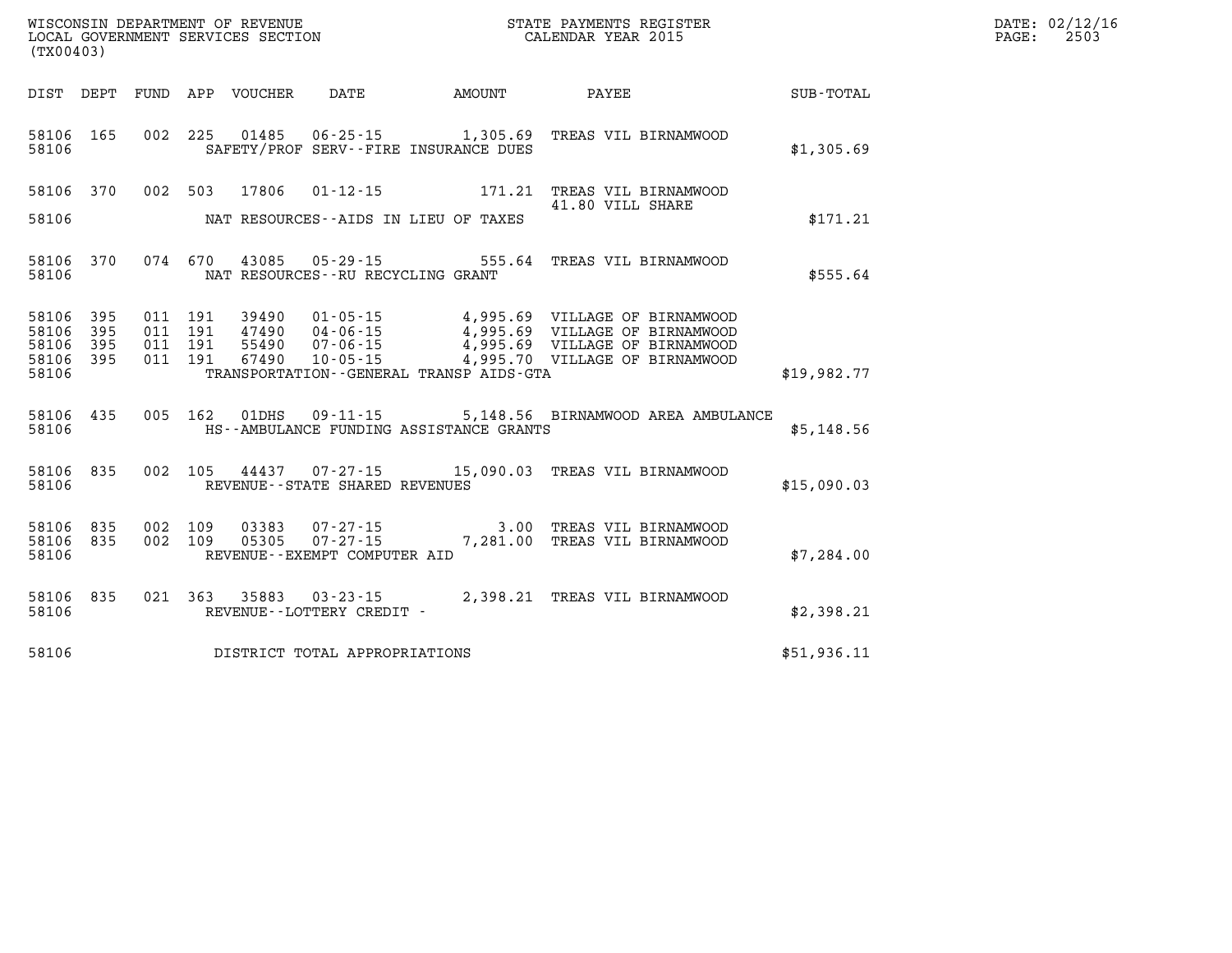| (TX00403)                       |           |                    |       |                                        |                                         | WISCONSIN DEPARTMENT OF REVENUE<br>LOCAL GOVERNMENT SERVICES SECTION CALENDAR YEAR 2015                                                                           |               | DATE: 02/12/16<br>$\mathtt{PAGE:}$<br>2504 |
|---------------------------------|-----------|--------------------|-------|----------------------------------------|-----------------------------------------|-------------------------------------------------------------------------------------------------------------------------------------------------------------------|---------------|--------------------------------------------|
|                                 |           |                    |       | DIST DEPT FUND APP VOUCHER DATE AMOUNT |                                         | <b>PAYEE</b>                                                                                                                                                      | SUB-TOTAL     |                                            |
| 58107 165<br>58107              |           |                    |       |                                        | SAFETY/PROF SERV--FIRE INSURANCE DUES   | 002 225 01486 06-25-15 2,947.35 TREAS VIL BONDUEL                                                                                                                 | \$2,947.35    |                                            |
|                                 | 58107 370 | 002 503            | 17807 |                                        |                                         | 01-12-15 134.81 TREAS VIL BONDUEL<br>46.32 VILL SHARE                                                                                                             |               |                                            |
| 58107                           |           |                    |       |                                        | NAT RESOURCES--AIDS IN LIEU OF TAXES    |                                                                                                                                                                   | \$134.81      |                                            |
| 58107                           | 58107 370 |                    |       |                                        | NAT RESOURCES -- FIRE SUPRESSION GRANTS | 012 545 02446 04-29-15 3,159.77 TREAS VIL BONDUEL                                                                                                                 | \$3,159.77    |                                            |
| 58107                           | 58107 370 |                    |       | NAT RESOURCES -- RU RECYCLING GRANT    |                                         | 074 670 43086 05-29-15 6,231.73 TREAS VIL BONDUEL                                                                                                                 | \$6,231.73    |                                            |
| 58107 395<br>58107              | 395       |                    |       |                                        |                                         | 011 191 39491 01-05-15 28,767.07 VILLAGE OF BONDUEL                                                                                                               |               |                                            |
| 58107 395<br>58107 395<br>58107 |           |                    |       |                                        | TRANSPORTATION--GENERAL TRANSP AIDS-GTA | 011 191 47491 04-06-15 28,767.07 VILLAGE OF BONDUEL<br>011 191 55491 07-06-15 28,767.07 VILLAGE OF BONDUEL<br>011 191 67491 10-05-15 28,767.08 VILLAGE OF BONDUEL | \$115,068.29  |                                            |
| 58107                           | 58107 455 |                    |       | JUSTICE -- LAW ENFORCEMENT TRAINING    |                                         | 002  231  08  03-12-15  480.00 TREAS VIL BONDUEL                                                                                                                  | \$480.00      |                                            |
| 58107 835<br>58107              |           |                    |       | REVENUE--STATE SHARED REVENUES         |                                         | 002 105 44438 07-27-15 46,031.38 TREAS VIL BONDUEL                                                                                                                | \$46,031.38   |                                            |
| 58107 835<br>58107              | 58107 835 | 002 109<br>002 109 |       | REVENUE--EXEMPT COMPUTER AID           |                                         | 03384  07-27-15  1,715.00 TREAS VIL BONDUEL<br>05306  07-27-15  470.00 TREAS VIL BONDUEL                                                                          | \$2,185.00    |                                            |
| 58107                           |           |                    |       | DISTRICT TOTAL APPROPRIATIONS          |                                         |                                                                                                                                                                   | \$176, 238.33 |                                            |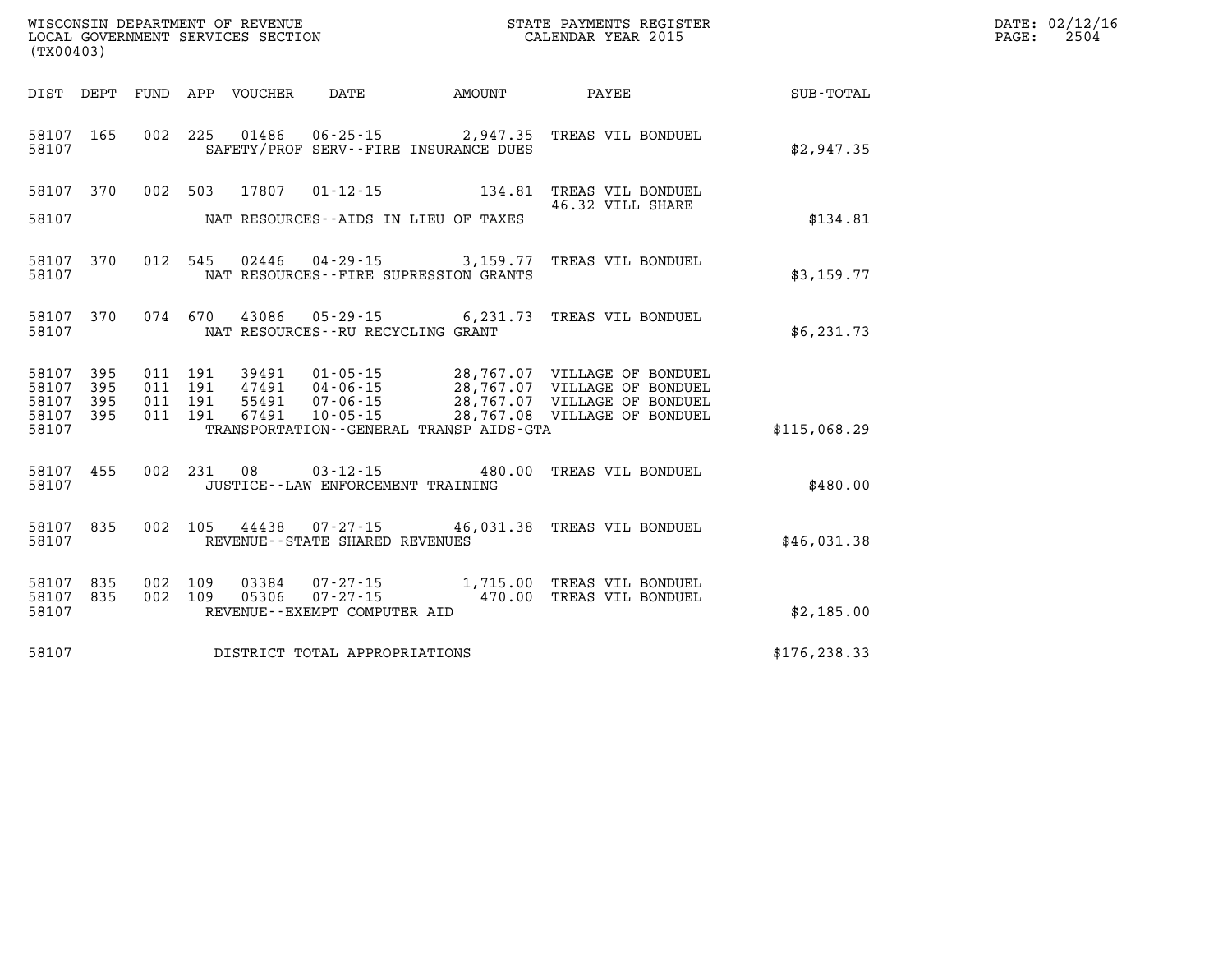| (TX00403)                                         |            |  |                                 |                                   |                                             | STATE PAYMENTS REGISTER                                                                                                                                                                                                                                                                                                                                 |             | DATE: 02/12/16<br>$\mathtt{PAGE:}$<br>2505 |
|---------------------------------------------------|------------|--|---------------------------------|-----------------------------------|---------------------------------------------|---------------------------------------------------------------------------------------------------------------------------------------------------------------------------------------------------------------------------------------------------------------------------------------------------------------------------------------------------------|-------------|--------------------------------------------|
|                                                   |            |  | DIST DEPT FUND APP VOUCHER DATE |                                   | AMOUNT                                      | <b>PAYEE</b>                                                                                                                                                                                                                                                                                                                                            | SUB-TOTAL   |                                            |
| 58108                                             | 58108 165  |  |                                 |                                   | SAFETY/PROF SERV--FIRE INSURANCE DUES       | 002 225 01487 06-25-15 357.34 TREAS VIL BOWLER                                                                                                                                                                                                                                                                                                          | \$357.34    |                                            |
| 58108                                             | 58108 370  |  |                                 |                                   | NAT RESOURCES - - FOREST CROP/MFL/CO FOREST | 012 571 39588 06-02-15 8.47 TREAS VIL BOWLER                                                                                                                                                                                                                                                                                                            | \$8.47      |                                            |
| 58108                                             | 58108 370  |  |                                 |                                   | NAT RESOURCES--RU RECYCLING GRANT           | 074 670 43087 05-29-15 387.60 TREAS VIL BOWLER                                                                                                                                                                                                                                                                                                          | \$387.60    |                                            |
| 58108 395<br>58108<br>58108<br>58108 395<br>58108 | 395<br>395 |  |                                 |                                   | TRANSPORTATION--GENERAL TRANSP AIDS-GTA     | $\begin{array}{cccc} 011 & 191 & 39492 & 01\cdot 05\cdot 15 & 2,064.37 & \text{VILLAGE OF BOWLER} \\ 011 & 191 & 47492 & 04\cdot 06\cdot 15 & 2,064.37 & \text{VILLAGE OF BOWLER} \\ 011 & 191 & 55492 & 07\cdot 06\cdot 15 & 2,064.37 & \text{VILLAGE OF BOWLER} \\ 011 & 191 & 67492 & 10\cdot 05\cdot 15 & 2,064.39 & \text{VILLAGE OF BOWLER} \end$ | \$8,257.50  |                                            |
| 58108                                             |            |  |                                 | REVENUE - - STATE SHARED REVENUES |                                             | 58108 835 002 105 44439 07-27-15 13,433.05 TREAS VIL BOWLER                                                                                                                                                                                                                                                                                             | \$13,433.05 |                                            |
| 58108                                             | 58108 835  |  |                                 | REVENUE--EXEMPT COMPUTER AID      |                                             | 002 109 03385 07-27-15 148.00 TREAS VIL BOWLER                                                                                                                                                                                                                                                                                                          | \$148.00    |                                            |
| 58108                                             | 58108 835  |  |                                 |                                   | DOA-PAYMENT FOR MUNICIPAL SERVICES AID      | 002 501 00003 02-02-15 56.10 TREAS VIL BOWLER                                                                                                                                                                                                                                                                                                           | \$56.10     |                                            |
| 58108                                             |            |  |                                 | DISTRICT TOTAL APPROPRIATIONS     |                                             |                                                                                                                                                                                                                                                                                                                                                         | \$22,648.06 |                                            |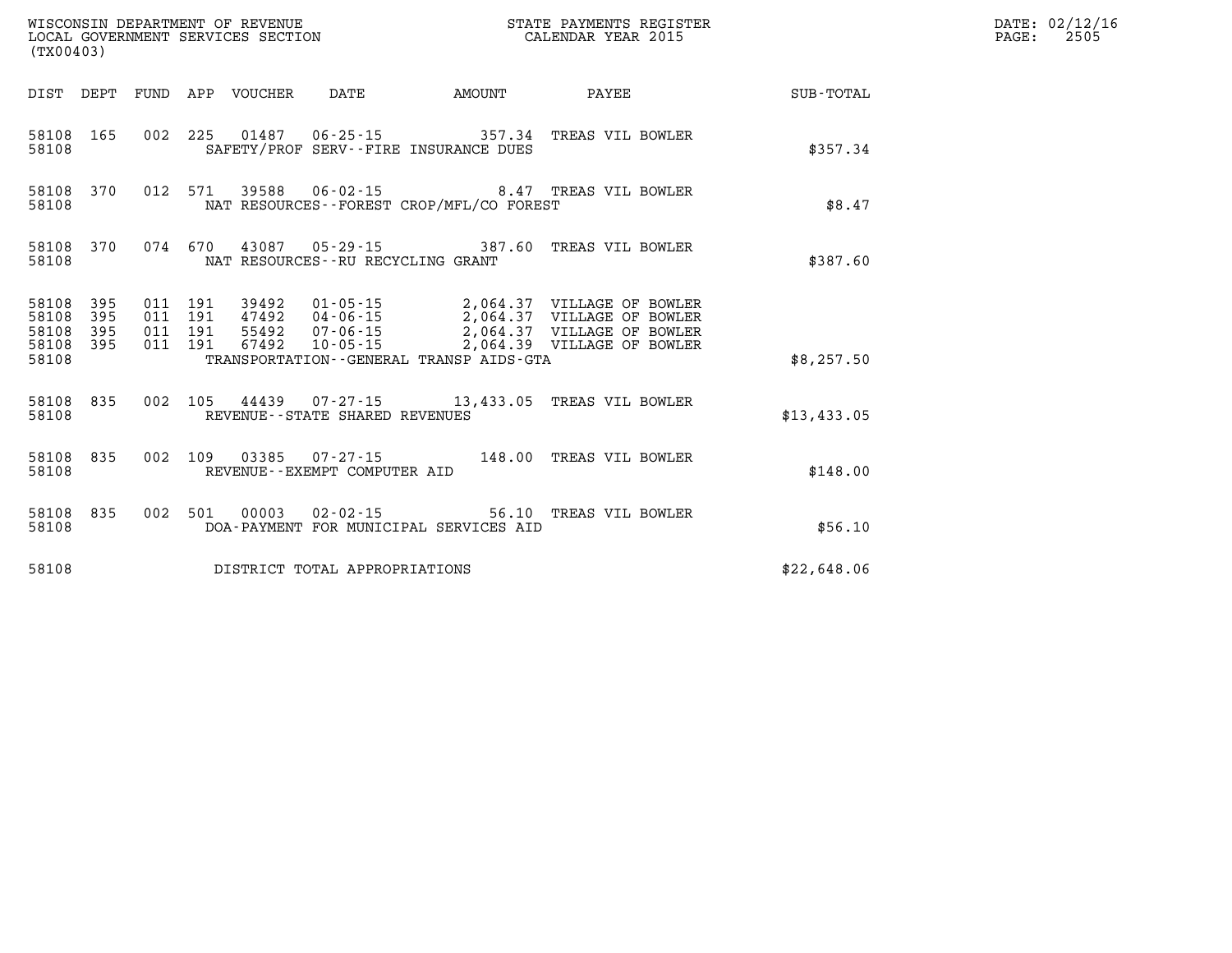| (TX00403)               |                   |                               |     | WISCONSIN DEPARTMENT OF REVENUE<br>LOCAL GOVERNMENT SERVICES SECTION |                                                 |                                         | STATE PAYMENTS REGISTER<br>CALENDAR YEAR 2015                                                                             |              | DATE: 02/12/16<br>2506<br>PAGE: |
|-------------------------|-------------------|-------------------------------|-----|----------------------------------------------------------------------|-------------------------------------------------|-----------------------------------------|---------------------------------------------------------------------------------------------------------------------------|--------------|---------------------------------|
|                         |                   |                               |     | DIST DEPT FUND APP VOUCHER                                           | DATE                                            | <b>AMOUNT</b>                           | PAYEE                                                                                                                     | SUB-TOTAL    |                                 |
| 58111 165<br>58111      |                   |                               |     |                                                                      |                                                 | SAFETY/PROF SERV--FIRE INSURANCE DUES   | 002 225 01488 06-25-15 1,608.65 TREAS VIL CECIL                                                                           | \$1,608.65   |                                 |
| 58111                   |                   |                               |     |                                                                      | NAT RESOURCES--RU RECYCLING GRANT               |                                         | 58111 370 074 670 43088 05-29-15 485.10 TREAS VIL CECIL                                                                   | \$485.10     |                                 |
| 58111<br>58111<br>58111 | 395<br>395<br>395 | 011 191<br>011 191<br>011 191 |     |                                                                      |                                                 |                                         | $4,046.11$ VILLAGE OF CECIL<br>47493  04-06-15  4,046.11  VILLAGE OF CECIL<br>55493  07-06-15  4,046.11  VILLAGE OF CECIL |              |                                 |
| 58111 395<br>58111      |                   | 011 191                       |     | 67493                                                                | 10-05-15                                        | TRANSPORTATION--GENERAL TRANSP AIDS-GTA | 4,046.14 VILLAGE OF CECIL                                                                                                 | \$16, 184.47 |                                 |
| 58111 835<br>58111      |                   | 002                           |     |                                                                      | REVENUE--STATE SHARED REVENUES                  |                                         | 105  44440  07-27-15  3,628.69  TREAS VIL CECIL                                                                           | \$3,628.69   |                                 |
| 58111 835<br>58111      |                   | 002                           | 109 |                                                                      | 03386  07-27-15<br>REVENUE--EXEMPT COMPUTER AID |                                         | 23.00 TREAS VIL CECIL                                                                                                     | \$23.00      |                                 |
| 58111                   |                   |                               |     |                                                                      | DISTRICT TOTAL APPROPRIATIONS                   |                                         |                                                                                                                           | \$21,929.91  |                                 |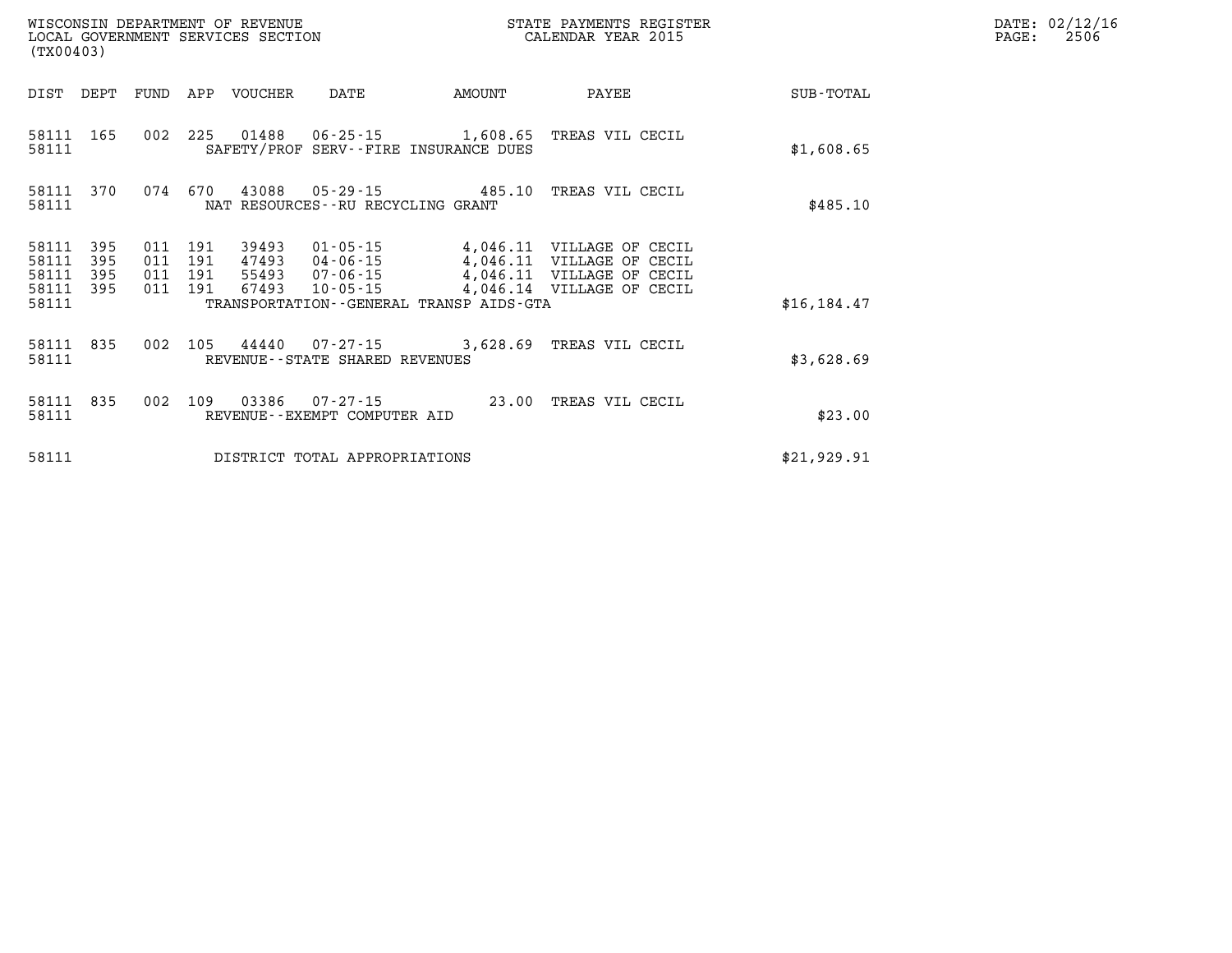| (TX00403)                           |           |         |                               |                                 |                                |                                             | WISCONSIN DEPARTMENT OF REVENUE                               STATE PAYMENTS REGIST LOCAL GOVERNMENT SERVICES SECTION                                   CALENDAR YEAR 2015<br>STATE PAYMENTS REGISTER |              |  |  |  |
|-------------------------------------|-----------|---------|-------------------------------|---------------------------------|--------------------------------|---------------------------------------------|-------------------------------------------------------------------------------------------------------------------------------------------------------------------------------------------------------|--------------|--|--|--|
|                                     |           |         |                               | DIST DEPT FUND APP VOUCHER DATE |                                | AMOUNT                                      | <b>PAYEE</b>                                                                                                                                                                                          | SUB-TOTAL    |  |  |  |
| 58121                               |           |         |                               |                                 |                                | SAFETY/PROF SERV--FIRE INSURANCE DUES       | 58121 165 002 225 01489 06-25-15 275.72 TREAS VIL ELAND                                                                                                                                               | \$275.72     |  |  |  |
| 58121                               | 58121 370 |         |                               |                                 |                                | NAT RESOURCES - - FOREST CROP/MFL/CO FOREST | 012 571 39589 06-02-15 6.73 TREAS VIL ELAND                                                                                                                                                           | \$6.73       |  |  |  |
| 58121                               | 58121 370 |         |                               |                                 |                                | NAT RESOURCES - - RU RECYCLING GRANT        | 074  670  43089  05-29-15  259.19  TREAS VIL ELAND                                                                                                                                                    | \$259.19     |  |  |  |
| 58121 395<br>58121 395<br>58121 395 |           | 011 191 | 011 191<br>011 191<br>011 191 |                                 |                                |                                             | 39494  01-05-15  2,746.99  VILLAGE OF ELAND                                                                                                                                                           |              |  |  |  |
| 58121 395<br>58121                  |           |         |                               |                                 |                                | TRANSPORTATION--GENERAL TRANSP AIDS-GTA     |                                                                                                                                                                                                       | \$10,987.98  |  |  |  |
| 58121                               | 58121 835 |         |                               |                                 | REVENUE--STATE SHARED REVENUES |                                             | 002 105 44441 07-27-15 6,530.21 TREAS VIL ELAND                                                                                                                                                       | \$6,530.21   |  |  |  |
| 58121                               | 58121 835 |         |                               |                                 |                                | DOA-PAYMENT FOR MUNICIPAL SERVICES AID      | 002 501 00003 02-02-15 63.08 TREAS VIL ELAND                                                                                                                                                          | \$63.08      |  |  |  |
| 58121                               |           |         |                               |                                 | DISTRICT TOTAL APPROPRIATIONS  |                                             |                                                                                                                                                                                                       | \$18, 122.91 |  |  |  |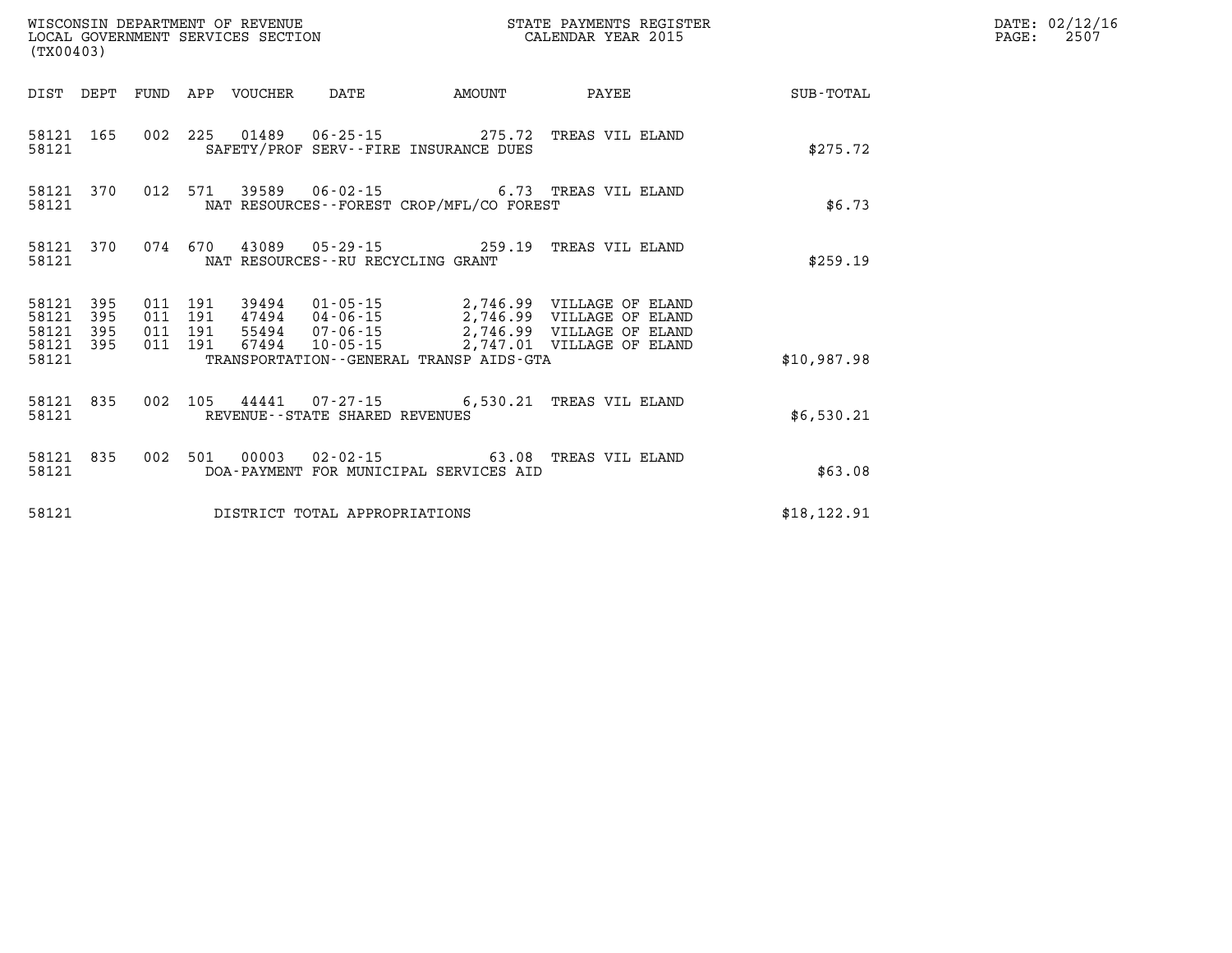| (TX00403)                                 | WISCONSIN DEPARTMENT OF REVENUE<br>LOCAL GOVERNMENT SERVICES SECTION |                          |                          |       |                                                 |                                                                        |                                                                                                                                                                                            |              |
|-------------------------------------------|----------------------------------------------------------------------|--------------------------|--------------------------|-------|-------------------------------------------------|------------------------------------------------------------------------|--------------------------------------------------------------------------------------------------------------------------------------------------------------------------------------------|--------------|
| DIST DEPT                                 |                                                                      | FUND                     | APP                      |       | VOUCHER DATE AMOUNT                             |                                                                        | PAYEE                                                                                                                                                                                      | SUB-TOTAL    |
| 58131<br>58131                            | 165                                                                  |                          |                          |       |                                                 | 002 225 01490 06-25-15 728.43<br>SAFETY/PROF SERV--FIRE INSURANCE DUES | TREAS VIL GRESHAM                                                                                                                                                                          | \$728.43     |
| 58131<br>58131                            |                                                                      | 370 074 670              |                          |       | NAT RESOURCES--RU RECYCLING GRANT               |                                                                        | 43090  05-29-15  2,240.00  TREAS VIL GRESHAM                                                                                                                                               | \$2,240.00   |
| 58131<br>58131<br>58131<br>58131<br>58131 | 395<br>395<br>395<br>395                                             | 011<br>011<br>011<br>011 | 191<br>191<br>191<br>191 | 67495 |                                                 | TRANSPORTATION--GENERAL TRANSP AIDS-GTA                                | 39495   01-05-15   4,170.01   VILLAGE OF GRESHAM<br>47495   04-06-15   4,170.01   VILLAGE OF GRESHAM<br>55495 07-06-15 4,170.01 VILLAGE OF GRESHAM<br>10-05-15 4,170.02 VILLAGE OF GRESHAM | \$16,680.05  |
| 58131                                     | 58131 835                                                            | 002                      |                          |       | REVENUE--STATE SHARED REVENUES                  |                                                                        | 105 44442  07-27-15  21,290.77 TREAS VIL GRESHAM                                                                                                                                           | \$21, 290.77 |
| 58131 835<br>58131<br>58131               | 835                                                                  | 002<br>002               | 109<br>109               |       | 05307 07-27-15<br>REVENUE--EXEMPT COMPUTER AID  | 03387  07-27-15  81.00<br>215.00                                       | TREAS VIL GRESHAM<br>TREAS VIL GRESHAM                                                                                                                                                     | \$296.00     |
| 58131<br>58131                            | 835                                                                  | 021                      |                          |       | 363 35884 03-23-15<br>REVENUE--LOTTERY CREDIT - |                                                                        | 1,488.75 TREAS VIL GRESHAM                                                                                                                                                                 | \$1,488.75   |
| 58131                                     |                                                                      |                          |                          |       | DISTRICT TOTAL APPROPRIATIONS                   |                                                                        |                                                                                                                                                                                            | \$42,724.00  |

**DATE: 02/12/16<br>PAGE: 2508**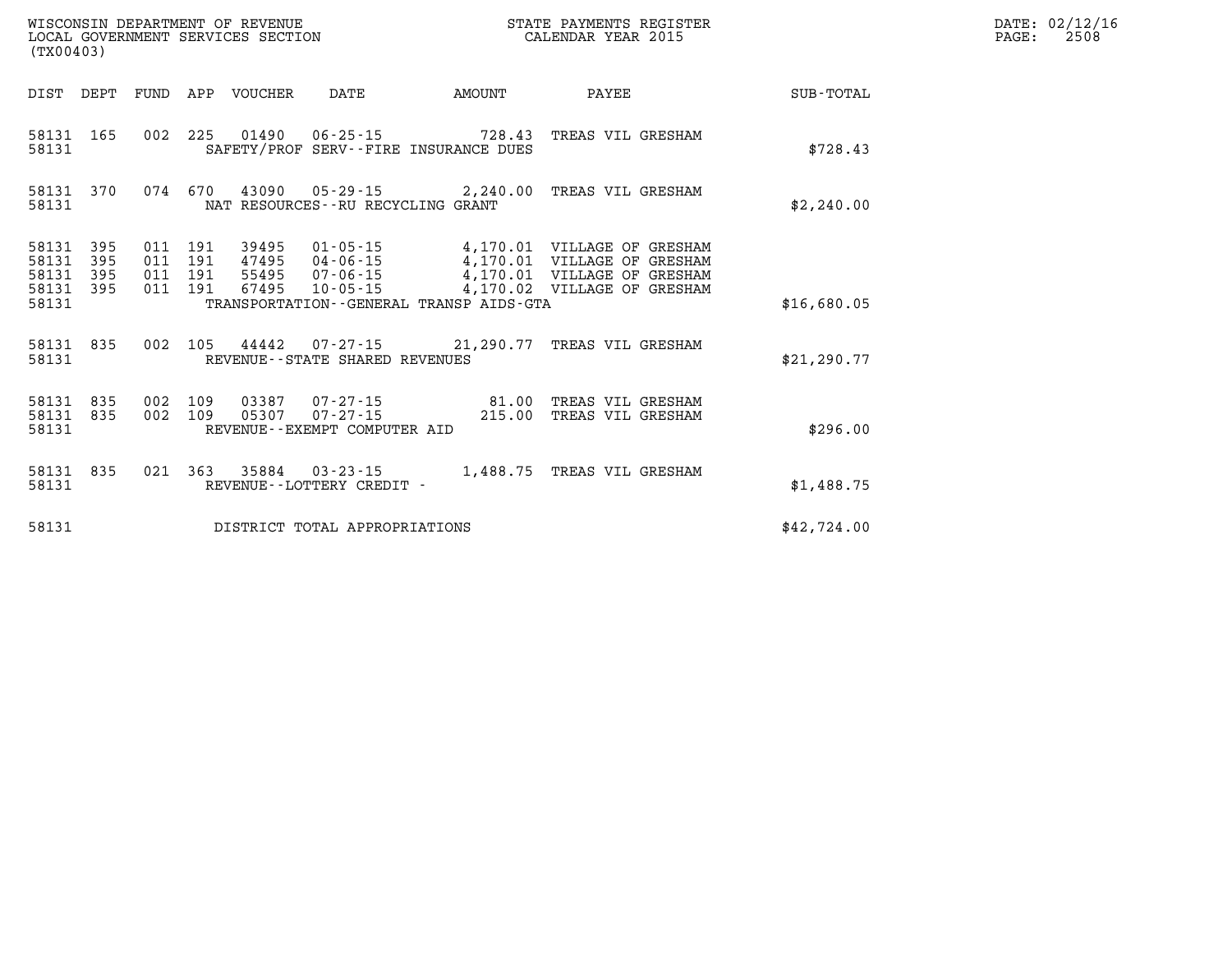| WISCONSIN DEPARTMENT OF REVENUE      | PAYMENTS REGISTER<br>3TATE | DATE: | 02/12/16 |
|--------------------------------------|----------------------------|-------|----------|
| GOVERNMENT SERVICES SECTION<br>LOCAL | CALENDAR YEAR 2015         | PAGE  | 2509     |

|                         | LOCAL GOVERNMENT SERVICES SECTION<br>(TX00403) |     |                           |                         |                                   |                                         | CALENDAR YEAR 2015                                                                                                                                            |             | PAGE: | 2509 |
|-------------------------|------------------------------------------------|-----|---------------------------|-------------------------|-----------------------------------|-----------------------------------------|---------------------------------------------------------------------------------------------------------------------------------------------------------------|-------------|-------|------|
| DIST                    | DEPT                                           |     |                           | FUND APP VOUCHER        | DATE                              | AMOUNT                                  | PAYEE                                                                                                                                                         | SUB-TOTAL   |       |      |
| 58151 165<br>58151      |                                                |     |                           |                         |                                   | SAFETY/PROF SERV--FIRE INSURANCE DUES   | 002 225 01491 06-25-15 413.67 TREAS VIL MATTOON                                                                                                               | \$413.67    |       |      |
| 58151<br>58151          | 370                                            |     |                           |                         | NAT RESOURCES--RU RECYCLING GRANT |                                         | 074 670 43091 05-29-15 2,140.35 TREAS VIL MATTOON                                                                                                             | \$2,140.35  |       |      |
| 58151<br>58151<br>58151 | 395<br>395<br>395                              | 011 | 011 191<br>011 191<br>191 | 39496<br>47496<br>55496 |                                   |                                         | 01-05-15 3,143.35 VILLAGE OF MATTOON<br>04-06-15<br>04-06-15<br>07-06-15<br>07-06-15<br>07-06-15<br>07-06-15<br>03,143.37<br>07-23-15<br>07-23-15<br>07-23-15 |             |       |      |
| 58151<br>58151<br>58151 | 395<br>395                                     |     | 011 191<br>011 191        | 63715<br>67496          | $10 - 23 - 15$<br>10-05-15        | TRANSPORTATION--GENERAL TRANSP AIDS-GTA | 3,143.37 VILLAGE OF MATTOON                                                                                                                                   | \$15,716.79 |       |      |
| 58151 835<br>58151      |                                                |     |                           |                         | REVENUE--STATE SHARED REVENUES    |                                         | 002 105 44443 07-27-15 27,539.58 TREAS VIL MATTOON                                                                                                            | \$27,539.58 |       |      |
| 58151<br>58151          | 835                                            |     |                           |                         | REVENUE--EXEMPT COMPUTER AID      |                                         | 002 109 03388 07-27-15 643.00 TREAS VIL MATTOON                                                                                                               | \$643.00    |       |      |
| 58151                   |                                                |     |                           |                         | DISTRICT TOTAL APPROPRIATIONS     |                                         |                                                                                                                                                               | \$46,453.39 |       |      |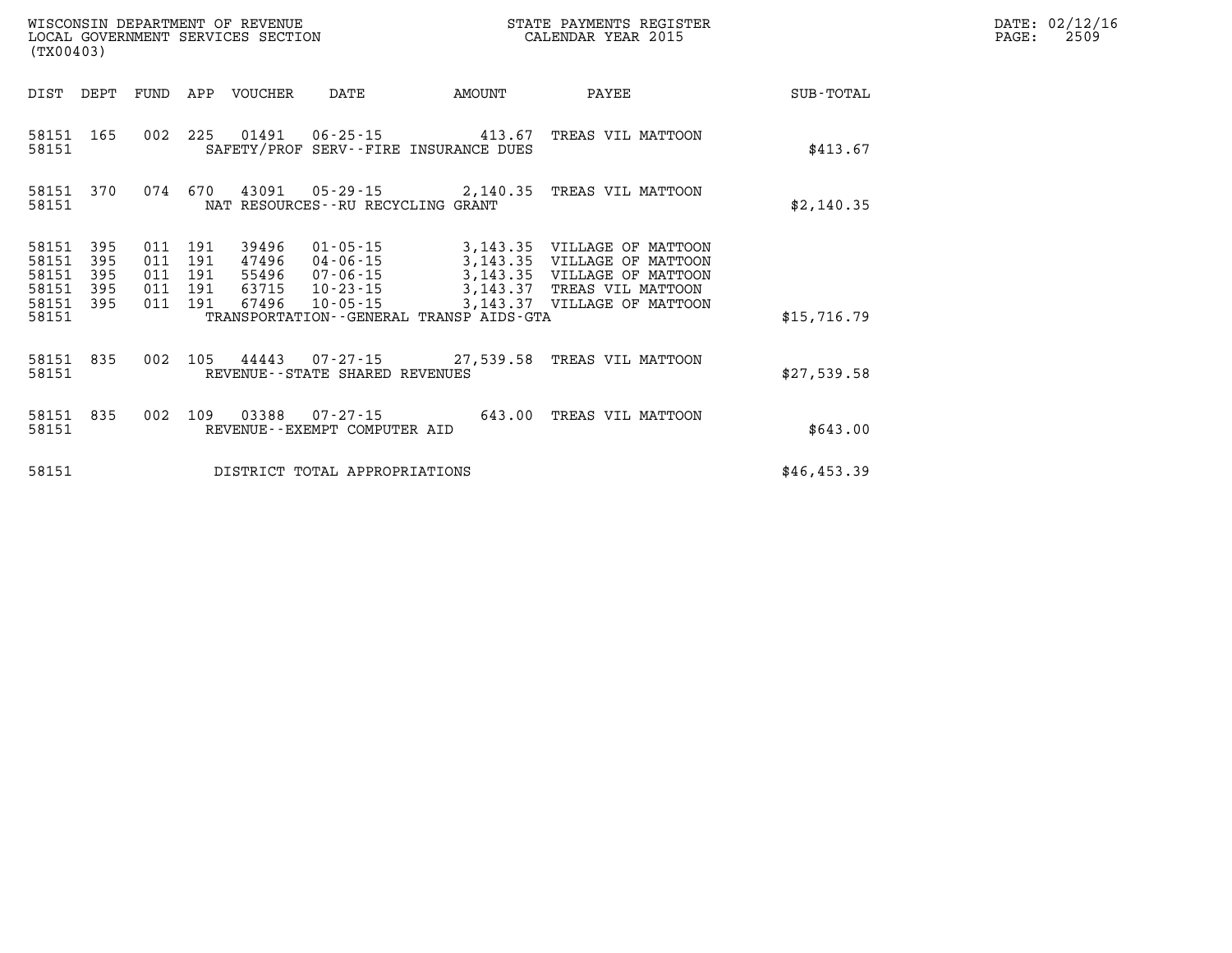| (TX00403)                       |         |         | WISCONSIN DEPARTMENT OF REVENUE<br>LOCAL GOVERNMENT SERVICES SECTION |                                                            | STATE PAYMENTS REGISTER<br>CALENDAR YEAR 2015                                                                  |                                               |                                                               | DATE: 02/12/16<br>PAGE:<br>2510 |
|---------------------------------|---------|---------|----------------------------------------------------------------------|------------------------------------------------------------|----------------------------------------------------------------------------------------------------------------|-----------------------------------------------|---------------------------------------------------------------|---------------------------------|
|                                 |         |         | DIST DEPT FUND APP VOUCHER                                           | DATE                                                       | <b>AMOUNT</b>                                                                                                  | PAYEE                                         | SUB-TOTAL                                                     |                                 |
| 58186 165<br>58186              |         |         | 002 225 01492                                                        |                                                            | 06-25-15 1,007.47<br>SAFETY/PROF SERV--FIRE INSURANCE DUES                                                     | TREAS VIL TIGERTON                            | \$1,007.47                                                    |                                 |
| 58186 370                       |         | 002 503 | 17808                                                                | $01 - 12 - 15$                                             |                                                                                                                | 150.00 TREAS VIL TIGERTON<br>34.55 VILL SHARE |                                                               |                                 |
| 58186                           |         |         |                                                                      |                                                            | NAT RESOURCES--AIDS IN LIEU OF TAXES                                                                           |                                               | \$150.00                                                      |                                 |
| 58186 370<br>58186 370          | 012 576 | 012 576 | 01875<br>01892                                                       |                                                            |                                                                                                                |                                               |                                                               |                                 |
| 58186 370<br>58186              | 012 576 |         | 03069                                                                |                                                            | 06-29-15 5,801.04 TREAS VIL TIGERTON<br>NAT RESOURCES - - ALL - TERRAIN VEHICLE TRAIL                          |                                               | \$64,377.47                                                   |                                 |
| 58186 370<br>58186              |         | 074 670 | 43092                                                                | 05-29-15<br>NAT RESOURCES--RU RECYCLING GRANT              | 1,224.63 TREAS VIL TIGERTON                                                                                    |                                               | \$1,224.63                                                    |                                 |
| 58186 395<br>58186 395          | 011 191 | 011 191 | 39497<br>47497                                                       |                                                            | 01-05-15 10,187.97 VILLAGE OF TIGERTON<br>04-06-15 10,187.97 VILLAGE OF TIGERTON                               |                                               |                                                               |                                 |
| 58186 395<br>58186 395<br>58186 | 011 191 | 011 191 | 55497<br>67497                                                       | $07 - 06 - 15$<br>10-05-15                                 | 10,187.97 VILLAGE OF TIGERTON<br>10,188.00 VILLAGE OF TIGERTON<br>TRANSPORTATION - - GENERAL TRANSP AIDS - GTA |                                               | \$40,751.91                                                   |                                 |
|                                 |         |         |                                                                      |                                                            |                                                                                                                |                                               |                                                               |                                 |
| 58186 435<br>58186              |         | 005 162 | 01DHS                                                                | $09 - 11 - 15$                                             | HS--AMBULANCE FUNDING ASSISTANCE GRANTS                                                                        |                                               | 4,892.08 TIGERTON AREA AMB SERV ASSN<br>\$4,892.08            |                                 |
| 58186 435<br>58186              |         | 005 163 | 01LGS                                                                |                                                            | HS--PREPAID MEDICAL TRANSPORT REIMBURSE                                                                        |                                               | 11-16-15 7,592.54 DHS PREPAID MEDICAL TRANSPORT<br>\$7,592.54 |                                 |
| 58186 835<br>58186              |         | 002 105 |                                                                      | 44444 07-27-15<br>REVENUE - - STATE SHARED REVENUES        |                                                                                                                | 55,726.61 TREAS VIL TIGERTON                  | \$55,726.61                                                   |                                 |
| 58186 835<br>58186 835<br>58186 | 002 109 | 002 109 | 03389<br>05308                                                       | 07-27-15<br>$07 - 27 - 15$<br>REVENUE--EXEMPT COMPUTER AID | 189.00 TREAS VIL TIGERTON<br>492.00 TREAS VIL TIGERTON                                                         |                                               | \$681.00                                                      |                                 |
| 58186                           |         |         |                                                                      | DISTRICT TOTAL APPROPRIATIONS                              |                                                                                                                |                                               | \$176,403.71                                                  |                                 |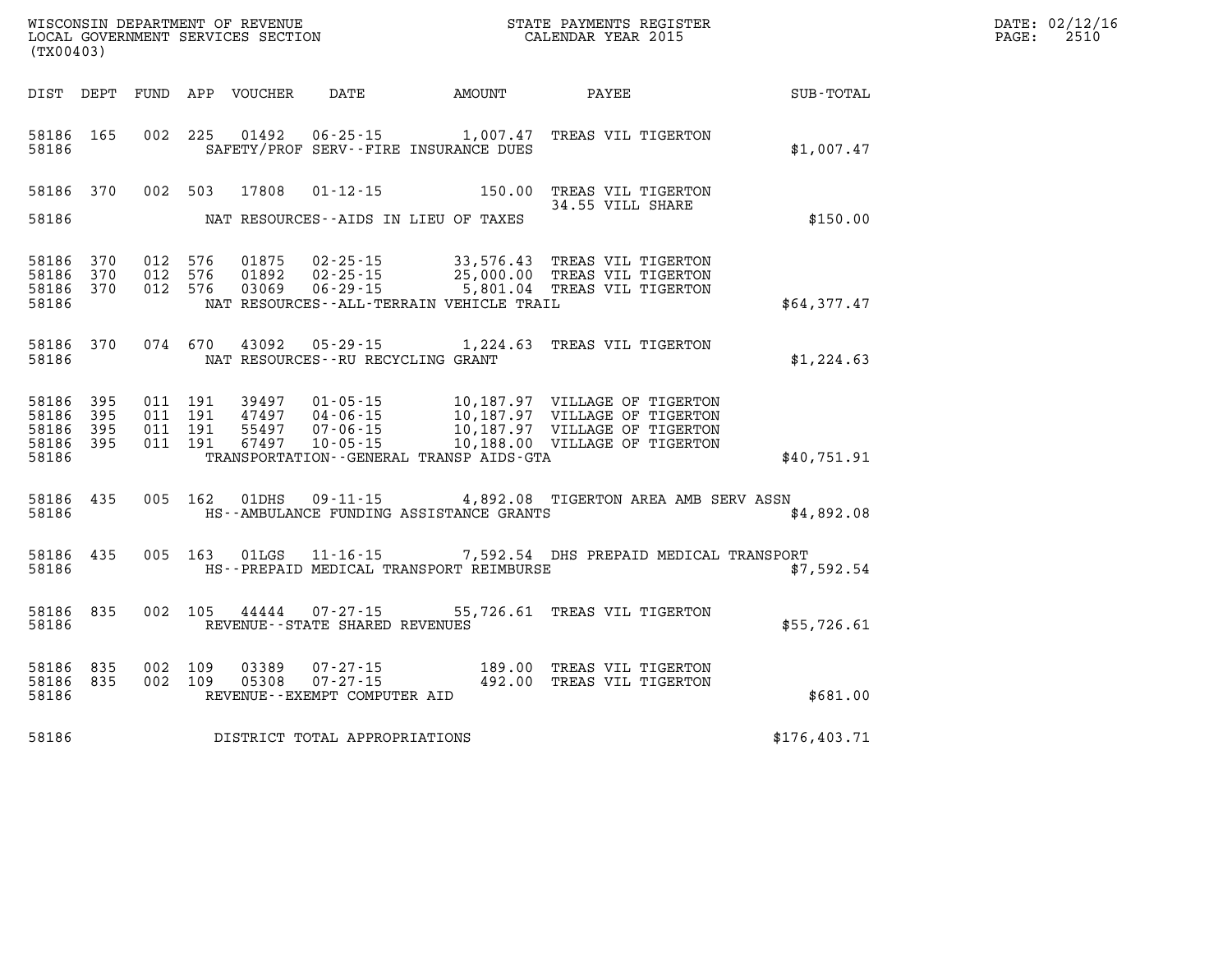| (TX00403) |  |  |                                         |                                                  |                                                                                                                                                                                                                                         |             | DATE: 02/12/16<br>PAGE: 2511 |
|-----------|--|--|-----------------------------------------|--------------------------------------------------|-----------------------------------------------------------------------------------------------------------------------------------------------------------------------------------------------------------------------------------------|-------------|------------------------------|
|           |  |  |                                         |                                                  | DIST DEPT FUND APP VOUCHER DATE AMOUNT PAYEE PAYER SUB-TOTAL                                                                                                                                                                            |             |                              |
|           |  |  |                                         | 58191 SAFETY/PROF SERV--FIRE INSURANCE DUES      | 58191 165 002 225 01493 06-25-15 1,867.39 TREAS VIL WITTENBERG                                                                                                                                                                          | \$1,867.39  |                              |
|           |  |  |                                         |                                                  | 58191 370 002 503 17809 01-12-15 153.17 TREAS VIL WITTENBERG<br>36.79 VILL SHARE                                                                                                                                                        |             |                              |
|           |  |  |                                         | 58191 NAT RESOURCES--AIDS IN LIEU OF TAXES       |                                                                                                                                                                                                                                         | \$153.17    |                              |
|           |  |  | 58191 NAT RESOURCES--RU RECYCLING GRANT |                                                  | 58191 370 074 670 43093 05-29-15 707.03 TREAS VIL WITTENBERG                                                                                                                                                                            | \$707.03    |                              |
|           |  |  |                                         |                                                  | 58191 395 011 191 39498 01-05-15 8,434.25 VILLAGE OF WITTENBERG<br>58191 395 011 191 47498 04-06-15 8,434.25 VILLAGE OF WITTENBERG<br>58191 395 011 191 55498 07-06-15 8,434.25 VILLAGE OF WITTENBERG<br>58191 395 011 191 67498 10-05- |             |                              |
|           |  |  |                                         | 58191 TRANSPORTATION - GENERAL TRANSP AIDS - GTA |                                                                                                                                                                                                                                         | \$33,737.00 |                              |
|           |  |  |                                         | 58191 HS--AMBULANCE FUNDING ASSISTANCE GRANTS    | 58191 435 005 162 01DHS 09-11-15 4,869.45 VILL OF WITTENBERG                                                                                                                                                                            | \$4,869.45  |                              |
|           |  |  | 58191 REVENUE - - STATE SHARED REVENUES |                                                  | 58191 835 002 105 44445 07-27-15 47,541.14 TREAS VIL WITTENBERG                                                                                                                                                                         | \$47,541.14 |                              |
|           |  |  |                                         |                                                  | 58191 835 002 109 03390 07-27-15 784.00 TREAS VIL WITTENBERG<br>58191 835 002 109 05309 07-27-15 765.00 TREAS VIL WITTENBERG<br>58191     REVENUE--EXEMPT COMPUTER AID                                                                  | \$1,549.00  |                              |
|           |  |  |                                         |                                                  |                                                                                                                                                                                                                                         | \$1,261.65  |                              |
|           |  |  | 58191 DISTRICT TOTAL APPROPRIATIONS     |                                                  |                                                                                                                                                                                                                                         | \$91,685.83 |                              |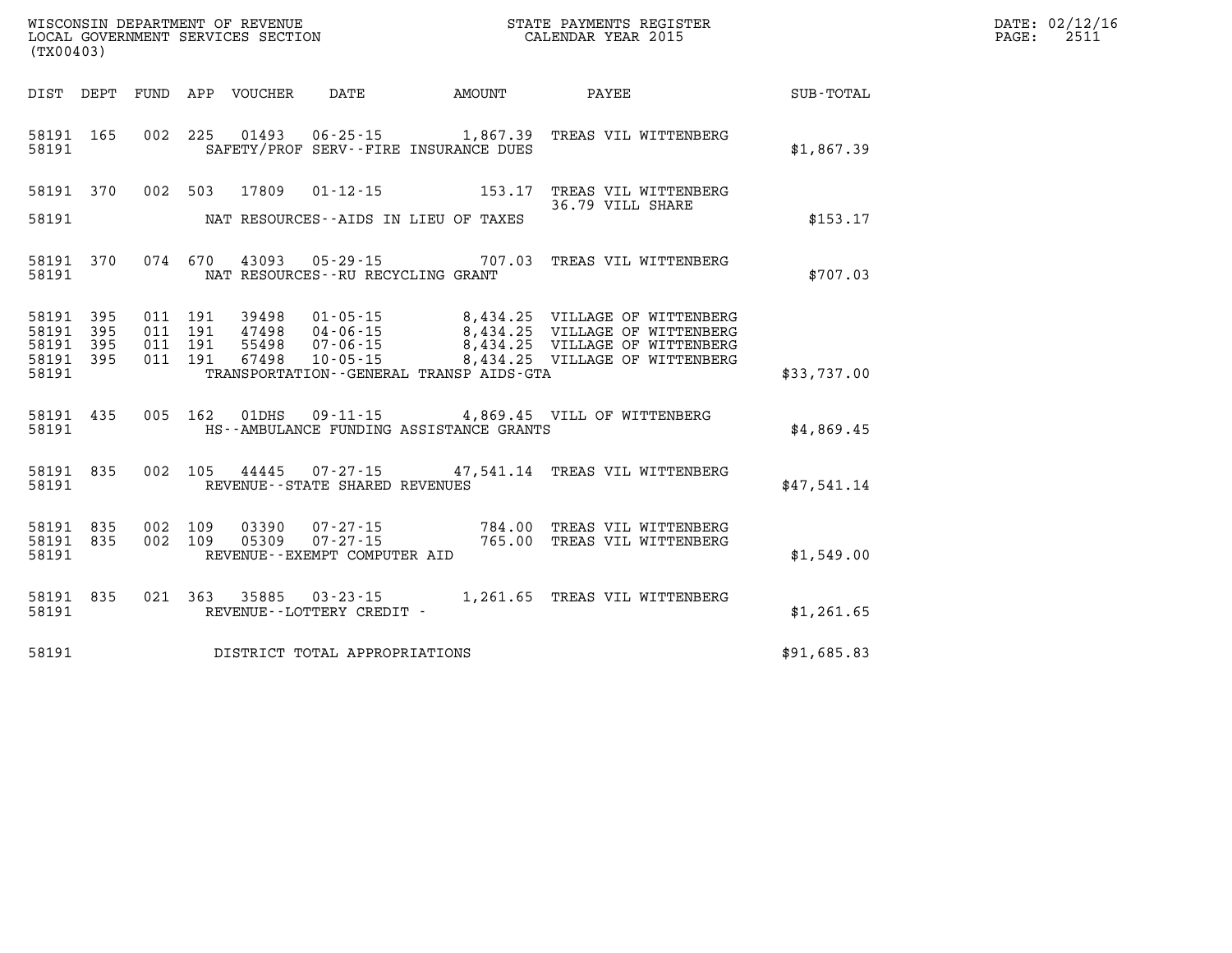| DATE: | 02/12/16 |
|-------|----------|
| PAGE: | 2512     |

|                                                                          | LOCAL GOVERNMENT SERVICES SECTION<br>(TX00403) |                                                                           |                    |                                                             |                                                                                                                 |           | CALENDAR YEAR 2015                                                                                                                                                                                                                       |              | PAGE: | 2512 |
|--------------------------------------------------------------------------|------------------------------------------------|---------------------------------------------------------------------------|--------------------|-------------------------------------------------------------|-----------------------------------------------------------------------------------------------------------------|-----------|------------------------------------------------------------------------------------------------------------------------------------------------------------------------------------------------------------------------------------------|--------------|-------|------|
| DIST DEPT                                                                |                                                |                                                                           |                    | FUND APP VOUCHER                                            | <b>DATE</b>                                                                                                     |           |                                                                                                                                                                                                                                          |              |       |      |
| 58281 165<br>58281                                                       |                                                |                                                                           | 002 225            |                                                             | SAFETY/PROF SERV--FIRE INSURANCE DUES                                                                           |           | 01494  06-25-15  20,736.14  TREAS CITY SHAWANO                                                                                                                                                                                           | \$20,736.14  |       |      |
| 58281 370                                                                |                                                |                                                                           | 002 503            | 17810                                                       |                                                                                                                 |           | 01-12-15 9,661.19 TREAS CITY SHAWANO<br>3473.56 CITY SHARE                                                                                                                                                                               |              |       |      |
| 58281                                                                    |                                                |                                                                           |                    |                                                             | NAT RESOURCES--AIDS IN LIEU OF TAXES                                                                            |           |                                                                                                                                                                                                                                          | \$9,661.19   |       |      |
| 58281 370<br>58281                                                       |                                                |                                                                           | 074 670            |                                                             | NAT RESOURCES - - RU RECYCLING GRANT                                                                            |           | 43094  05-29-15  28,468.43  TREAS CITY SHAWANO                                                                                                                                                                                           | \$28,468.43  |       |      |
| 58281<br>58281<br>58281<br>58281 395<br>58281                            | 395<br>395<br>395                              | 011 162<br>011 162<br>011 162                                             | 011 162            | 40094<br>48094<br>56094<br>68094                            | TRANSPORTATION -- CONNECTING HIGHWAY AIDS                                                                       |           | 01-05-15 23,775.41 CITY OF SHAWANO<br>04-06-15 23,775.41 CITY OF SHAWANO<br>07-06-15 23,775.41 CITY OF SHAWANO<br>10-05-15 23,775.42 CITY OF SHAWANO                                                                                     | \$95,101.65  |       |      |
| 58281<br>58281<br>58281<br>58281 395<br>58281                            | 395<br>395<br>395                              | 011 177<br>011 177                                                        | 011 177<br>011 177 | 52245<br>58057<br>60057<br>62057                            | TRANSPORTATION - - TRANSIT AID                                                                                  |           | 07-02-15 19,009.00 TREAS CITY SHAWANO<br>06-25-15 18,004.00 CITY OF SHAWANO<br>07-06-15 18,004.00 CITY OF SHAWANO<br>09-30-15 18,004.00 CITY OF SHAWANO                                                                                  | \$73,021.00  |       |      |
| 58281 395<br>58281<br>58281 395<br>58281                                 | 395                                            | 011 182<br>011 182                                                        | 011 182            | 40098<br>67486<br>68563                                     | $12 - 02 - 15$<br>$12 - 14 - 15$<br>TRANSPORTATION - - TRANSIT AIDS - FEDERAL                                   |           | 02-20-15 19,715.00 TREAS CITY SHAWANO<br>--,.------ IREAS CITY SHAWANO<br>43,374.00 TREAS CITY SHAWANO<br>23.124 00 TREAS CITY GUALLARS<br>23,124.00 TREAS CITY SHAWANO                                                                  | \$86, 213.00 |       |      |
| 58281<br>58281<br>58281<br>58281<br>58281<br>58281<br>58281 395<br>58281 | 395<br>395<br>395<br>395<br>395<br>395         | 011 185<br>011 185<br>011 185<br>011 185<br>011 185<br>011 185<br>011 185 |                    | 47196<br>50158<br>52424<br>59495<br>59495<br>61118<br>64214 | TRANSPORTATION - - HIGHWAY SAFETY - FEDERAL                                                                     |           | 05-11-15 603.00 TREAS CITY SHAWANO<br>06-11-15 2,160.75 TREAS CITY SHAWANO<br>07-03-15 2,781.48 TREAS CITY SHAWANO<br>09-11-15 1,668.59 TREAS CITY SHAWANO<br>09-11-15 1,786.82 TREAS CITY SHAWANO<br>09-28-15 1,813.80 TREAS CITY SHAWA | \$15, 107.10 |       |      |
| 58281 395<br>58281<br>58281<br>58281<br>58281                            | 395<br>395<br>395                              | 011 191<br>011<br>011 191<br>011 191                                      | 191                | 39499<br>47499<br>55499<br>67499                            | $01 - 05 - 15$<br>$04 - 06 - 15$<br>$07 - 06 - 15$<br>$10 - 05 - 15$<br>TRANSPORTATION--GENERAL TRANSP AIDS-GTA |           | 128,443.69 CITY OF SHAWANO<br>128,443.69 CITY OF SHAWANO<br>128,443.69 CITY OF SHAWANO<br>128,443.69 CITY OF SHAWANO                                                                                                                     | \$513,774.76 |       |      |
| 58281 395<br>58281                                                       |                                                |                                                                           | 011 278            | 44064                                                       | $04 - 01 - 15$<br>TRANSPORTATION - - LRIP/TRIP/MSIP GRANTS                                                      | 14,060.88 | TREAS CITY SHAWANO                                                                                                                                                                                                                       | \$14,060.88  |       |      |
| 58281 435                                                                |                                                | 005 162                                                                   |                    | 01DHS                                                       | $09 - 11 - 15$                                                                                                  |           | 4,344.75 CITY OF SHAWANO AMB SERV                                                                                                                                                                                                        |              |       |      |

WISCONSIN DEPARTMENT OF REVENUE **STATE PAYMENTS REGISTER**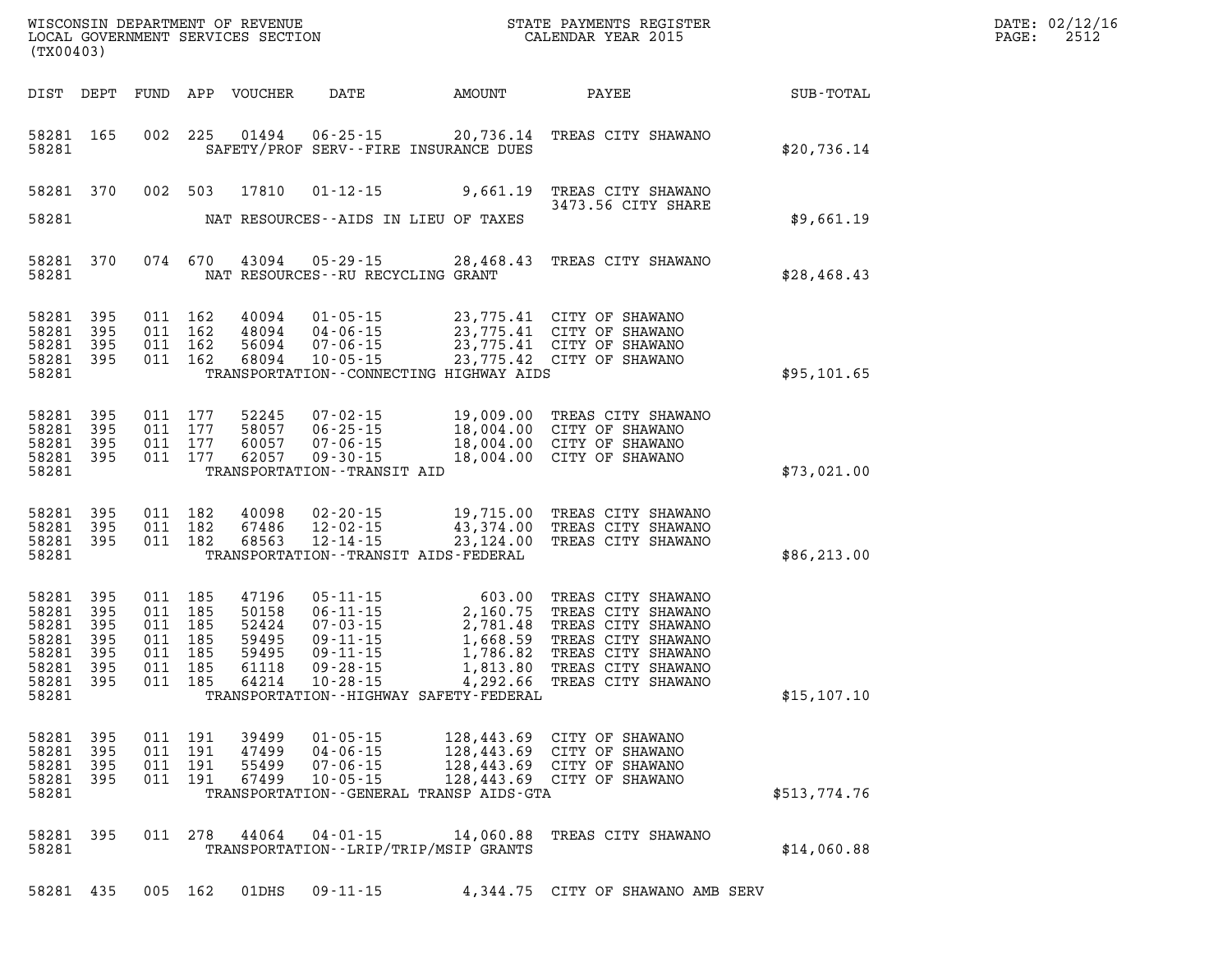| (TX00403) |                        |                   |                    | WISCONSIN DEPARTMENT OF REVENUE | LOCAL GOVERNMENT SERVICES SECTION    |                                                                                                                                                          | STATE PAYMENTS REGISTER<br>CALENDAR YEAR 2015 |  | DATE: 02/12/16<br>2513<br>$\mathtt{PAGE:}$ |  |  |
|-----------|------------------------|-------------------|--------------------|---------------------------------|--------------------------------------|----------------------------------------------------------------------------------------------------------------------------------------------------------|-----------------------------------------------|--|--------------------------------------------|--|--|
|           |                        |                   |                    | DIST DEPT FUND APP VOUCHER DATE |                                      | <b>EXAMOUNT</b>                                                                                                                                          | PAYEE                                         |  | SUB-TOTAL                                  |  |  |
| 58281     |                        |                   |                    |                                 |                                      | HS--AMBULANCE FUNDING ASSISTANCE GRANTS                                                                                                                  |                                               |  | \$4,344.75                                 |  |  |
| 58281     | 58281 455              |                   |                    |                                 | JUSTICE - - LAW ENFORCEMENT TRAINING | 002 231 17 04-17-15 2,720.00 TREAS CITY SHAWANO                                                                                                          |                                               |  | \$2,720.00                                 |  |  |
| 58281     | 58281 835              |                   |                    |                                 | REVENUE - - STATE SHARED REVENUES    | 002 105 44446 07-27-15 305,484.23 TREAS CITY SHAWANO                                                                                                     |                                               |  | \$305,484.23                               |  |  |
| 58281     | 58281 835<br>58281 835 | 002 109           |                    |                                 | REVENUE - - EXEMPT COMPUTER AID      | 03392  07-27-15  25,221.00 TREAS CITY SHAWANO<br>002 109 05310 07-27-15 10,231.00 TREAS CITY SHAWANO                                                     |                                               |  | \$35,452.00                                |  |  |
| 58281     | 58281 835              | 58281 835 002 302 |                    |                                 |                                      | 002 302 10113 07-27-15 773,508.62 TREAS CITY SHAWANO<br>002 302 11113 07-27-15 220,739.10 TREAS CITY SHAWANO<br>REVENUE-FIRST DOLLAR/SCHOOL LEVY CREDITS |                                               |  | \$994,247.72                               |  |  |
| 58281     | 58281 835              |                   |                    |                                 |                                      | 002 501 00004 02-02-15 349.47 TREAS CITY SHAWANO<br>DOA-PAYMENT FOR MUNICIPAL SERVICES AID                                                               |                                               |  | \$349.47                                   |  |  |
| 58281     | 58281 835<br>58281 835 |                   | 021 363<br>021 363 |                                 | REVENUE--LOTTERY CREDIT -            | 35886 03-23-15 3,209.83 TREAS CITY SHAWANO<br>37252  03-23-15  240,581.25  TREAS CITY SHAWANO                                                            |                                               |  | \$243,791.08                               |  |  |
| 58281     |                        |                   |                    |                                 | DISTRICT TOTAL APPROPRIATIONS        |                                                                                                                                                          |                                               |  | \$2,442,533.40                             |  |  |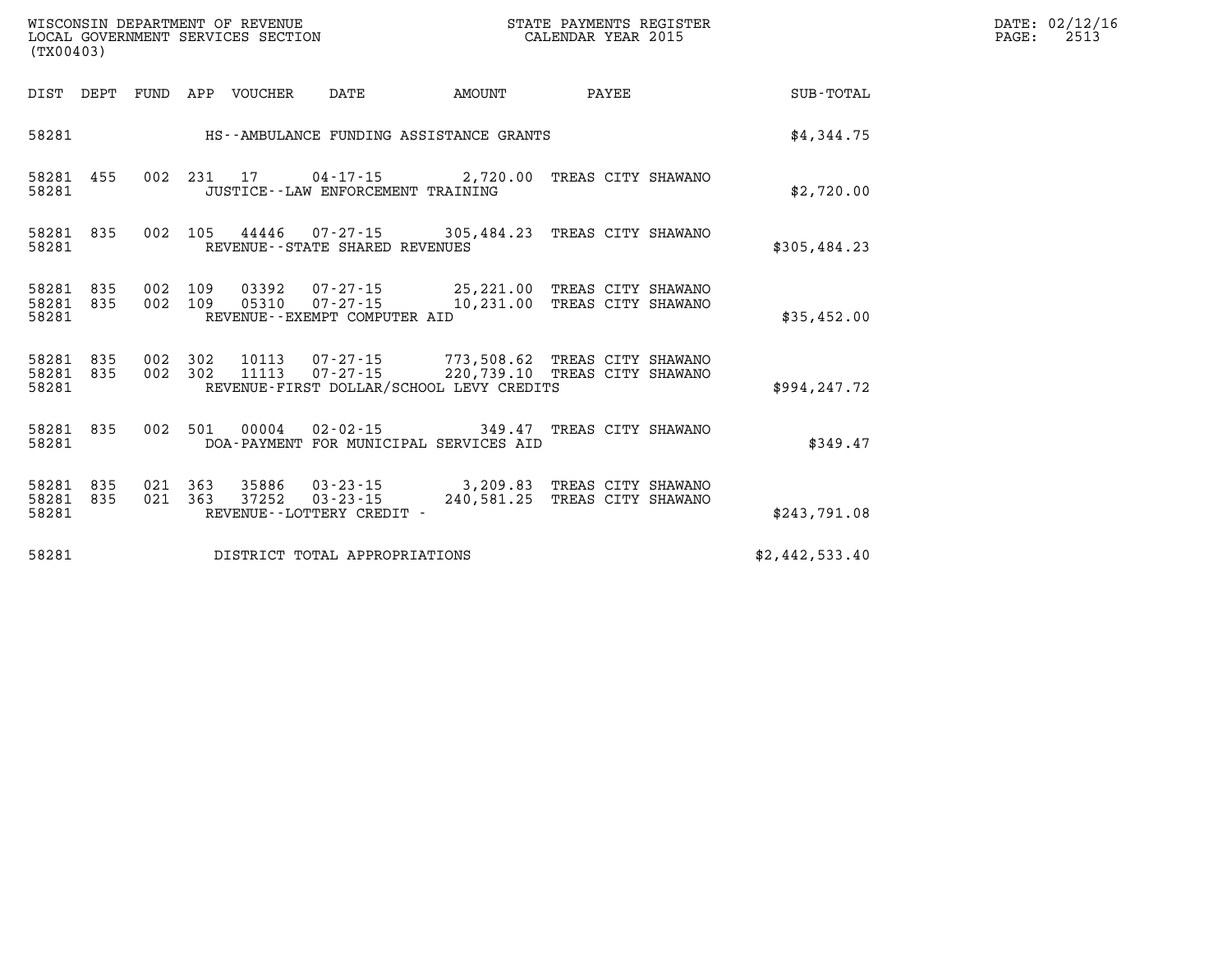| <b>District</b> | District Name (Payee) | Dept. | Agency Name                    | <b>Fund</b> |       | <b>Appropriati Payment Description</b> | <b>Voucher</b> | <b>Date</b>     | <b>Payment Amount</b> |
|-----------------|-----------------------|-------|--------------------------------|-------------|-------|----------------------------------------|----------------|-----------------|-----------------------|
| M58000          | Shawano County        | 16500 | Dept of Safety & Prof Services | 10000       | 23600 | POWTS Replacement Rehab                | 00000199       | 10/26/2015 \$   | 65,416.61             |
| M58000          | Shawano County        | 16500 | Dept of Safety & Prof Services | 10000       | 23600 | POWTS Replacement Rehab                | 00000876       | 12/8/2015 \$    | 10,614.16             |
| M58000          | Shawano County        | 41000 | Department of Corrections      | 10000       | 11600 | Reimbursing counties for proba         | 00009564       | 11/18/2015 \$   | 16,128.00             |
| M58000          | Shawano County        | 41000 | Department of Corrections      | 10000       | 30200 | Community intervention program         | 00006251       | 11/6/2015 \$    | 1,554.25              |
| M58000          | Shawano County        | 41000 | Department of Corrections      | 10000       | 30200 | Community intervention program         | 00012336       | 12/3/2015 \$    | 1,625.66              |
| M58000          | Shawano County        | 41000 | Department of Corrections      | 10000       | 31300 | Community youth and family aid         | 00005749       | 11/4/2015 \$    | 29,364.94             |
| M58000          | Shawano County        | 41000 | Department of Corrections      | 10000       | 31300 | Community youth and family aid         | 00010684       | 11/25/2015 \$   | 26,119.58             |
| M58000          | Shawano County        | 41000 | Department of Corrections      | 10000       | 31300 | Community youth and family aid         | 00016531       | 12/28/2015 \$   | 26,303.92             |
| M58000          | Shawano County        | 43500 | Department of Health Services  | 10000       | 97500 | <b>GENERAL RCPT/CLRING</b><br>975-     | 00006021       | $11/3/2015$ \$  | 572.82                |
| M58000          | Shawano County        | 45500 | Department of Justice          | 10000       | 24100 | Federal aid, state operations          | 00002865       | 12/8/2015 \$    | 1,000.00              |
| M58000          | Shawano County        | 46500 | Department of Military Affairs | 10000       | 30800 | Emergency response equipment           | 00000607       | 10/23/2015 \$   | 8,157.67              |
| M58000          | Shawano County        | 50500 | Department of Administration   | 10000       | 15500 | Federal aid, local assistance          | 00000205       | 10/5/2015 \$    | 3,606.94              |
| M58000          | Shawano County        | 50500 | Department of Administration   | 10000       | 15500 | Federal aid, local assistance          | 00004676       | 12/2/2015 \$    | 9,999.47              |
| M58000          | Shawano County        | 50500 | Department of Administration   | 10000       | 15500 | Federal aid, local assistance          | 00004695       | 12/2/2015 \$    | 2,920.34              |
| M58000          | Shawano County        | 50500 | Department of Administration   | 10000       | 15500 | Federal aid, local assistance          | 00007112       | 12/29/2015 \$   | $\overline{4,}102.63$ |
| M58000          | Shawano County        | 50500 | Department of Administration   | 23500       | 37100 | Low-income assistance grants           | 00000205       | 10/5/2015 \$    | 344.51                |
| M58000          | Shawano County        | 50500 | Department of Administration   | 23500       | 37100 | Low-income assistance grants           | 00004676       | 12/2/2015 \$    | 7,064.91              |
| M58000          | Shawano County        | 50500 | Department of Administration   | 23500       | 37100 | Low-income assistance grants           | 00004695       | 12/2/2015 \$    | 1,163.68              |
| M58000          | Shawano County        | 50500 | Department of Administration   | 23500       | 37100 | Low-income assistance grants           | 00007112       | 12/29/2015 \$   | 2,287.63              |
| M58000          | Shawano County        | 83500 | Department of Revenue          | 10000       | 10500 | County and Municipal Aid               | 00001862       | 11/16/2015 \$   | 1,096,946.68          |
| M58002          | Town Of Almon         | 83500 | Department of Revenue          | 10000       | 10500 | County and Municipal Aid               | 00001826       | 11/16/2015 \$   | 23,342.17             |
| M58004          | Town Of Angelica      | 83500 | Department of Revenue          | 10000       | 10500 | County and Municipal Aid               | 00001827       | 11/16/2015 \$   | 49,666.87             |
| M58006          | Town Of Aniwa         | 83500 | Department of Revenue          | 10000       | 10500 | County and Municipal Aid               | 00001828       | 11/16/2015 \$   | 37,700.43             |
| M58008          | Town Of Bartelme      | 83500 | Department of Revenue          | 10000       | 10500 | County and Municipal Aid               | 00001829       | 11/16/2015 \$   | 48,742.60             |
| M58010          | Town Of Belle Plaine  | 83500 | Department of Revenue          | 10000       | 10500 | County and Municipal Aid               | 00001830       | 11/16/2015 \$   | 67,580.39             |
| M58012          | Town Of Birnamwood    | 83500 | Department of Revenue          | 10000       | 10500 | County and Municipal Aid               | 00001831       | 11/16/2015 \$   | 40,689.94             |
| M58014          | Town Of Fairbanks     | 83500 | Department of Revenue          | 10000       | 10500 | County and Municipal Aid               | 00001832       | 11/16/2015 \$   | 30,997.41             |
| M58016          | Town Of Germania      | 83500 | Department of Revenue          | 10000       | 10500 | County and Municipal Aid               | 00001833       | $11/16/2015$ \$ | 9,774.90              |
| M58018          | Town Of Grant         | 83500 | Department of Revenue          | 10000       | 10500 | County and Municipal Aid               | 00001834       | 11/16/2015 \$   | 36,497.94             |
| M58020          | Town Of Green Vallev  | 83500 | Department of Revenue          | 10000       | 10500 | County and Municipal Aid               | 00001835       | 11/16/2015 \$   | 31,188.80             |
| M58022          | Town Of Hartland      | 83500 | Department of Revenue          | 10000       | 10500 | County and Municipal Aid               | 00001836       | 11/16/2015 \$   | 45,434.99             |
| M58024          | Town Of Herman        | 83500 | Department of Revenue          | 10000       | 10500 | County and Municipal Aid               | 00001837       | 11/16/2015 \$   | 48,859.98             |
| M58026          | Town Of Hutchins      | 83500 | Department of Revenue          | 10000       | 10500 | County and Municipal Aid               | 00001838       | 11/16/2015 \$   | 53,337.35             |
| M58028          | Town Of Lessor        | 83500 | Department of Revenue          | 10000       | 10500 | County and Municipal Aid               | 00001839       | 11/16/2015 \$   | 28,097.88             |
| M58030          | Town Of Maple Grove   | 83500 | Department of Revenue          | 10000       | 10500 | County and Municipal Aid               | 00001840       | 11/16/2015 \$   | 55,781.74             |
| M58032          | Town Of Morris        | 83500 | Department of Revenue          | 10000       | 10500 | County and Municipal Aid               | 00001841       | 11/16/2015 \$   | 18,830.16             |
| M58034          | Town Of Navarino      | 83500 | Department of Revenue          | 10000       | 10500 | County and Municipal Aid               | 00001842       | $11/16/2015$ \$ | 20,422.93             |
| M58036          | Town Of Pella         | 83500 | Department of Revenue          | 10000       | 10500 | County and Municipal Aid               | 00001843       | 11/16/2015 \$   | 44,631.82             |
| M58038          | Town Of Red Springs   | 83500 | Department of Revenue          | 10000       | 10500 | County and Municipal Aid               | 00001844       | 11/16/2015 \$   | 19,257.01             |
| M58040          | Town Of Richmond      | 83500 | Department of Revenue          | 10000       | 10500 | County and Municipal Aid               | 00001845       | $11/16/2015$ \$ | 40,081.99             |
| M58042          | Town Of Seneca        | 83500 | Department of Revenue          | 10000       | 10500 | County and Municipal Aid               | 00001846       | 11/16/2015 \$   | 19,244.84             |